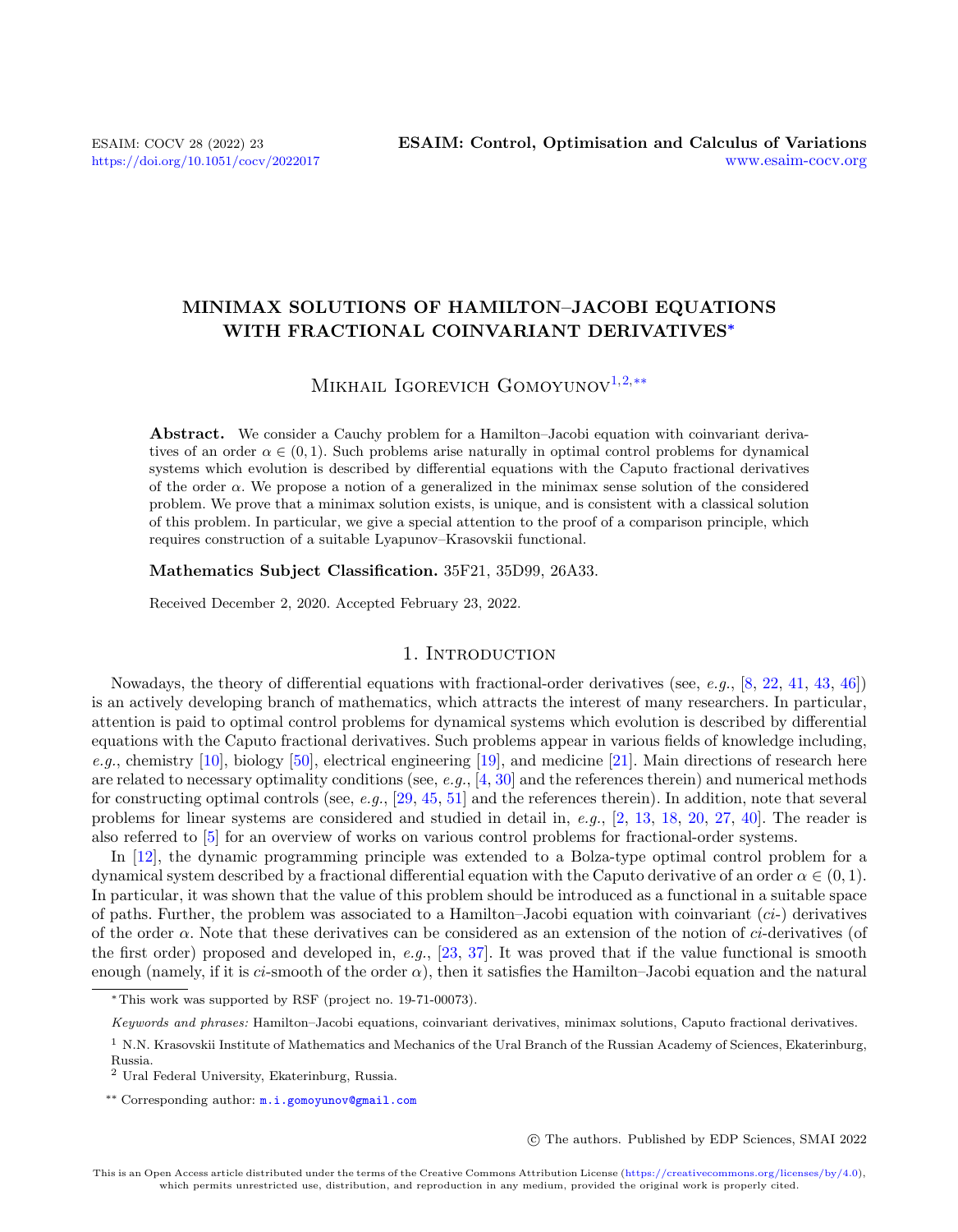boundary condition, and, therefore, the value functional can be treated as a solution of this Cauchy problem in the classical sense. However, by analogy with the case of optimal control problems for dynamical systems described by ordinary differential equations (*i.e.*, when  $\alpha = 1$ ), the value functional usually does not possess the required smoothness properties, which leads to the need to introduce and study generalized solutions of the obtained Cauchy problem.

In the paper, we consider a Cauchy problem for a Hamilton–Jacobi equation with ci-derivatives of an order  $\alpha \in (0,1)$  and propose a notion of a minimax solution of this problem. The technique of minimax solutions originates in the positional differential games theory (see, e.g.,  $[24, 26]$  $[24, 26]$ ) and can be seen as the development of the unification constructions of differential games [\[25\]](#page-34-18). Minimax solutions of Hamilton–Jacobi equations with first-order partial derivatives were proposed and comprehensively studied in [\[48\]](#page-35-8) (see also [\[49\]](#page-35-9)). Further, this technique was extended to Hamilton–Jacobi equations with first-order ci-derivatives, which arise in optimization problems for dynamical systems described by functional differential equations of a retarded type [\[37\]](#page-35-7) (see also [\[17,](#page-34-19) [31](#page-34-20)[–34,](#page-34-21) [36\]](#page-35-10), and [\[3\]](#page-34-22) for an infinite dimensional case) and of a neutral type [\[38,](#page-35-11) [39,](#page-35-12) [42\]](#page-35-13). Note that the minimax approach was also applied to investigate generalized solutions of systems of equations arising in mean field games [\[1\]](#page-34-23).

Following the general methodology, we define a minimax solution of the considered Cauchy problem in terms of a pair of non-local stability properties of this solution with respect to so-called characteristic differential inclusions, which in this case become fractional differential inclusions with the Caputo derivatives of the order  $\alpha$ . We prove that a minimax solution exists, is unique, and is consistent with a classical solution of the problem. In particular, we establish a comparison principle. In general, the proofs of these results are carried out by the schemes of the proofs of the corresponding statements for Hamilton–Jacobi equations with partial derivatives [\[48\]](#page-35-8) and with first-order ci-derivatives [\[37\]](#page-35-7) (see also [\[31\]](#page-34-20) and [\[3\]](#page-34-22)). They are based on properties [\[15\]](#page-34-24) of the sets of solutions of the characteristic differential inclusions. However, in order to prove the comparison principle, it is required to construct a suitable Lyapunov–Krasovskii functional with a number of prescribed properties (in this connection, see, e.g., Sect. 15 of [\[37\]](#page-35-7) and also Sect. 5 of [\[33\]](#page-34-25), Sect. 4.1 of [\[17\]](#page-34-19)). Observe that the functionals proposed earlier in  $[17, 31, 36]$  $[17, 31, 36]$  $[17, 31, 36]$  $[17, 31, 36]$  for the case of first-order *ci*-derivatives cannot be applied in the fractional setting due to formal reasons, and, furthermore, it turns out that dealing with direct fractional counterparts of these functionals also does not lead to a satisfactory result (see Sect. [7.3](#page-30-0) for discussion). To overcome this difficulty, we develop a technique that explicitly takes into account features of fractional-order integrals and derivatives and build the required functional *via* a finite sum (the number of terms depends on  $\alpha$ ) of some integral functionals with weakly singular kernels. In addition, note that each of these functionals can be treated as a modification of the quadratic functional used in, e.g.,  $[11]$  (see also the references therein). Thus, the construction of the Lyapunov–Krasovskii functional substantially differs from the previous studies and can be considered as the main contribution of the paper.

The paper is organized as follows. In Section [2,](#page-1-0) we recall definitions of Riemann–Liouville integrals and Caputo derivatives of a fractional order, describe some of their properties, and introduce special functional spaces. Auxiliary facts from the theory of differential inclusions with the Caputo fractional derivatives are presented in Section [3.](#page-3-0) In Section [4,](#page-5-0) we discuss a notion of ci-derivatives of a fractional order. In Section [5,](#page-8-0) a Cauchy problem for a Hamilton–Jacobi equation with ci-derivatives of a fractional order is considered, and a definition of a minimax solution of this problem is given. Consistency of minimax and classical solutions of the problem is studied in Section [6.](#page-11-0) A comparison principle is established in Section [7.](#page-14-0) Existence and uniqueness of a minimax solution are proved in Section [8.](#page-32-0) Concluding remarks are given in Section [9.](#page-33-0)

### 2. Preliminaries

<span id="page-1-0"></span>Fix  $n \in \mathbb{N}$  and  $T > 0$ . By  $\|\cdot\|$  and  $\langle \cdot, \cdot \rangle$ , we denote the Euclidean norm and the inner product in  $\mathbb{R}^n$ .

For a given  $t \in [0,T]$ , let  $L^{\infty}([0,t], \mathbb{R}^n)$  be the set of (Lebesgue) measurable and essentially bounded functions from  $[0, t]$  to  $\mathbb{R}^n$ . For a function  $\psi(\cdot) \in L^\infty([0, t], \mathbb{R}^n)$ , the (left-sided) Riemann–Liouville fractional integral of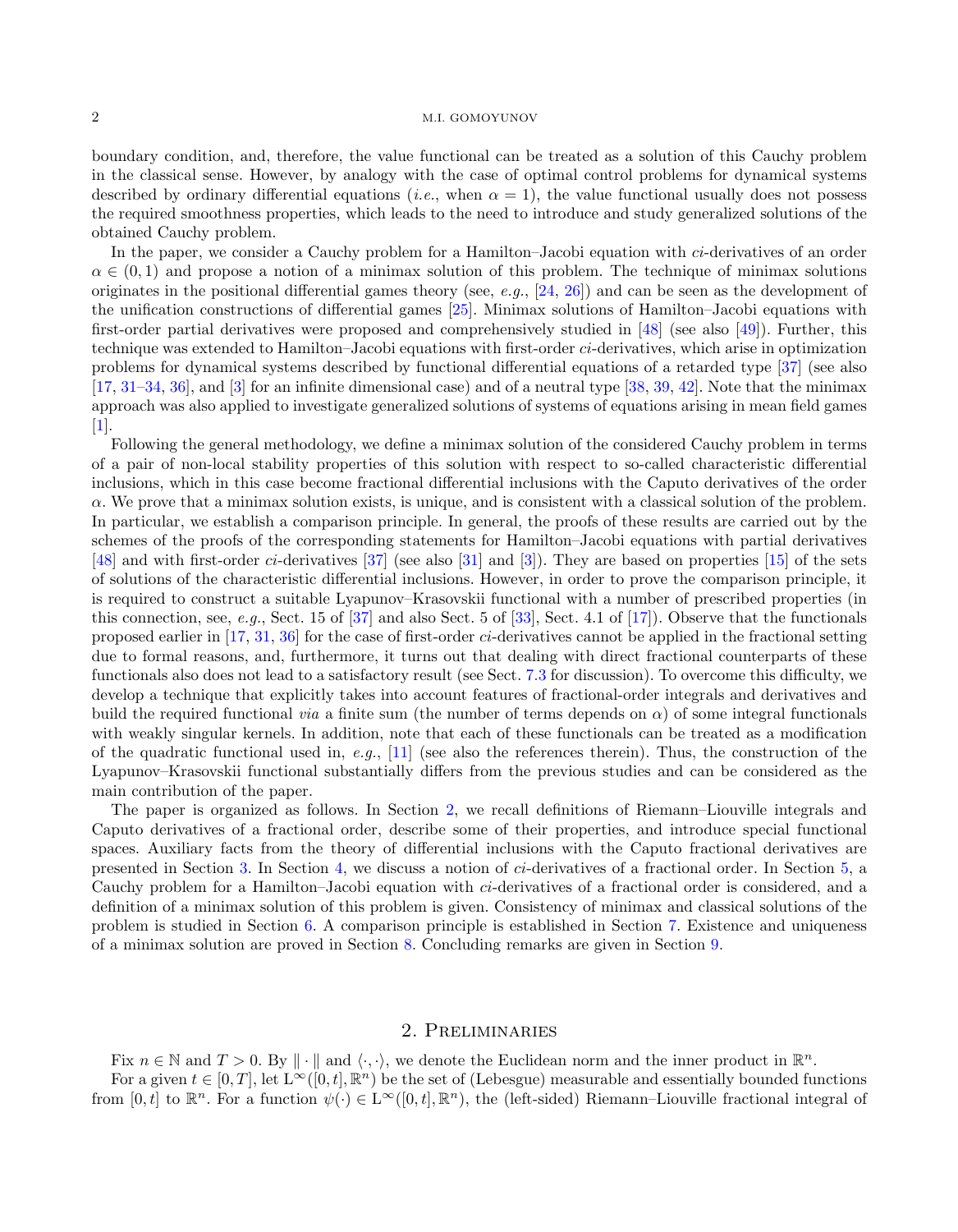an order  $\alpha > 0$  is defined by

<span id="page-2-5"></span>
$$
(I^{\alpha}\psi)(\tau) \triangleq \frac{1}{\Gamma(\alpha)} \int_0^{\tau} \frac{\psi(\xi)}{(\tau - \xi)^{1-\alpha}} d\xi, \quad \tau \in [0, t],
$$
\n(2.1)

where  $\Gamma$  is the gamma function. In the case  $\alpha = 0$ , we formally define  $(I^0\psi)(\tau) \triangleq \psi(\tau)$ ,  $\tau \in [0, t]$ .

Note that, for every  $\alpha \geq 0$ ,  $\beta \geq 0$ , and  $\psi(\cdot) \in L^{\infty}([0,t], \mathbb{R}^n)$ , the following semigroup property holds (see, *e.g.*,  $(2.21)$  of [\[46\]](#page-35-2) and also Thm. 2.2 of [\[8\]](#page-34-0)):

<span id="page-2-0"></span>
$$
(I^{\alpha}(I^{\beta}\psi))(\tau) = (I^{\alpha+\beta}\psi)(\tau) \quad \forall \tau \in [0, t].
$$
\n(2.2)

Further, according to, e.g., Theorem 3.6 and Remark 3.3 of [\[46\]](#page-35-2) (see also [\[8\]](#page-34-0), Thm. 2.6), for any  $\alpha \in (0,1]$ and  $\psi(\cdot) \in L^{\infty}([0, t], \mathbb{R}^n)$ , the inequalities below are valid:

<span id="page-2-6"></span>
$$
\|(I^{\alpha}\psi)(\tau)\| \le \frac{\tau^{\alpha}}{\Gamma(\alpha+1)}\underset{\xi\in[0,\tau]}{\mathrm{ess\,sup}}\|\psi(\xi)\|, \quad \|(I^{\alpha}\psi)(\tau) - (I^{\alpha}\psi)(\tau')\| \le \frac{2|\tau-\tau'|^{\alpha}}{\Gamma(\alpha+1)}\underset{\xi\in[0,t]}{\mathrm{ess\,sup}}\|\psi(\xi)\|,\tag{2.3}
$$

where  $\tau, \tau' \in [0, t]$ . In particular, we have the inclusion  $(I^{\alpha}\psi)(\cdot) \in C([0, t], \mathbb{R}^{n})$ . Here and below, by  $C([0, t], \mathbb{R}^{n})$ , we denote the space of continuous functions from  $[0, t]$  to  $\mathbb{R}^n$  endowed with the norm

$$
||x(\cdot)||_{[0,t]} \triangleq \max_{\tau \in [0,t]} ||x(\tau)||, \quad x(\cdot) \in \mathrm{C}([0,t],\mathbb{R}^n).
$$

For  $\alpha \in (0,1]$ , let  $\mathrm{AC}^{\alpha}([0,t],\mathbb{R}^n)$  be the set of functions  $x:[0,t] \to \mathbb{R}^n$  that can be represented in the form

<span id="page-2-1"></span>
$$
x(\tau) = x(0) + (I^{\alpha}\psi)(\tau) \quad \forall \tau \in [0, t]
$$
\n
$$
(2.4)
$$

for some function  $\psi(\cdot) \in L^{\infty}([0,t], \mathbb{R}^n)$ . The set  $AC^{\alpha}([0,t], \mathbb{R}^n)$  is a subset of  $C([0,t], \mathbb{R}^n)$ . Note that, in the case  $\alpha = 1$ , the set  $\mathrm{AC}^1([0, t], \mathbb{R}^n)$  coincides with the set  $\mathrm{Lip}([0, t], \mathbb{R}^n)$  of Lipschitz continuous functions from  $[0, t]$ to  $\mathbb{R}^n$ .

Let  $\alpha \in (0,1]$  and  $x(\cdot) \in \mathrm{AC}^{\alpha}([0,t],\mathbb{R}^n)$ . It follows from  $(2.2)$  that, for every  $\beta \in [0,1-\alpha]$ , the inclusion  $(I^{\beta}(x(\cdot)-x(0)))(\cdot) \in AC^{\alpha+\beta}([0,t],\mathbb{R}^n)$  holds. In particular, we obtain  $(I^{1-\alpha}(x(\cdot)-x(0)))(\cdot) \in Lip([0,t],\mathbb{R}^n)$ . Hence, the (left-sided) Caputo fractional derivative of  $x(\cdot)$  of the order  $\alpha$ , which is defined by

<span id="page-2-4"></span>
$$
({}^C D^{\alpha}x)(\tau) \triangleq \frac{\mathrm{d}}{\mathrm{d}\tau} \big(I^{1-\alpha}(x(\cdot)-x(0))\big)(\tau),\tag{2.5}
$$

exists for almost every (a.e.)  $\tau \in [0, t]$ , and, moreover, the equality  $({}^C D^{\alpha} x)(\tau) = \psi(\tau)$  is valid for a.e.  $\tau \in [0, t]$ , where  $\psi(\cdot) \in L^{\infty}([0,t], \mathbb{R}^n)$  is the function from [\(2.4\)](#page-2-1). If  $\alpha = 1$ , then the Caputo derivative  $({}^C D^1 x)(\tau)$  is the usual first-order derivative  $\dot{x}(\tau) \triangleq \frac{d}{d\tau}x(\tau)$ .

Now, consider the set  $G_n$  of pairs  $(t, w(\cdot))$  such that  $t \in [0, T]$  and  $w(\cdot) \in C([0, t], \mathbb{R}^n)$ . For  $x(\cdot) \in C([0, T], \mathbb{R}^n)$ and  $t \in [0, T]$ , let  $x_t(\cdot) \in C([0, t], \mathbb{R}^n)$  denote the restriction of the function  $x(\cdot)$  to the interval  $[0, t]$ :

<span id="page-2-3"></span>
$$
x_t(\tau) \triangleq x(\tau), \quad \tau \in [0, t]. \tag{2.6}
$$

Then, we have  $(t, x_t(\cdot)) \in G_n$ . In accordance with Section 1 of [\[37\]](#page-35-7) (see also, e.g., [\[31\]](#page-34-20)), the set  $G_n$  is endowed with the metric

<span id="page-2-2"></span>
$$
dist((t, w(\cdot)), (t', w'(\cdot))) \triangleq \max\left\{dist^*\big((t, w(\cdot)), (t', w'(\cdot))\big), dist^*\big((t', w'(\cdot)), (t, w(\cdot))\big)\right\},\tag{2.7}
$$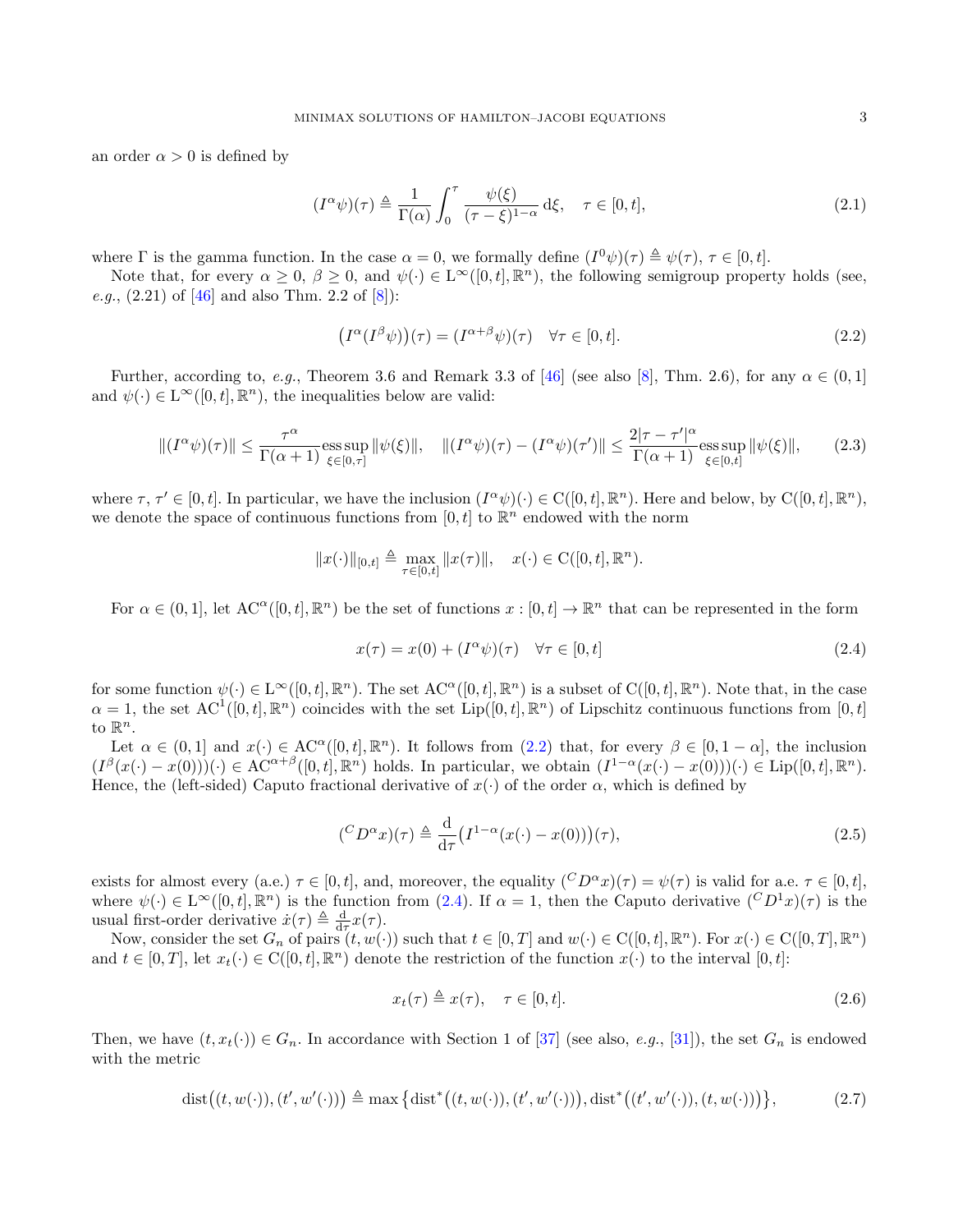where  $(t, w(\cdot)), (t', w'(\cdot)) \in G_n$  and

$$
\text{dist}^*\big((t, w(\cdot)), (t', w'(\cdot))\big) \triangleq \max_{\tau \in [0, t]} \min_{\tau' \in [0, t']} \sqrt{|\tau - \tau'|^2 + ||w(\tau) - w'(\tau')||^2}.
$$

Note that the value  $dist((t, w(\cdot)), (t', w'(\cdot)))$  is the Hausdorff distance between the graphics of the functions  $w(\cdot)$ and  $w'(\cdot)$  as compact subsets of  $\mathbb{R}^{n+1}$ .

Let us describe some properties of this metric. By Proposition 8.2 of [\[12\]](#page-34-14), for any  $(t, w(\cdot))$ ,  $(t', w'(\cdot)) \in G_n$ such that  $t' \leq t$ , the inequalities

<span id="page-3-3"></span>dist 
$$
\leq t - t' + \varkappa(t - t') + \max_{\tau \in [0, t']} ||w(\tau) - w'(\tau)||
$$
,  $t - t' \leq \text{dist}$ ,  $\max_{\tau \in [0, t']} ||w(\tau) - w'(\tau)|| \leq \text{dist} + \varkappa(\text{dist})$  (2.8)

are valid, where dist  $\triangleq$  dist $((t, w(\cdot)), (t', w'(\cdot)))$  and  $\varkappa$  is the modulus of continuity of  $w(\cdot)$  on  $[0, t]$  given by

$$
\varkappa(\delta) \triangleq \max\left\{\|w(\tau)-w(\tau')\|:\, \tau,\tau' \in [0,t],\, |\tau-\tau'|\leq \delta\right\},\quad \delta\geq 0.
$$

In particular, if sequences  $\{x^{[k]}(\cdot)\}_{k\in\mathbb{N}}\subset\mathrm{C}([0,T],\mathbb{R}^n)$  and  $\{t_k\}_{k\in\mathbb{N}}\subset[0,T]$  converge to  $x^{[0]}(\cdot)\in\mathrm{C}([0,T],\mathbb{R}^n)$ and  $t_0 \in [0,T]$ , respectively, then  $(t_k, x_{t_k}^{[k]}(\cdot)) \to (t_0, x_{t_0}^{[0]}(\cdot))$  as  $k \to \infty$  with respect to the metric dist.

Moreover, note also that if a sequence  $\{(t_k, w_k(\cdot))\}_{k\in\mathbb{N}} \subset G_n$  is convergent, then the functions  $w_k(\cdot), k \in \mathbb{N}$ , are uniformly bounded and equicontinuous (see, e.g., [\[15\]](#page-34-24), Assert. 6). Namely, there exists  $R > 0$  such that  $||w_k(\cdot)||_{[0,t_k]} \leq R$  for any  $k \in \mathbb{N}$  and the function  $\varkappa_*(\delta) \triangleq \sup\{\varkappa_k(\delta) : k \in \mathbb{N}\}, \delta \geq 0$ , satisfies the relation  $\varkappa_*(\delta) \to 0$  as  $\delta \to 0^+$ , where  $\varkappa_k$  is the modulus of continuity of  $w_k(\cdot)$  on  $[0, t_k]$  and the notation  $\delta \to 0^+$  means that  $\delta$  approaches 0 from the right.

Finally, for every  $\alpha \in (0,1]$ , we introduce the following two subsets of  $G_n$ :

<span id="page-3-4"></span>
$$
G_n^{\alpha} \triangleq \left\{ (t, w(\cdot)) \in G_n : w(\cdot) \in \mathrm{AC}^{\alpha}([0, t], \mathbb{R}^n) \right\}, \quad G_n^{\alpha} \triangleq \left\{ (t, w(\cdot)) \in G_n^{\alpha} : t < T \right\}.
$$
 (2.9)

<span id="page-3-1"></span>**Remark 2.1.** Instead of the metric dist from [\(2.7\)](#page-2-2), the set  $G_n$  can be endowed with the metric (see, e.g., [\[3\]](#page-34-22))

$$
dist_0((t, w(\cdot)), (t', w'(\cdot))) \triangleq |t - t'| + \max_{\tau \in [0, T]} ||w(\tau \wedge t) - w'(\tau \wedge t')||, \quad (t, w(\cdot)), (t', w'(\cdot)) \in G_n,
$$

where  $a \wedge b \triangleq \min\{a, b\}$  for all  $a, b \in \mathbb{R}$ . It can be shown that the metrics dist and dist<sub>0</sub> are not strongly equivalent, but they induce the same topology on  $G_n$  (see, e.g., [\[47\]](#page-35-14), Chap. 2). In particular, we obtain that any functional  $\varphi: G_n \to \mathbb{R}$  is continuous with respect to the metric dist if and only if it is continuous with respect to the metric dist<sub>0</sub>. The reader is referred to Section 5.1 of [\[17\]](#page-34-19) for details.

### 3. Differential inclusions with fractional derivatives

<span id="page-3-0"></span>This section deals with ordinary and functional differential inclusions with the Caputo fractional derivatives of an order  $\alpha \in (0,1)$  and provides auxiliary results concerning properties of the sets of solutions of such differential inclusions. The presented notions and statements are useful in order to give a definition of a minimax solution in Section [5.2](#page-9-0) below and constitute a basis for the proofs of the main results of the paper.

### <span id="page-3-2"></span>3.1. Ordinary differential inclusions with fractional derivatives

Suppose that a set-valued function  $[0,T] \times \mathbb{R}^n \ni (t,x) \mapsto F(t,x) \subset \mathbb{R}^n \times \mathbb{R}$  satisfies the following conditions:

 $(F.1)$  For every  $t \in [0, T]$  and  $x \in \mathbb{R}^n$ , the set  $F(t, x)$  is nonempty, convex, and compact in  $\mathbb{R}^n \times \mathbb{R}$ .

 $(F.2)$  The set-valued function F is upper semicontinuous (in the Hausdorff sense). It means that, for every  $(t, x) \in [0, T] \times \mathbb{R}^n$  and  $\varepsilon > 0$ , there exists  $\delta > 0$  such that, for any  $(t', x') \in [0, T] \times \mathbb{R}^n$ , the inequality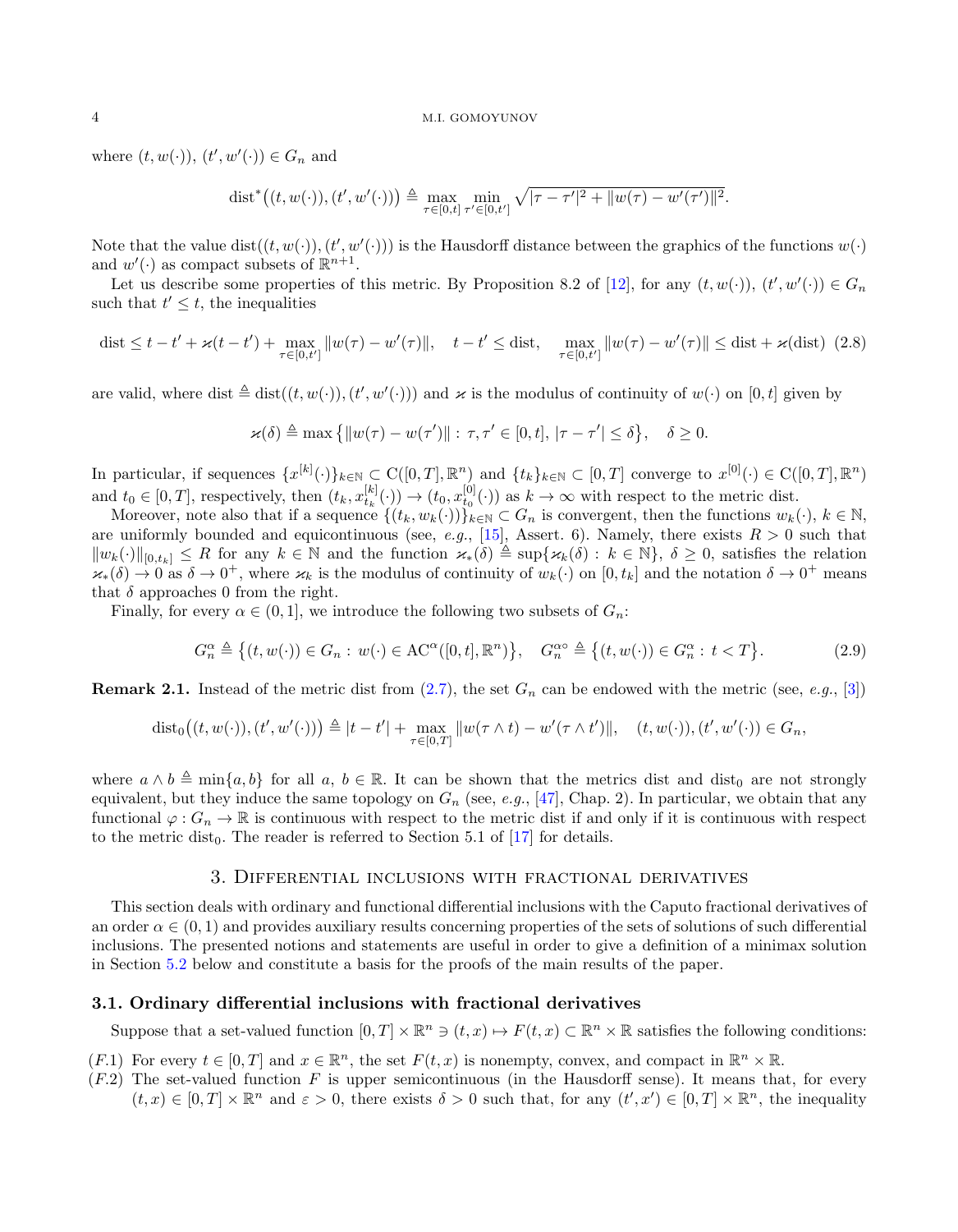$|t-t'|^2 + \|x-x'\|^2 \leq \delta^2$  implies the inclusion  $F(t',x') \subset [F(t,x)]^{\varepsilon}$ . Here and below, for  $\varepsilon > 0$  and  $F \subset$  $\mathbb{R}^n \times \mathbb{R}$ , the symbol  $[F]^\varepsilon$  stands for the  $\varepsilon$ -neighbourhood of F, given by

$$
[F]^{\varepsilon} \triangleq \Big\{ (f,h) \in \mathbb{R}^n \times \mathbb{R} : \inf_{(f',h') \in F} \left( \|f - f'\|^2 + |h - h'|^2 \right)^{1/2} \leq \varepsilon \Big\}.
$$

(*F.3*) There exists  $c_F > 0$  such that, for any  $(t, x) \in [0, T] \times \mathbb{R}^n$ ,

$$
\sup\{|f\|: (f,h)\in F(t,x)\}\leq c_F(1+\|x\|).
$$

Given  $(t_0, w_0(\cdot)) \in G_n^{\alpha}$  and  $z_0 \in \mathbb{R}$ , consider the Cauchy problem for the differential inclusion

<span id="page-4-1"></span>
$$
((^C D^{\alpha} x)(t), \dot{z}(t)) \in F(t, x(t)), \tag{3.1}
$$

where  $(x(t), z(t)) \in \mathbb{R}^n \times \mathbb{R}$  and  $t \in [t_0, T]$ , under the initial condition

<span id="page-4-0"></span>
$$
x(t) = w_0(t), \quad z(t) = z_0 \quad \forall t \in [0, t_0].
$$
\n(3.2)

Let  $XZ^{\alpha}(t_0, w_0(\cdot), z_0)$  be the set of pairs of functions  $(x(\cdot), z(\cdot)) \in \mathrm{AC}^{\alpha}([0, T], \mathbb{R}^n) \times \mathrm{Lip}([0, T], \mathbb{R})$  satisfying [\(3.2\)](#page-4-0). Note that it is convenient to identify any such pair  $(x(\cdot), z(\cdot))$  with the corresponding function from [0, T] to  $\mathbb{R}^n \times \mathbb{R}$ . In this sense, taking into account that  $\mathrm{AC}^{\alpha}([0,T],\mathbb{R}^n) \subset \mathrm{C}([0,T],\mathbb{R}^n)$  and  $\mathrm{Lip}([0,T],\mathbb{R}) \subset \mathrm{C}([0,T],\mathbb{R})$ , the set  $XZ^{\alpha}(t_0, w_0(\cdot), z_0)$  can be considered as a subset of  $C([0, T], \mathbb{R}^n \times \mathbb{R})$ .

By a solution of problem [\(3.1\)](#page-4-1), [\(3.2\)](#page-4-0), we mean a pair of functions  $(x(\cdot), z(\cdot)) \in XZ^{\alpha}(t_0, w_0(\cdot), z_0)$  such that differential inclusion [\(3.1\)](#page-4-1) is fulfilled for a.e.  $t \in [t_0, T]$ . Let  $XZ_0^{\alpha}(t_0, w_0(\cdot), z_0)$  denote the set of such solutions.

<span id="page-4-2"></span>**Proposition 3.1.** For any  $(t_0, w_0(\cdot)) \in G_n^{\alpha}$  and  $z_0 \in \mathbb{R}$ , the set  $XZ_0^{\alpha}(t_0, w_0(\cdot), z_0)$  is nonempty and compact in  $C([0,T],\mathbb{R}^n\times\mathbb{R})$ .

<span id="page-4-3"></span>**Proposition 3.2.** Let  $(t_k, w_k(\cdot)) \in G_n^{\alpha}, z_k \in \mathbb{R}$ , and  $(x^{[k]}(\cdot), z^{[k]}(\cdot)) \in XZ_0^{\alpha}(t_k, w_k(\cdot), z_k)$  for every  $k \in \mathbb{N}$ , and  $let (t_k, w_k(\cdot)) \to (t_0, w_0(\cdot)) \in G_n^{\alpha}$  and  $z_k \to z_0 \in \mathbb{R}$  as  $k \to \infty$ . Then, the sequence  $\{(x^{[k]}(\cdot), z^{[k]}(\cdot))\}_{k \in \mathbb{N}}$  contains a subsequence that converges to a solution  $(x^{[0]}(\cdot), z^{[0]}(\cdot)) \in XZ_0^{\alpha}(t_0, w_0(\cdot), z_0)$ .

<span id="page-4-4"></span>**Proposition 3.3.** Let  $(t_0, w_0(\cdot)) \in G_n^{\alpha}$ ,  $z_0 \in \mathbb{R}$ , and  $(x(\cdot), z(\cdot)) \in XZ_0^{\alpha}(t_0, w_0(\cdot), z_0)$ . Then, for every  $t' \in [t_0, T]$ and  $(x'(\cdot), z'(\cdot)) \in XZ_0^{\alpha}(t', x_{t'}(\cdot), z(t'))$ , the inclusion  $(x'(\cdot), z''(\cdot)) \in XZ_0^{\alpha}(t_0, w_0(\cdot), z_0)$  holds, where the function  $z''(\cdot)$  is defined by  $z''(t) \triangleq z(t)$  for  $t \in [0,t']$  and  $z''(t) \triangleq z'(t)$  for  $t \in (t',T]$ .

In the case when there is no additional variable  $z(t)$ , similar statements are proved in [\[15\]](#page-34-24) by adapting the proofs of the corresponding results for ordinary and functional differential inclusions with first-order derivatives (see, e.g., [\[9\]](#page-34-27) and also [\[28,](#page-34-28) [37\]](#page-35-7)). The proofs of Propositions [3.1,](#page-4-2) [3.2,](#page-4-3) and [3.3](#page-4-4) can be carried out by the same scheme with only minor technical changes, and, therefore, they are omitted.

Finally, note that, since the right-hand side of differential inclusion  $(3.1)$  does not depend on  $z(t)$ , then, for any  $(t_0, w_0(\cdot)) \in G_n^{\alpha}, z_0 \in \mathbb{R}, (x(\cdot), z(\cdot)) \in XZ_0^{\alpha}(t_0, w_0(\cdot), z_0), \text{ and } z'_0 \in \mathbb{R}, \text{ we have } (x(\cdot), z'(\cdot)) \in XZ_0^{\alpha}(t_0, w_0(\cdot), z'_0)$ for the function  $z'(t) \triangleq z'_0 + z(t) - z_0, t \in [0, T]$ .

### 3.2. Functional differential inclusions with fractional derivatives

Let us also give an analogue of Proposition [3.1](#page-4-2) for the case when the right-hand side of differential inclusion [\(3.1\)](#page-4-1) depends not only on a single value  $x(t)$  of an unknown solution, but on values  $x(\tau)$  for all  $\tau \in [0, t]$  or, in other words, on the function  $x_t(\cdot)$  given by  $(2.6)$ .

Let a set-valued functional  $G_n^{\alpha} \ni (t, w(\cdot)) \mapsto \mathcal{F}(t, w(\cdot)) \subset \mathbb{R}^n \times \mathbb{R}$  be such that:

 $(\mathcal{F}.1)$  For every  $(t, w(\cdot)) \in G_n^{\alpha}$ , the set  $\mathcal{F}(t, w(\cdot))$  is nonempty, convex, and compact in  $\mathbb{R}^n \times \mathbb{R}$ .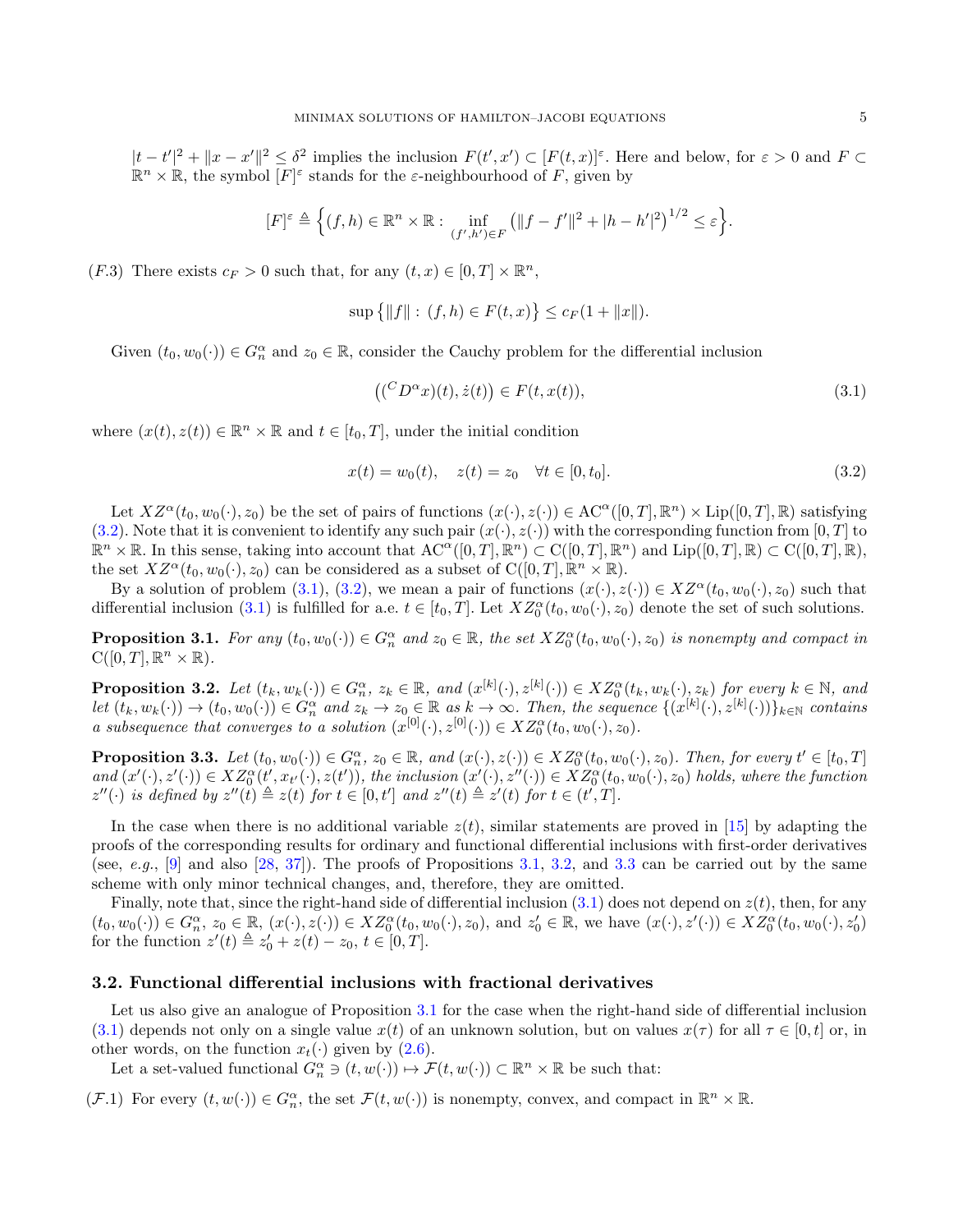- (F.2) The set-valued functional F is upper semicontinuous. Namely, for every  $(t, w(\cdot)) \in G_n^{\alpha}$  and  $\varepsilon > 0$ , there exists  $\delta > 0$  such that, for any  $(t', w'(\cdot)) \in G_n^{\alpha}$ , the inequality  $dist((t, w(\cdot)), (t', w'(\cdot))) \leq \delta$  implies the inclusion  $\mathcal{F}(t', w'(\cdot)) \subset [\mathcal{F}(t, w(\cdot))]^{\varepsilon}$ .
- (*F.3*) There exists  $c_{\mathcal{F}} > 0$  such that, for any  $(t, w(\cdot)) \in G_n^{\alpha}$ ,

$$
\sup \{|f\|: (f,h)\in \mathcal{F}(t,w(\cdot))\}\leq c_F(1+\|w(\cdot)\|_{[0,t]}).
$$

Given  $(t_0, w_0(\cdot)) \in G_n^{\alpha}$  and  $z_0 \in \mathbb{R}$ , consider a Cauchy problem for the functional differential inclusion

<span id="page-5-1"></span>
$$
((^{C}D^{\alpha}x)(t), \dot{z}(t)) \in \mathcal{F}(t, x_t(\cdot)), \qquad (3.3)
$$

where  $(x(t), z(t)) \in \mathbb{R}^n \times \mathbb{R}$  and  $t \in [t_0, T]$ , under initial condition  $(3.2)$ . A pair  $(x(\cdot), z(\cdot)) \in XZ^{\alpha}(t_0, w_0(\cdot), z_0)$  is a solution of this problem if functional differential inclusion [\(3.3\)](#page-5-1) holds for a.e.  $t \in [t_0, T]$ . Let  $\mathcal{XZ}_0^{\alpha}(t_0, w_0(\cdot), z_0)$ be the set of such solutions.

<span id="page-5-4"></span>**Proposition 3.4.** For any  $(t_0, w_0(\cdot)) \in G_n^{\alpha}$  and  $z_0 \in \mathbb{R}$ , the set  $\mathcal{XZ}_0^{\alpha}(t_0, w_0(\cdot), z_0)$  is nonempty and compact in  $C([0,T],\mathbb{R}^n\times\mathbb{R})$ .

This proposition can be proved by the scheme from Theorem 1 of [\[15\]](#page-34-24).

# 4. Fractional coinvariant derivatives

<span id="page-5-0"></span>Let us recall the notion of coinvariant (*ci*-) differentiability of an order  $\alpha \in (0,1]$  of a functional  $\varphi: G_n^{\alpha} \to \mathbb{R}$ introduced in [\[12\]](#page-34-14).

For  $(t_0, w_0(\cdot)) \in G_n^{\alpha}$ , consider the set of admissible extensions  $x(\cdot)$  of  $w_0(\cdot)$  defined by

<span id="page-5-6"></span>
$$
X^{\alpha}(t_0, w_0(\cdot)) \triangleq \{x(\cdot) \in \text{AC}^{\alpha}([0, T], \mathbb{R}^n) : x(t) = w_0(t) \,\,\forall t \in [0, t_0]\}.
$$
\n
$$
(4.1)
$$

A functional  $\varphi: G_n^{\alpha} \to \mathbb{R}$  is called *ci*-differentiable of the order  $\alpha$  at a point  $(t_0, w_0(\cdot)) \in G_n^{\alpha}$  if there exist  $\partial_t^{\alpha}\varphi(t_0,w_0(\cdot))\in\mathbb{R}$  and  $\nabla^{\alpha}\varphi(t_0,w_0(\cdot))\in\mathbb{R}^n$  such that, for every extension  $x(\cdot)\in X^{\alpha}(t_0,w_0(\cdot))$ , the relation

<span id="page-5-2"></span>
$$
\varphi(t, x_t(\cdot)) - \varphi(t_0, w_0(\cdot)) = \partial_t^{\alpha} \varphi(t_0, w_0(\cdot))(t - t_0) + \int_{t_0}^t \langle \nabla^{\alpha} \varphi(t_0, w_0(\cdot)), (\,^C D^{\alpha} x)(\tau) \rangle \, \mathrm{d}\tau + o(t - t_0) \tag{4.2}
$$

holds for all  $t \in (t_0, T)$ . Here,  $x_t(\cdot)$  is determined by  $x(\cdot)$  and t according to [\(2.6\)](#page-2-3), the function o may depend on t and  $x(\cdot)$ , and  $o(\delta)/\delta \to 0$  as  $\delta \to 0^+$ . In this case, the quantities  $\partial_t^{\alpha}\varphi(t_0, w_0(\cdot))$  and  $\nabla^{\alpha}\varphi(t_0, w_0(\cdot))$  are called the *ci*-derivatives of the order  $\alpha$  of  $\varphi$  at  $(t_0, w_0(\cdot))$ .

A functional  $\varphi: G_n^{\alpha} \to \mathbb{R}$  is said to be *ci*-smooth of the order  $\alpha$  if it is continuous, *ci*-differentiable of the order  $\alpha$  at every point  $(t, w(\cdot)) \in G_n^{\alpha} \circ$ , and the functionals  $\partial_t^{\alpha} \varphi : G_n^{\alpha} \circ \to \mathbb{R}$  and  $\nabla^{\alpha} \varphi : G_n^{\alpha} \circ \to \mathbb{R}^n$  are continuous. Recall that the set  $G_n^{\alpha} \subset G_n$  is endowed with the metric dist from  $(2.7)$  (see also Rem. [2.1\)](#page-3-1).

Note that, if  $\alpha = 1$ , then the notion of ci-differentiability of the order  $\alpha$  (i.e., of the first order) agrees with the notion of ci-differentiability from, e.g., [\[23,](#page-34-15) [37\]](#page-35-7).

The following proposition expresses one of the key properties of ci-smooth of the order  $\alpha$  functionals (see, *e.g.*, Lem. 2.1 of [\[37\]](#page-35-7), Lem. 9.2 of [\[12\]](#page-34-14), and also Prop. 1 of [\[17\]](#page-34-19)).

<span id="page-5-5"></span>**Proposition 4.1.** Let a functional  $\varphi: G_n^{\alpha} \to \mathbb{R}$  be ci-smooth of the order  $\alpha$ . Then, for every function  $x(\cdot) \in$  $AC^{\alpha}([0,T],\mathbb{R}^n)$ , the function  $\omega(t) \triangleq \varphi(t,x_t(\cdot))$ ,  $t \in [0,T]$ , is continuous on  $[0,T]$  and is Lipschitz continuous on  $[0, \vartheta]$  for any fixed  $\vartheta \in [0, T)$ . Moreover, the equality below holds:

<span id="page-5-3"></span>
$$
\dot{\omega}(t) = \partial_t^{\alpha} \varphi(t, x_t(\cdot)) + \langle \nabla^{\alpha} \varphi(t, x_t(\cdot)), (\,^C D^{\alpha} x)(t) \rangle \text{ for a.e. } t \in [0, T]. \tag{4.3}
$$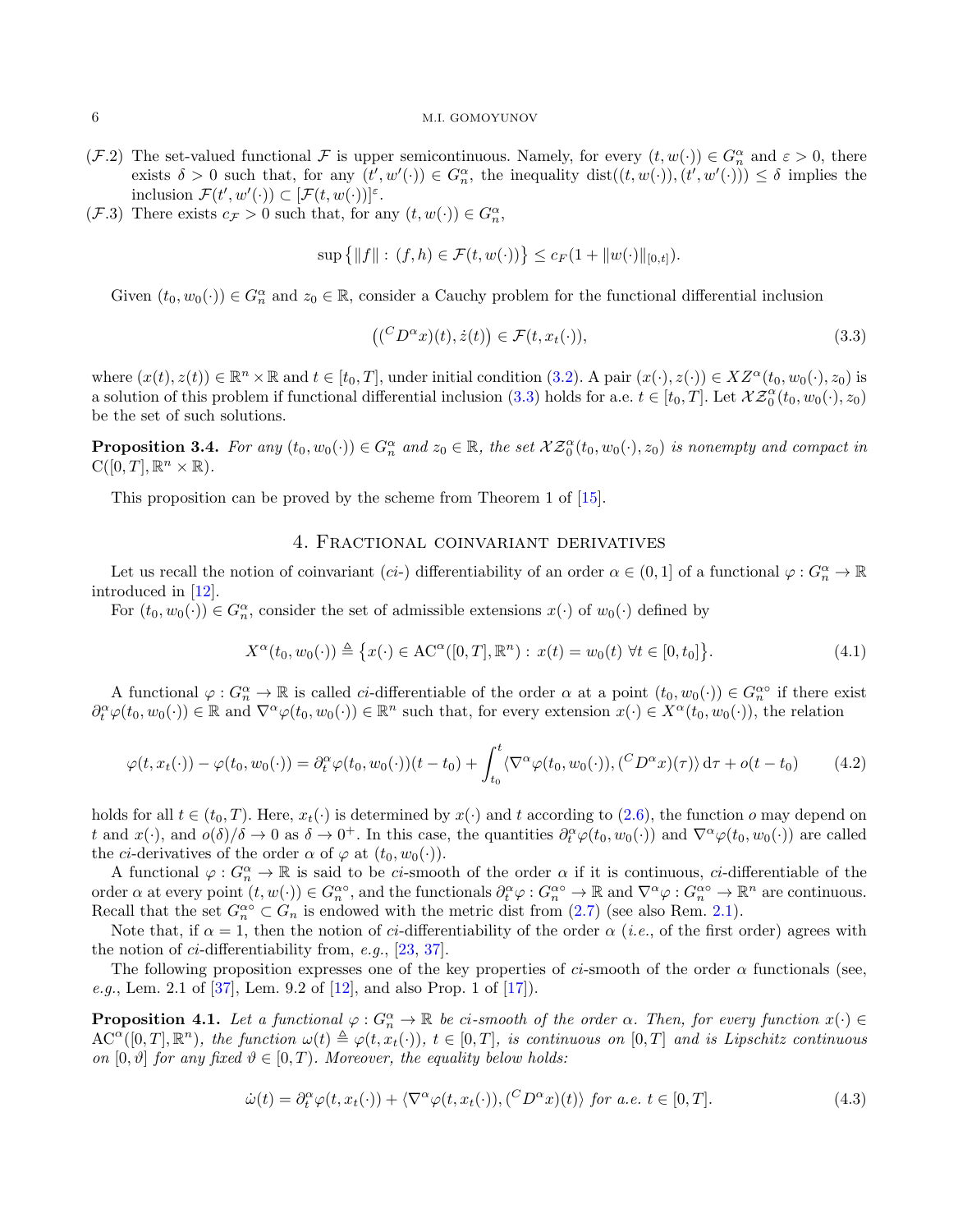**Remark 4.2.** At first glance, the notion of *ci*-differentiability of the order  $\alpha$  (see [\(4.2\)](#page-5-2)) as well as formula [\(4.3\)](#page-5-3) seem rather unusual. Nevertheless (see [\[12\]](#page-34-14)), we need formula [\(4.3\)](#page-5-3) with precisely the Caputo fractional derivative  $({}^C D^{\alpha}x)(t)$  and not with the first-order derivative  $\dot{x}(t)$  in order to derive the Hamilton–Jacobi equation associated with an optimal control problem for a dynamical system described by a differential equation with the Caputo fractional derivative of the order  $\alpha$ . Moreover, to the best of our knowledge, this approach to the development of the theory of Hamilton–Jacobi equations corresponding to such fractional-order dynamical systems is the only one that has been proposed so far.

In order to illustrate the notion of ci-differentiability of the order  $\alpha$  in the fractional setting  $\alpha \in (0,1)$ , let us present three examples.

<span id="page-6-2"></span>**Example 4.3.** Take a functional  $\psi: G_n^1 \to \mathbb{R}$  and, for every  $(t, w(\cdot)) \in G_n^{\alpha}$ , denote

<span id="page-6-1"></span>
$$
h(\tau \mid t, w(\cdot)) \triangleq (I^{1-\alpha}(w(\cdot) - w(0)))(\tau), \quad \tau \in [0, t].
$$
\n
$$
(4.4)
$$

Consider the functional  $\varphi: G_n^{\alpha} \to \mathbb{R}$  given by

<span id="page-6-0"></span>
$$
\varphi(t, w(\cdot)) \triangleq \psi\big(t, h(\cdot \mid t, w(\cdot))\big), \quad (t, w(\cdot)) \in G_n^{\alpha}.
$$
\n
$$
(4.5)
$$

Then, it can be verified directly that, in view of [\(2.5\)](#page-2-4), the functional  $\varphi$  is ci-differentiable of the order  $\alpha$  at a point  $(t, w(\cdot)) \in G_n^{\alpha}$  provided that the functional  $\psi$  is *ci*-differentiable of the first order at the point  $(t, h(\cdot | t, w(\cdot)))$ . Moreover, in this case, we have  $\partial_t^{\alpha} \varphi(t, w(\cdot)) = \partial_t^1 \psi(t, h(\cdot \mid t, w(\cdot)))$  and  $\nabla^{\alpha} \varphi(t, w(\cdot)) = \nabla^1 \psi(t, h(\cdot \mid t, w(\cdot)))$ . Hence, since the mapping  $G_n^{\alpha} \ni (t, w(\cdot)) \mapsto (t, h(\cdot \mid t, w(\cdot))) \in G_n$  is continuous, we obtain that ci-smoothness of the first order of the functional  $\psi$  implies ci-smoothness of the order  $\alpha$  of the functional  $\varphi$ . In other words, on the basis of every ci-smooth of the first order functional  $\psi$ , we can define the ci-smooth of the order  $\alpha$  functional  $\varphi$  according to [\(4.5\)](#page-6-0). Observe that the class of ci-smooth of the first order functionals is rather wide and wellstudied. Some examples of such functionals and formulas for calculating the corresponding ci-derivatives can be found in, e.g., Section 2 of [\[23\]](#page-34-15) and Section 2 of [\[37\]](#page-35-7).

**Remark 4.4.** In general, every functional  $\varphi: G_n^{\alpha} \to \mathbb{R}$  can be represented in the form (see, *e.g.*, [\[14\]](#page-34-29), Sect. 4)

$$
\varphi(t, w(\cdot)) = \psi\big(t, w(0), h(\cdot \mid t, w(\cdot))\big) \quad \forall (t, w(\cdot)) \in G_n^{\alpha}.
$$

Here, the function  $h(\cdot | t, w(\cdot))$  is defined by [\(4.4\)](#page-6-1), and

$$
\psi(t, h_0, h(\cdot)) \triangleq \varphi(t, l(\cdot \mid t, h_0, h(\cdot))), \quad (t, h(\cdot)) \in G_n^1, \quad h_0 \in \mathbb{R}^n,
$$

where we denote

$$
l(\tau \mid t, h_0, h(\cdot)) \triangleq h_0 + \frac{1}{\Gamma(\alpha)} \int_0^{\tau} \frac{\dot{h}(\xi)}{(\tau - \xi)^{1-\alpha}} d\xi, \quad \tau \in [0, t].
$$

As in Example [4.3,](#page-6-2) there is a connection between ci-differentiability of the order  $\alpha$  of the functional  $\varphi$  and ci-differentiability of the first order of the functional  $\psi$  (with respect to  $(t, h(\cdot))$ ). However, let us observe that the value  $l(\tau | t, h_0, h(\cdot))$  depends explicitly on the values of the derivatives  $h(\xi)$  for a.e.  $\xi \in [0, \tau]$ , which leads to difficulties with continuity properties of the mapping  $G_n^1 \ni (t, h(\cdot)) \mapsto \psi(t, h_0, h(\cdot)) \in \mathbb{R}$ , where  $h_0 \in \mathbb{R}^n$ . In particular, this prevents us from dealing directly with the functional  $\psi$  instead of the original functional  $\varphi$ .

<span id="page-6-3"></span>**Example 4.5.** Let  $f : [0, T] \times \mathbb{R}^n \to \mathbb{R}^n$  be a continuously differentiable function for which there exists  $c_f > 0$ such that, for any  $t \in [0, T]$  and  $x \in \mathbb{R}^n$ ,

$$
||f(t,x)|| \leq c_f(1+||x||).
$$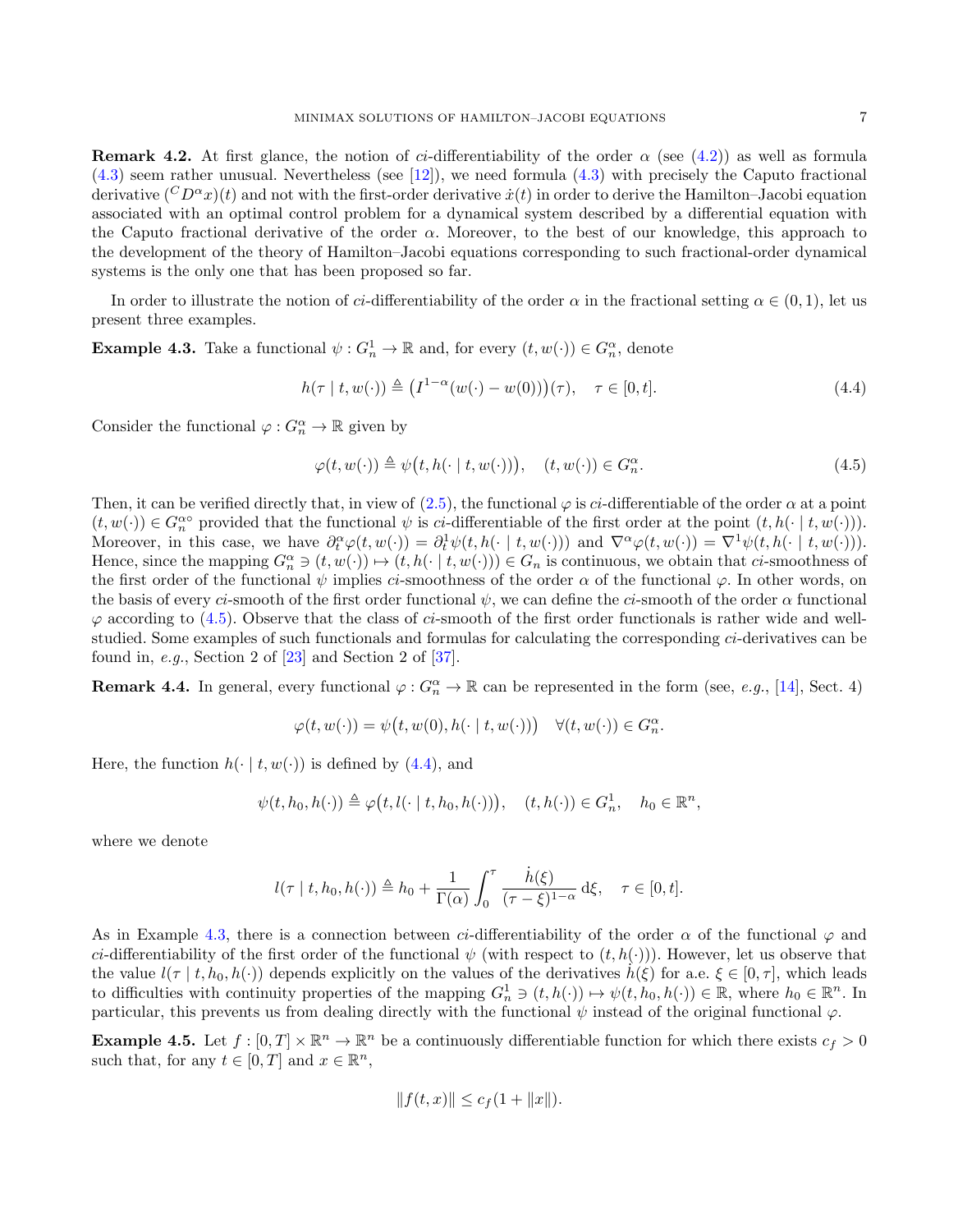For every point  $(t_0, w_0(\cdot)) \in G_n^{\alpha}$ , consider the Cauchy problem for the differential equation

<span id="page-7-0"></span>
$$
\begin{aligned} \binom{C}{L} \alpha x(t) &= f(t, x(t)), \end{aligned} \tag{4.6}
$$

where  $x(t) \in \mathbb{R}^n$  and  $t \in [t_0, T]$ , under the initial condition

<span id="page-7-1"></span>
$$
x(t) = w_0(t) \quad \forall t \in [0, t_0].
$$
\n(4.7)

A solution of problem [\(4.6\)](#page-7-0), [\(4.7\)](#page-7-1) is defined as a function  $x(\cdot) \in X^{\alpha}(t_0, w_0(\cdot))$  satisfying differential equation  $(4.6)$  for a.e.  $t \in [t_0, T]$ . According to, e.g., Proposition 2 of [\[14\]](#page-34-29), such a solution exists and is unique, and we denote it by  $x(\cdot | t_0, w_0(\cdot))$ . Now, given a continuously differentiable function  $\sigma : \mathbb{R}^n \to \mathbb{R}$ , consider the functional

$$
\varphi(t, w(\cdot)) \triangleq \sigma\big(x(T \mid t, w(\cdot))\big), \quad (t, w(\cdot)) \in G_n^{\alpha}.
$$

Then, similarly to Theorem 3.1 of [\[16\]](#page-34-30), it can be proved that the functional  $\varphi$  is ci-differentiable of the order  $\alpha$ at every point  $(t, w(\cdot)) \in G_n^{\alpha}$ , and, moreover, formulas for calculating the *ci*-derivatives of the order  $\alpha$  of  $\varphi$  can be obtained. In particular, this example illustrates the fact that the notion of ci-differentiability of the order  $\alpha$ can be a useful tool when dealing with functionals defined in terms of solutions of differential equations with the Caputo fractional derivatives of the order  $\alpha$ .

The next example shows that even simplest functionals can be not *ci*-differentiable of the order  $\alpha$ .

<span id="page-7-2"></span>**Example 4.6.** Take  $\ell \in \mathbb{R}^n \setminus \{0\}$  and consider the functional

$$
\varphi(t, w(\cdot)) \triangleq \langle \ell, w(t) \rangle, \quad (t, w(\cdot)) \in G_n^1.
$$

This functional  $\varphi$  is ci-smooth of the first order, and its ci-derivatives of the first order are given by

$$
\partial_t^1 \varphi(t, w(\cdot)) = 0, \quad \nabla^1 \varphi(t, w(\cdot)) = \ell \quad \forall (t, w(\cdot)) \in G_n^{1\circ}.
$$

Nevertheless, let us prove that the functional  $\varphi$  (more precisely, its restriction to  $G_n^{\alpha}$ ) is not *ci*-differentiable of the order  $\alpha$  at every point  $(t, w(\cdot)) \in G_n^{\alpha\circ}$ . Arguing by contradiction, assume that  $\varphi$  is *ci*-differentiable of the order  $\alpha$  at some point  $(t_0, w_0(\cdot)) \in G_n^{\alpha \circ}$ . For a given  $f \in \mathbb{R}^n$ , let us consider the function  $x^{[f]}(\cdot) \in X^{\alpha}(t_0, w_0(\cdot))$ such that  $({}^C D^{\alpha} x^{[f]}) (t) = \Gamma(\alpha + 1) f$  for a.e.  $t \in [t_0, T]$ . Then, we have

$$
x^{[f]}(t) = w(0) + \frac{1}{\Gamma(\alpha)} \int_0^{t_0} \frac{(^C D^{\alpha} w)(\tau)}{(t - \tau)^{1-\alpha}} d\tau + (t - t_0)^{\alpha} f \quad \forall t \in [t_0, T].
$$

Hence, taking  $f, g \in \mathbb{R}^n$  that satisfy the condition  $\langle \ell, f - g \rangle \neq 0$ , we get

$$
\varphi(t, x_t^{[f]}(\cdot)) - \varphi(t, x_t^{[g]}(\cdot)) = (t - t_0)^{\alpha} \langle \ell, f - g \rangle \quad \forall t \in [t_0, T].
$$

At the same time, due to the assumption made, there exists  $\nabla^{\alpha}\varphi(t_0, w_0(\cdot)) \in \mathbb{R}^n$  such that

$$
\varphi(t, x_t^{[f]}(\cdot)) - \varphi(t, x_t^{[g]}(\cdot)) = (t - t_0) \langle \nabla^{\alpha} \varphi(t_0, w_0(\cdot)), f - g \rangle + o(t - t_0) \quad \forall t \in (t_0, T).
$$

Thus, we obtain

$$
(t-t_0)^{\alpha}\langle \ell, f-g\rangle = (t-t_0)\langle \nabla^{\alpha}\varphi(t_0,w_0(\cdot)), f-g\rangle + o(t-t_0) \quad \forall t \in (t_0,T).
$$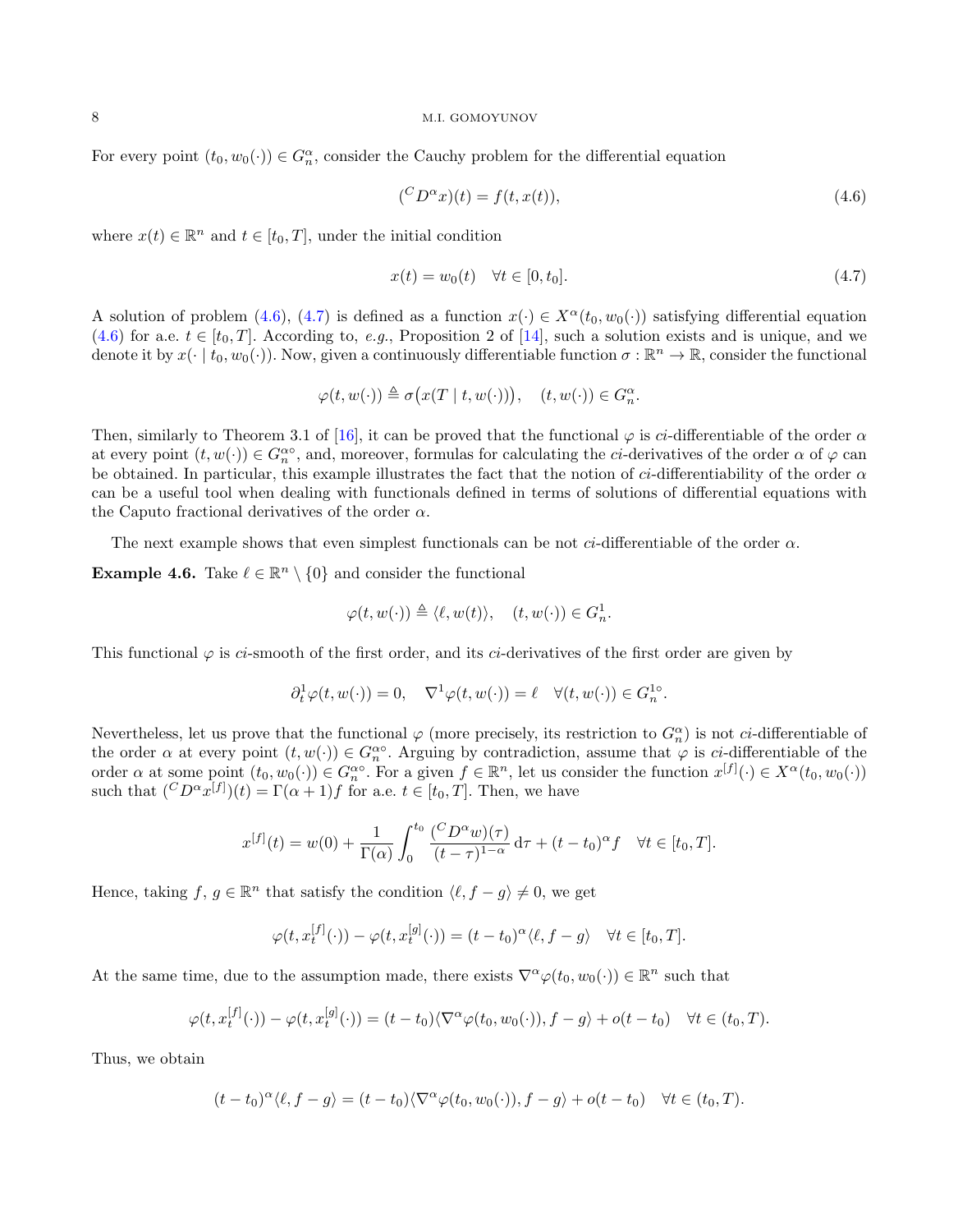Dividing this equality by  $(t - t_0)^\alpha$  and, after that, passing to the limit as  $t \to t_0^+$ , we derive  $\langle \ell, f - g \rangle = 0$ , which contradicts the choice of  $f$  and  $g$ .

# 5. Hamilton–Jacobi equation with fractional coinvariant **DERIVATIVES**

<span id="page-8-0"></span>In this section, we consider a Cauchy problem for a Hamilton–Jacobi equation with fractional ci-derivatives of an order  $\alpha \in (0, 1)$  and propose a definition of a minimax solution of this problem.

### <span id="page-8-3"></span>5.1. Hamilton–Jacobi equation

Consider the Cauchy problem for the Hamilton–Jacobi equation with ci-derivatives of the order  $\alpha$ 

<span id="page-8-1"></span>
$$
\partial_t^{\alpha} \varphi(t, w(\cdot)) + H(t, w(t), \nabla^{\alpha} \varphi(t, w(\cdot))) = 0 \quad \forall (t, w(\cdot)) \in G_n^{\alpha \circ} \tag{5.1}
$$

and the boundary condition

<span id="page-8-2"></span>
$$
\varphi(T, w(\cdot)) = \sigma(w(\cdot)) \quad \forall w(\cdot) \in \text{AC}^{\alpha}([0, T], \mathbb{R}^n). \tag{5.2}
$$

In this problem,  $\varphi: G_n^{\alpha} \to \mathbb{R}$  is an unknown functional, and the given mappings  $H: [0, T] \times \mathbb{R}^n \times \mathbb{R}^n \to \mathbb{R}$  and  $\sigma: AC^{\alpha}([0,T], \mathbb{R}^n) \to \mathbb{R}$  are assumed to satisfy the following conditions:

 $(H.1)$  The function H is continuous.

 $(H.2)$  There exists  $c_H > 0$  such that, for any  $t \in [0, T]$  and  $x, s, s' \in \mathbb{R}^n$ ,

$$
|H(t, x, s) - H(t, x, s')| \leq c_H(1 + ||x||) ||s - s'||.
$$

(H.3) For every  $R \ge 0$ , there exists  $\lambda_H > 0$  such that, for any  $t \in [0, T]$  and  $x, x', s \in \mathbb{R}^n$ , if  $||x|| \le R$  and  $||x'|| \leq R$ , then

$$
|H(t, x, s) - H(t, x', s)| \leq \lambda_H (1 + ||s||) ||x - x'||.
$$

(σ) The functional σ is continuous.

Cauchy problem [\(5.1\)](#page-8-1), [\(5.2\)](#page-8-2) arises [\[12\]](#page-34-14) when studying infinitesimal properties of the value functional in Bolza-type optimal control problems for dynamical systems described by fractional differential equations with the Caputo derivatives of the order  $\alpha$ . In this connection, assumptions  $(H.1)-(H.3)$  and  $(\sigma)$  seem quite natural since they are fulfilled in a sufficiently wide range of such problems. If the value functional is *ci*-smooth of the order  $\alpha$ , then, according to Theorem 10.1 of [\[12\]](#page-34-14), it satisfies Hamilton–Jacobi equation [\(5.1\)](#page-8-1) and boundary condition [\(5.2\)](#page-8-2), and, therefore, it can be considered as a solution of problem [\(5.1\)](#page-8-1), [\(5.2\)](#page-8-2) in the classical sense. In particular, this allows us to efficiently construct optimal control strategies([\[12\]](#page-34-14), Cor. 11.4). However, by analogy with the case of optimal control problems for dynamical systems described by ordinary differential equations (*i.e.*, when  $\alpha = 1$ ), the value functional usually does not possess such smoothness properties, which leads to the need to introduce and study generalized solutions of problem [\(5.1\)](#page-8-1), [\(5.2\)](#page-8-2). Let us present an example.

**Example 5.1.** Suppose that  $n = 1$  and, following Section 12 of [\[12\]](#page-34-14), consider the optimal control problem for the dynamical system described by the differential equation with the Caputo fractional derivative of the order α

$$
({}^C D^{\alpha}x)(t) = \Gamma(\alpha + 1)u(t),
$$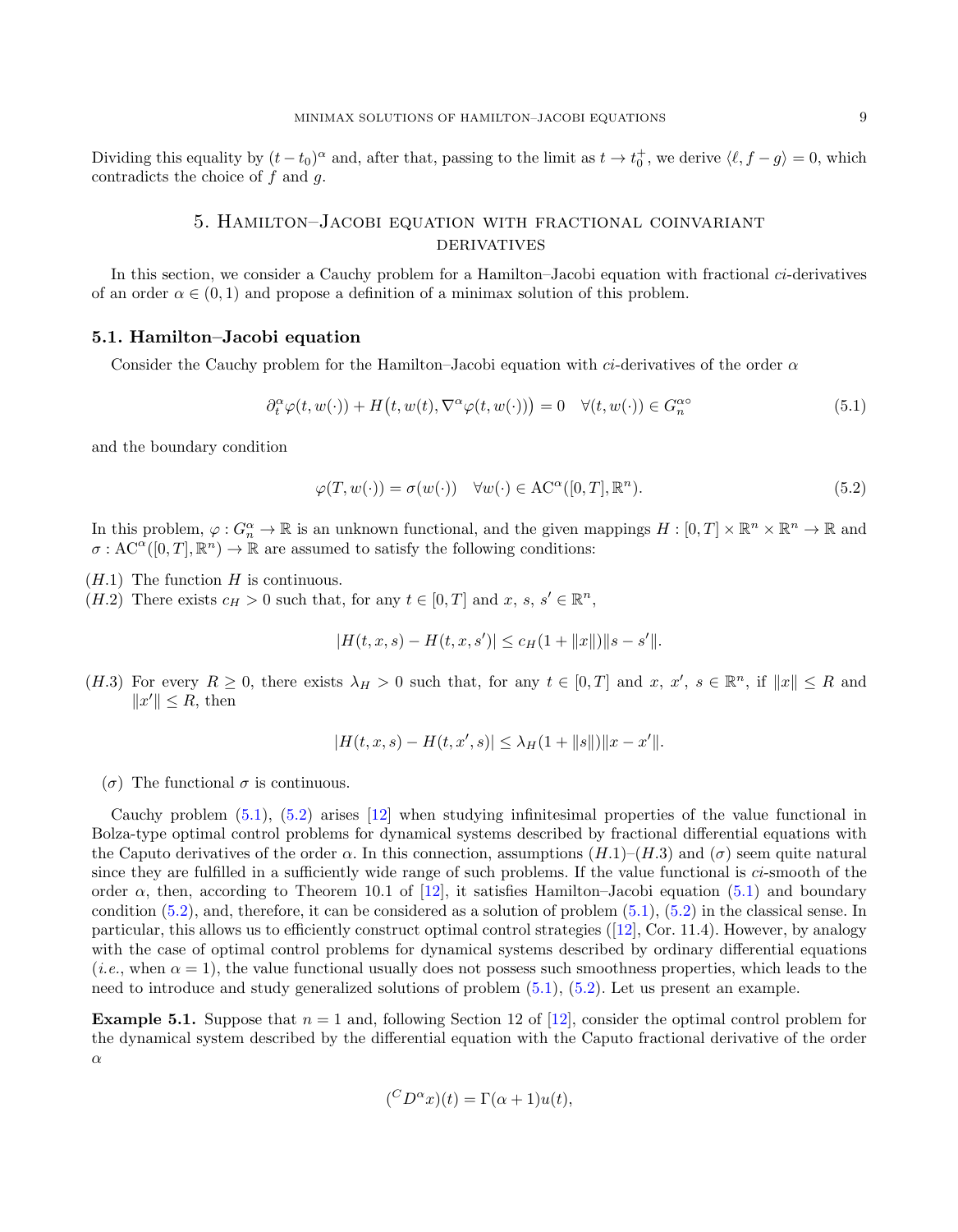where  $x(t) \in \mathbb{R}$ ,  $u(t) \in [-1, 1]$ , and  $t \in [0, T]$ , and for the cost functional  $J = |x(T)|$  to be minimized. It can be verified directly (or, e.g., based on [\[13\]](#page-34-9), Thm. 1), that the value functional  $\rho: G_1^{\alpha} \to \mathbb{R}$  in this problem is given by

$$
\rho(t, w(\cdot)) = \max\{0, |\rho_*(t, w(\cdot))| - (T - t)^{\alpha}\} \quad \forall (t, w(\cdot)) \in G_1^{\alpha},
$$

where the auxiliary functional  $\rho_*: G_1^{\alpha} \to \mathbb{R}$  is defined by

$$
\rho_*(t, w(\cdot)) \triangleq w(0) + \frac{1}{\Gamma(\alpha)} \int_0^t \frac{(C D^{\alpha} w)(\tau)}{(T - \tau)^{1 - \alpha}} d\tau, \quad (t, w(\cdot)) \in G_1^{\alpha}.
$$

Note that (see, e.g., [\[12\]](#page-34-14), Sect. 12) the functional  $\rho_*$  is ci-smooth of the order  $\alpha$ , and

$$
\partial_t^{\alpha} \rho_*(t, w(\cdot)) = 0, \quad \nabla^{\alpha} \rho_*(t, w(\cdot)) = \frac{1}{\Gamma(\alpha)(T - t)^{1 - \alpha}} \quad \forall (t, w(\cdot)) \in G_1^{\alpha \circ}.
$$

However, let us choose a point  $(t_0, w_0(\cdot)) \in G_1^{\alpha}$  such that  $|\rho_*(t_0, w_0(\cdot))| = (T - t_0)^{\alpha}$  and prove that the value functional  $\rho$  is not ci-differentiable of the order  $\alpha$  at this point. Suppose that  $\rho_*(t_0, w_0(\cdot)) = (T - t_0)^{\alpha}$  for definiteness. For every  $f \in \mathbb{R}$ , considering the function  $x^{[f]}(\cdot)$  as in Example [4.6,](#page-7-2) we derive

$$
\rho_*(t, x_t^{[f]}(\cdot)) = \rho_*(t_0, w_0(\cdot)) + ((T - t_0)^{\alpha} - (T - t)^{\alpha})f = (T - t_0)^{\alpha}(1 + f) - (T - t)^{\alpha}f \quad \forall t \in [t_0, T].
$$

Then, for a fixed  $f > -1$  and all  $t \in [t_0, T]$ , we obtain  $\rho_*(t, x_t^{[f]}(\cdot)) \ge (T - t)^{\alpha}$ , and, hence,

$$
\rho(t, x_t^{[f]}(\cdot)) = ((T - t_0)^{\alpha} - (T - t)^{\alpha})(1 + f).
$$

On the other hand, take  $g \le -1$ . Put  $t_* \triangleq T - (T - t_0)(1/g + 1)^{1/\alpha}$  and observe that  $t_* \in (t_0, T]$ . Then, for any  $t \in [t_0, t_*],$  we have  $0 \leq \rho_*(t, x_t^{[g]}(\cdot)) \leq (T-t)^{\alpha}$ , and, consequently,  $\rho(t, x_t^{[g]}(\cdot)) = 0$ . Thus, if we assume that  $\rho$ is *ci*-differentiable of the order  $\alpha$  at the point  $(t_0, w_0(\cdot))$ , we get

<span id="page-9-1"></span>
$$
((T-t_0)^{\alpha} - (T-t)^{\alpha})(1+f) = (t-t_0)\nabla^{\alpha}\rho(t_0, w_0(\cdot))(f-g) + o(t-t_0) \quad \forall t \in (t_0, t_*). \tag{5.3}
$$

Dividing [\(5.3\)](#page-9-1) by  $t - t_0$  and passing to the limit as  $t \to t_0^+$ , we derive

$$
\frac{\alpha(1+f)}{(T-t_0)^{1-\alpha}} = \nabla^{\alpha} \rho(t_0, w_0(\cdot))(f-g).
$$

Since this equality must hold for all  $f > -1$  and  $g \le -1$ , we come to a contradiction and complete the proof.

Below, we give a definition of a minimax solution of problem  $(5.1)$ ,  $(5.2)$ , which is a modification of the corresponding definitions in the case of Hamilton–Jacobi equations with partial derivatives (see, e.g., [\[48\]](#page-35-8), Sect. 6.2) and with first-order *ci*-derivatives (see, *e.g.*, Sect. 6 of [\[37\]](#page-35-7), [\[31\]](#page-34-20), and also [\[3\]](#page-34-22)). We prove that the minimax solution exists, is unique, and is consistent with a classical solution of problem [\(5.1\)](#page-8-1), [\(5.2\)](#page-8-2). In particular, we establish a comparison principle.

### <span id="page-9-0"></span>5.2. Minimax solution

Consider the set-valued function  $[0, T] \times \mathbb{R}^n \times \mathbb{R}^n \ni (t, x, s) \mapsto E(t, x, s) \subset \mathbb{R}^n \times \mathbb{R}$ , where

<span id="page-9-2"></span>
$$
E(t, x, s) \triangleq \{(f, h) \in \mathbb{R}^n \times \mathbb{R} : ||f|| \le c_H(1 + ||x||), h = \langle s, f \rangle - H(t, x, s) \}, \quad t \in [0, T], \quad x, s \in \mathbb{R}^n. \tag{5.4}
$$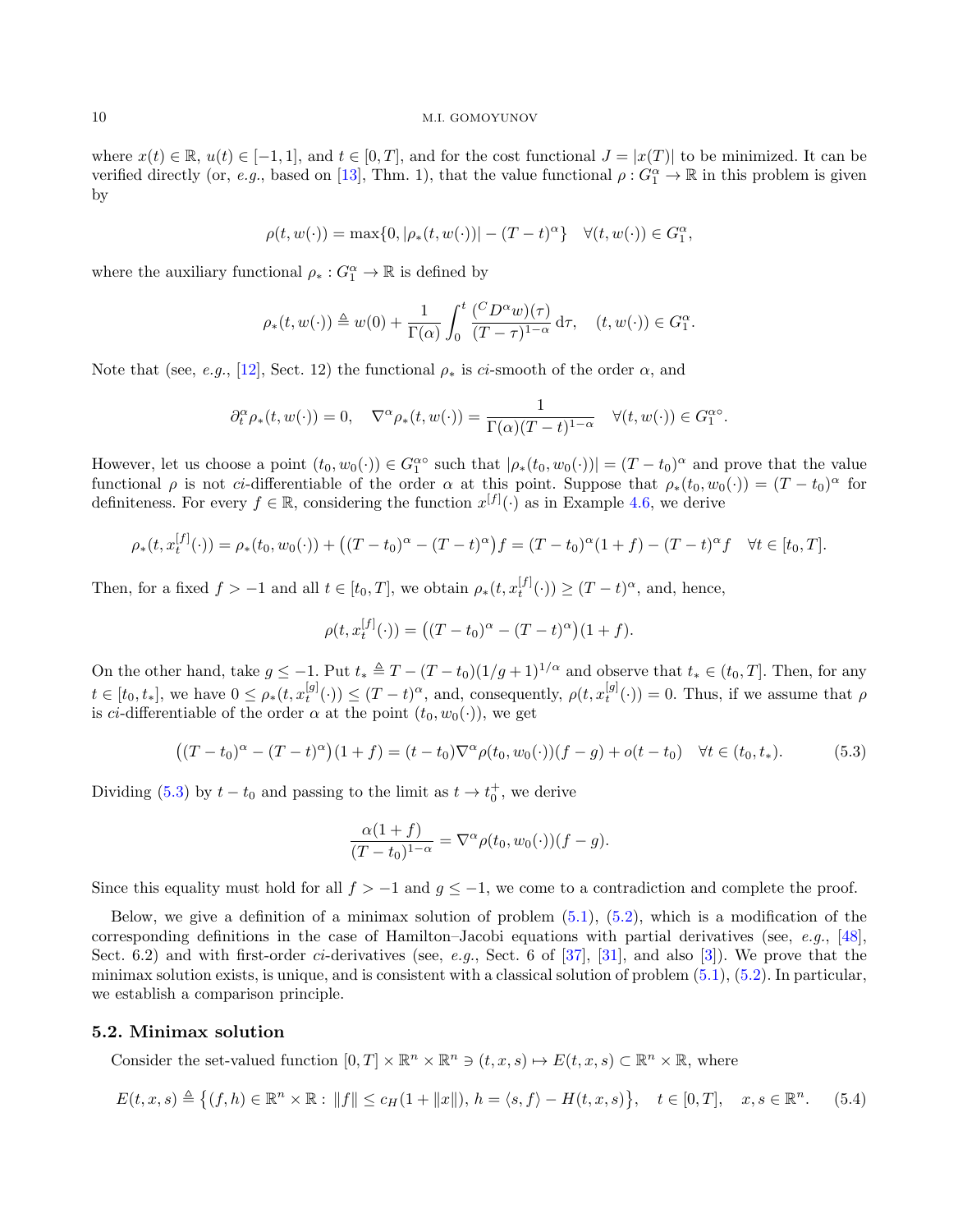Note that (see, e.g., Sect. 6.2 of [\[48\]](#page-35-8)) the set  $E(t, x, s)$  is nonempty, convex, and compact in  $\mathbb{R}^n \times \mathbb{R}$  for every  $t \in [0,T]$  and  $x, s \in \mathbb{R}^n$ , the set-valued function E is continuous (in the Hausdorff sense) due to assumption  $(H.1)$ , and the inequality below holds:

$$
\sup\left\{\|f\|:\,(f,h)\in E(t,x,s)\right\}\le c_H(1+\|x\|)\quad\forall t\in[0,T]\quad\forall x,s\in\mathbb{R}^n.
$$

In addition, it follows from  $(H.2)$  that  $E(t, x, s) \cap E(t, x, s') \neq \emptyset$  for any  $t \in [0, T]$  and  $x, s, s' \in \mathbb{R}^n$ .

Given  $(t_0, w_0(\cdot)) \in G_n^{\alpha}, z_0 \in \mathbb{R}$ , and  $s \in \mathbb{R}^n$ , consider the Cauchy problem for the differential inclusion

<span id="page-10-0"></span>
$$
((^C D^\alpha x)(t), \dot{z}(t)) \in E(t, x(t), s), \tag{5.5}
$$

where  $(x(t), z(t)) \in \mathbb{R}^n \times \mathbb{R}$  and  $t \in [t_0, T]$ , under the initial condition

<span id="page-10-1"></span>
$$
x(t) = w_0(t), \quad z(t) = z_0 \quad \forall t \in [0, t_0]. \tag{5.6}
$$

Here, s is treated as a constant parameter. Let  $CH(t_0, w_0(\cdot), z_0, s)$  be the set of solutions  $(x(\cdot), z(\cdot))$  of problem  $(5.5)$ ,  $(5.6)$ . According to Proposition [3.1](#page-4-2) and the described above properties of the function E, the set  $CH(t_0, w_0(\cdot), z_0, s)$  is nonempty and compact in  $C([0, T], \mathbb{R}^n \times \mathbb{R})$ . Following the conventional terminology, differ-ential inclusion [\(5.5\)](#page-10-0) is called a characteristic differential inclusion, and any element of the set  $CH(t_0, w_0(\cdot), z_0, s)$ is called a (generalized) characteristic of equation [\(5.1\)](#page-8-1).

We say that a functional  $\varphi: G_n^{\alpha} \to \mathbb{R}$  is an upper solution of problem  $(5.1)$ ,  $(5.2)$  if it is lower semicontinuous, satisfies the boundary condition

<span id="page-10-2"></span>
$$
\varphi(T, w(\cdot)) \ge \sigma(w(\cdot)) \quad \forall w(\cdot) \in \text{AC}^{\alpha}([0, T], \mathbb{R}^n),\tag{5.7}
$$

and possesses the following property:

 $(\varphi_+)$  For every  $(t_0, w_0(\cdot)) \in G_n^{\alpha}$ ,  $t \in (t_0, T]$ ,  $s \in \mathbb{R}^n$ , and  $\varepsilon > 0$ , there exists  $(x(\cdot), z(\cdot)) \in CH(t_0, w_0(\cdot), 0, s)$ such that  $\varphi(t, x_t(\cdot)) - z(t) \leq \varphi(t_0, w_0(\cdot)) + \varepsilon$ .

Respectively, a lower solution of this problem is an upper semicontinuous functional  $\varphi: G_n^{\alpha} \to \mathbb{R}$  such that

<span id="page-10-3"></span>
$$
\varphi(T, w(\cdot)) \le \sigma(w(\cdot)) \quad \forall w(\cdot) \in \text{AC}^{\alpha}([0, T], \mathbb{R}^n)
$$
\n(5.8)

and the statement below holds:

 $(\varphi_{-})$  For every  $(t_0, w_0(\cdot)) \in G_n^{\alpha\circ}$ ,  $t \in (t_0, T]$ ,  $s \in \mathbb{R}^n$ , and  $\varepsilon > 0$ , there exists  $(x(\cdot), z(\cdot)) \in CH(t_0, w_0(\cdot), 0, s)$ such that  $\varphi(t, x_t(\cdot)) - z(t) \geq \varphi(t_0, w_0(\cdot)) - \varepsilon$ .

In  $(\varphi_+)$  and  $(\varphi_-)$ , as usual, the function  $x_t(\cdot)$  is the restriction of the function  $x(\cdot)$  to the interval  $[0, t]$  (see  $(2.6)$ .

A functional  $\varphi: G_n^{\alpha} \to \mathbb{R}$  is called a minimax solution of problem  $(5.1)$ ,  $(5.2)$  if it is an upper solution as well as a lower solution of this problem.

**Remark 5.2.** Conditions  $(\varphi_+)$  and  $(\varphi_-)$  can be reformulated in terms of weak invariance of respectively the epigraph and hypograph of the functional  $\varphi$  with respect to characteristic differential inclusion [\(5.5\)](#page-10-0) for every  $s \in \mathbb{R}^n$  (see, e.g., definitions (U2) and (L2) in Sect. 6.3 of [\[48\]](#page-35-8)). Note also that, in the terminology of positional differential games theory, statements  $(\varphi_+)$  and  $(\varphi_-)$  express so-called u-stability and v-stability properties of the value function (see, e.g., Sect. 4.2 of  $[26]$  and Sect. 8 of  $[24]$ ).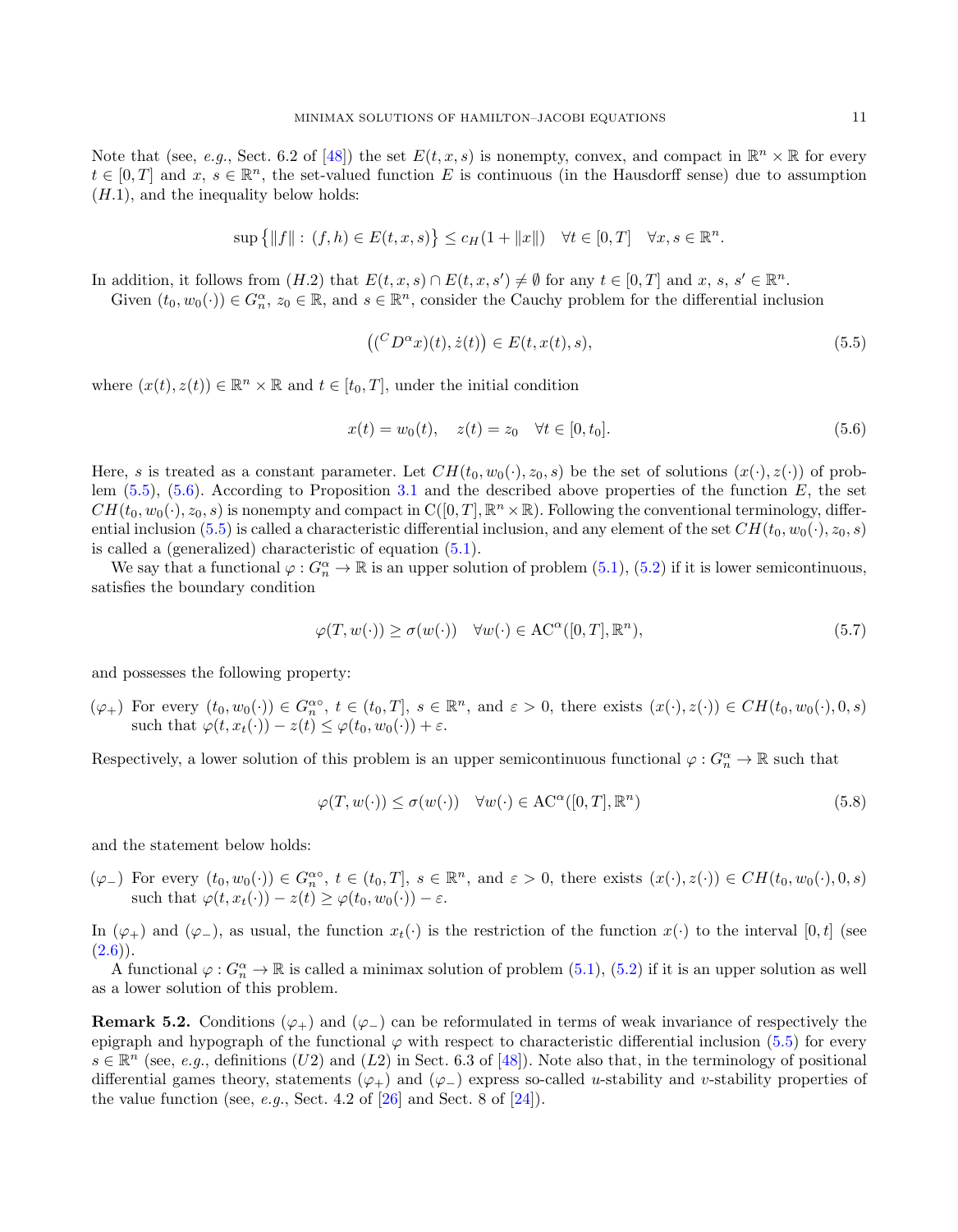### 6. Consistency

<span id="page-11-0"></span>This section deals with issues of consistency of a minimax solution of problem [\(5.1\)](#page-8-1), [\(5.2\)](#page-8-2) with a solution of this problem in the classical sense.

By a classical solution of problem [\(5.1\)](#page-8-1), [\(5.2\)](#page-8-2), we mean a ci-smooth of the order  $\alpha$  functional  $\varphi: G_n^{\alpha} \to \mathbb{R}$ that satisfies Hamilton–Jacobi equation [\(5.1\)](#page-8-1) and boundary condition [\(5.2\)](#page-8-2).

The schemes of the proof of the statements below go back to the proofs of the corresponding results for Hamilton–Jacobi equations with partial derivatives (see, e.g., Sect. 2.4 of [\[48\]](#page-35-8)) and with first-order ci-derivatives (see, *e.g.*, Sects. 4 and 5 of  $[37]$ , Prop. 5.1 of  $[31]$ , and also Sect. B.1 of  $[3]$ ).

<span id="page-11-2"></span>**Theorem 6.1.** A classical solution of problem  $(5.1)$ ,  $(5.2)$  is a minimax solution of this problem.

*Proof.* Since a classical solution  $\varphi: G_n^{\alpha} \to \mathbb{R}$  is continuous and satisfies [\(5.2\)](#page-8-2), in order to prove that  $\varphi$  is a minimax solution, it suffices to verify that  $\varphi$  possesses properties  $(\varphi_+)$  and  $(\varphi_-)$ . To this end, let us show that, for given  $(t_0, w_0(\cdot)) \in G_n^{\alpha}$  and  $s \in \mathbb{R}^n$ , there exists  $(x^*(\cdot), z^*(\cdot)) \in CH(t_0, w_0(\cdot), 0, s)$  such that

<span id="page-11-1"></span>
$$
\varphi(t, x_t^*(\cdot)) - z^*(t) = \varphi(t_0, w_0(\cdot)) \quad \forall t \in [t_0, T].
$$
\n
$$
(6.1)
$$

Consider the set-valued functional  $G_n^{\alpha} \ni (t, w(\cdot)) \mapsto \mathcal{E}^*(t, w(\cdot)) \subset \mathbb{R}^n \times \mathbb{R}$ , where, for every  $(t, w(\cdot)) \in G_n^{\alpha}$ ,

$$
\mathcal{E}^*(t, w(\cdot)) \triangleq \begin{cases} E(t, w(t), s) \cap E(t, w(t), \nabla^{\alpha} \varphi(t, w(\cdot))), & \text{if } t < T, \\ E(t, w(t), s), & \text{if } t = T. \end{cases}
$$

Due to the given in Section [5.2](#page-9-0) properties of the set-valued function E and continuity of the functionals  $\nabla^{\alpha}\varphi$  and  $G_n \ni (t, w(\cdot)) \mapsto w(t) \in \mathbb{R}^n$ , the functional  $\mathcal{E}^*$  satisfies conditions  $(\mathcal{F}.1)$ – $(\mathcal{F}.3)$ . Then, owing to Proposition [3.4,](#page-5-4) the Cauchy problem for the functional differential inclusion

$$
((^{C}D^{\alpha}x)(t), \dot{z}(t)) \in \mathcal{E}^{*}(t, x_{t}(\cdot)),
$$

where  $(x(t), z(t)) \in \mathbb{R}^n \times \mathbb{R}$  and  $t \in [t_0, T]$ , under the initial condition  $x(t) = w_0(t)$  and  $z(t) = 0$  for all  $t \in [0, t_0]$ admits a solution  $(x^*(\cdot), z^*(\cdot))$ . By construction, we have  $(x^*(\cdot), z^*(\cdot)) \in CH(t_0, w_0(\cdot), 0, s)$  and, in accordance with [\(5.4\)](#page-9-2),

$$
\dot{z}^*(t) = \langle \nabla^{\alpha} \varphi(t, x_t^*(\cdot)), (\mathcal{C}D^{\alpha} x^*)(t) \rangle - H(t, x^*(t), \nabla^{\alpha} \varphi(t, x_t^*(\cdot))) \text{ for a.e. } t \in [t_0, T].
$$

Hence, taking into account that  $\varphi$  satisfies equation [\(5.1\)](#page-8-1), we get

$$
\dot{z}^*(t) = \partial_t^{\alpha} \varphi(t, x_t^*(\cdot)) + \langle \nabla^{\alpha} \varphi(t, x_t^*(\cdot)), (\mathcal{C}D^{\alpha} x^*)(t) \rangle \text{ for a.e. } t \in [t_0, T].
$$

On the other hand, since  $\varphi$  is ci-smooth of the order  $\alpha$ , by Proposition [4.1,](#page-5-5) for the function  $\omega(t) \triangleq \varphi(t, x_t^*(\cdot))$ ,  $t \in [0, T]$ , and a fixed  $\vartheta \in [t_0, T)$ , we obtain

$$
\omega(\vartheta) = \omega(t_0) + \int_{t_0}^{\vartheta} \left( \partial_t^{\alpha} \varphi(t, x_t^*(\cdot)) + \langle \nabla^{\alpha} \varphi(t, x_t^*(\cdot)), (\,^C D^{\alpha} x^*)(t) \rangle \right) dt.
$$

Thus, recalling that  $x_{t_0}^*(\cdot) = w_0(\cdot), z^*(t_0) = 0$ , and  $z^*(\cdot) \in \text{Lip}([0, T], \mathbb{R})$ , we derive

$$
\omega(\vartheta) = \omega(t_0) + \int_{t_0}^{\vartheta} \dot{z}^*(t) dt = \varphi(t_0, w_0(\cdot)) + z^*(\vartheta).
$$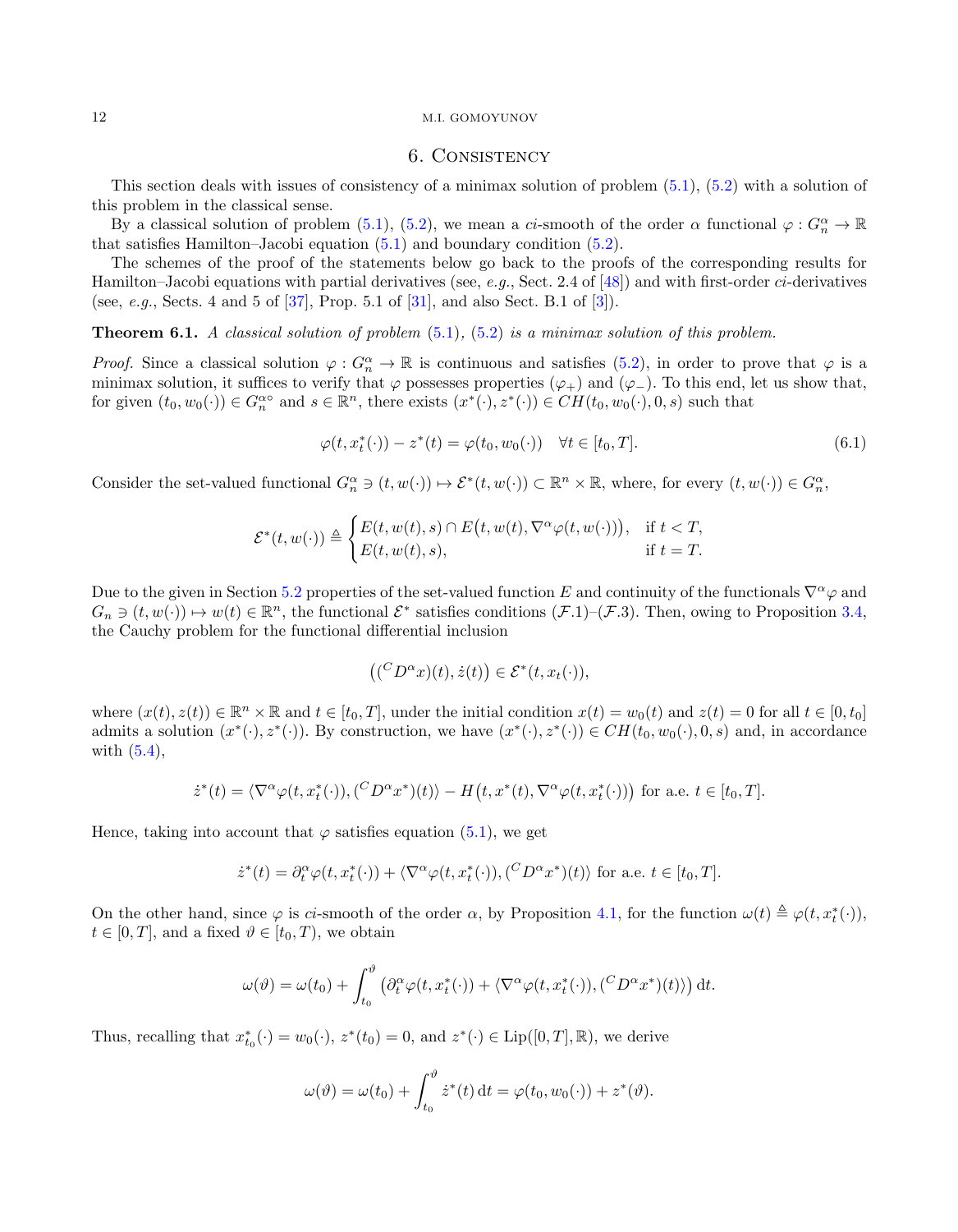This equality is valid for every  $\vartheta \in [t_0, T)$ , and, therefore, in view of continuity of  $\omega$ , we conclude [\(6.1\)](#page-11-1), which completes the proof of the theorem.  $\Box$ 

We also establish the following result.

<span id="page-12-1"></span>**Proposition 6.2.** If a minimax solution of problem [\(5.1\)](#page-8-1), [\(5.2\)](#page-8-2) is ci-differentiable of the order  $\alpha$  at some point  $(t_0, w_0(\cdot)) \in G_n^{\alpha\circ}$ , then it satisfies equation [\(5.1\)](#page-8-1) at this point.

The proof of this proposition is based on the lemma below.

**Lemma 6.3.** If a functional  $\varphi: G_n^{\alpha} \to \mathbb{R}$  is lower semicontinuous, then  $\varphi$  satisfies condition  $(\varphi_+)$  if and only if the following statement holds:

 $(\varphi^*_+)$  For any  $(t_0, w_0(\cdot)) \in G_n^{\alpha}$  and  $s \in \mathbb{R}^n$ , there is a characteristic  $(x(\cdot), z(\cdot)) \in CH(t_0, w_0(\cdot), 0, s)$  such that  $\varphi(t, x_t(\cdot)) - z(t) \leq \varphi(t_0, w_0(\cdot))$  for every  $t \in [t_0, T]$ .

Respectively, for an upper semicontinuous functional  $\varphi: G_n^{\alpha} \to \mathbb{R}$ , condition  $(\varphi_-)$  is equivalent to the following:

 $(\varphi_{-}^*)$  For any  $(t_0, w_0(\cdot)) \in G_n^{\alpha}$  and  $s \in \mathbb{R}^n$ , there is a characteristic  $(x(\cdot), z(\cdot)) \in CH(t_0, w_0(\cdot), 0, s)$  such that  $\varphi(t, x_t(\cdot)) - z(t) \geq \varphi(t_0, w_0(\cdot))$  for every  $t \in [t_0, T]$ .

Proof. We prove only the first part of the lemma since the proof of the second one is essentially the same. It is clear that  $(\varphi_+)$  follows from  $(\varphi_+^*)$ , so it remains to verify the reverse implication. Let  $\varphi: G_n^{\alpha} \to \mathbb{R}$  be a lower semicontinuous functional satisfying  $(\varphi_+)$ , and let  $(t_0, w_0(\cdot)) \in G_n^{\alpha}$  and  $s \in \mathbb{R}^n$ .

Fix  $k \in \mathbb{N}$ . Denote  $t_{k,i} \triangleq t_0 + (T - t_0)i/k$ ,  $i \in \overline{0,k}$ . Take arbitrarily  $(x^{[k,0]}(\cdot), z^{[k,0]}(\cdot)) \in CH(t_0, w_0(\cdot), 0, s)$ and, applying  $(\varphi_+)$ , choose functions  $x^{[k,i]} : [0,T] \to \mathbb{R}^n$ ,  $z^{[k,i]} : [0,T] \to \mathbb{R}$ ,  $i \in \overline{1,k}$ , such that the following relations hold for every  $i \in \overline{1,k}$ :

$$
(x^{[k,i]}(\cdot), z^{[k,i]}(\cdot)) \in CH(t_{k,i-1}, x^{[k,i-1]}_{t_{k,i-1}}(\cdot), 0, s), \quad \varphi(t_{k,i}, x^{[k,i]}_{t_{k,i}}(\cdot)) - z^{[k,i]}(t_{k,i}) \leq \varphi(t_{k,i-1}, x^{[k,i-1]}_{t_{k,i-1}}(\cdot)) + 1/k^2.
$$

Further, consider functions  $\bar{z}^{[k,i]} : [0,T] \to \mathbb{R}$ ,  $i \in \overline{0,k}$ , such that  $\bar{z}^{[k,0]}(\cdot) \triangleq z^{[k,0]}(\cdot)$  and, for any  $i \in \overline{1,k}$ ,

$$
\bar{z}^{[k,i]}(t) \triangleq \begin{cases} \bar{z}^{[k,i-1]}(t), & \text{if } t \in [0, t_{k,i-1}],\\ z^{[k,i]}(t) + \bar{z}^{[k,i-1]}(t_{k,i-1}), & \text{if } t \in (t_{k,i-1}, T]. \end{cases}
$$

Then, by induction, based on Proposition [3.3](#page-4-4) (see also the remark in the end of Sect. [3.1\)](#page-3-2), we can prove that, for every  $i \in \overline{0, k}$ ,

$$
(x^{[k,i]}(\cdot),\bar{z}^{[k,i]}(\cdot)) \in CH(t_0, w_0(\cdot), 0, s), \quad \varphi(t_{k,j}, x^{[k,i]}_{t_{k,j}}(\cdot)) - \bar{z}^{[k,i]}(t_{k,j}) \leq \varphi(t_0, w_0(\cdot)) + j/k^2 \quad \forall j \in \overline{0, i}.
$$

Thus, for the functions  $x^{[k]}(\cdot) \triangleq x^{[k,k]}(\cdot)$  and  $z^{[k]}(\cdot) \triangleq \overline{z}^{[k,k]}(\cdot)$ , we obtain

$$
(x^{[k]}(\cdot), z^{[k]}(\cdot)) \in CH(t_0, w_0(\cdot), 0, s), \quad \varphi(t_{k,j}, x^{[k]}_{t_{k,j}}(\cdot)) - z^{[k]}(t_{k,j}) \leq \varphi(t_0, w_0(\cdot)) + 1/k \quad \forall j \in \overline{0, k}.
$$

Due to compactness of  $CH(t_0, w_0(\cdot), 0, s)$ , we can assume that the sequence  $\{(x^{[k]}(\cdot), z^{[k]}(\cdot))\}_{k\in\mathbb{N}}$  converges to a characteristic  $(x^{[0]}(\cdot), z^{[0]}(\cdot)) \in CH(t_0, w_0(\cdot), 0, s)$ . Now, let  $t \in [t_0, T]$  be fixed. For every  $k \in \mathbb{N}$ , denoting  $t_k \triangleq \max\{t_{k,i} : t_{k,i} \leq t, i \in \overline{0,k}\},\$ we get

<span id="page-12-0"></span>
$$
\varphi(t_k, x_{t_k}^{[k]}(\cdot)) - z^{[k]}(t_k) \le \varphi(t_0, w_0(\cdot)) + 1/k. \tag{6.2}
$$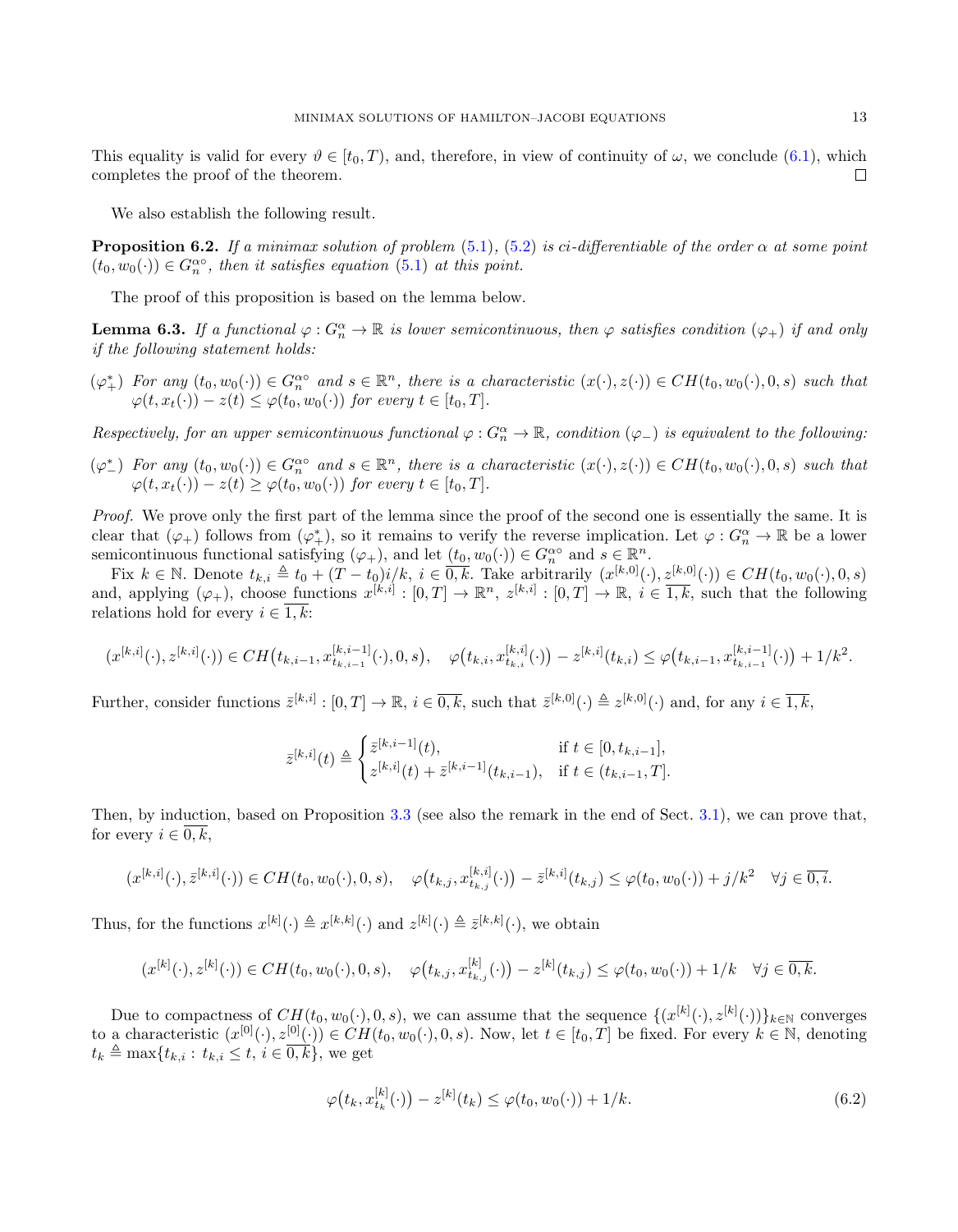As  $k \to \infty$ , we have  $t_k \to t$ ,  $(t_k, x_{t_k}^{[k]}(\cdot)) \to (t, x_t^{[0]}(\cdot))$ , and  $z^{[k]}(t_k) \to z^{[0]}(t)$ . Hence, passing to the limit as  $k \to \infty$ in inequality [\(6.2\)](#page-12-0), in view of lower semicontinuity of  $\varphi$ , we derive

$$
\varphi(t, x_t^{[0]}(\cdot)) - z^{[0]}(t) \le \liminf_{k \to \infty} (\varphi(t_k, x_{t_k}^{[k]}(\cdot)) - z^{[k]}(t_k)) \le \varphi(t_0, w_0(\cdot)).
$$

So, the functional  $\varphi$  possesses property  $(\varphi^*_{+})$ , and the lemma is proved.

Proof of Proposition [6.2.](#page-12-1) Assume that  $(t_0, w_0(\cdot)) \in G_n^{\alpha}$  and a minimax solution  $\varphi : G_n^{\alpha} \to \mathbb{R}$  of problem  $(5.1)$ , [\(5.2\)](#page-8-2) is ci-differentiable of the order  $\alpha$  at  $(t_0, w_0(\cdot))$ . Denote  $s_0 \triangleq \nabla^{\alpha} \varphi(t_0, w_0(\cdot))$ . Since  $\varphi$  is an upper solution of problem  $(5.1)$ ,  $(5.2)$ , due to  $(\varphi^*_{+})$ , there exists a characteristic  $(x(\cdot), z(\cdot)) \in CH(t_0, w_0(\cdot), 0, s_0)$  such that  $\varphi(t, x_t(\cdot)) - z(t) \leq \varphi(t_0, w_0(\cdot))$  for every  $t \in [t_0, T]$ . In particular, according to [\(5.4\)](#page-9-2), we have

$$
z(t) = \int_{t_0}^t \left( \langle s_0, (^C D^\alpha x)(\tau) \rangle - H(\tau, x(\tau), s_0) \right) d\tau \quad \forall t \in [t_0, T].
$$

Hence, taking into account that  $x(\cdot) \in X^{\alpha}(t_0, w_0(\cdot))$ , in view of [\(4.2\)](#page-5-2), we derive

<span id="page-13-0"></span>
$$
0 \ge \varphi(t, x_t(\cdot)) - z(t) - \varphi(t_0, w_0(\cdot)) = \partial_t^{\alpha} \varphi(t_0, w_0(\cdot))(t - t_0) + \int_{t_0}^t H(\tau, x(\tau), s_0) d\tau + o(t - t_0) \quad \forall t \in (t_0, T). \tag{6.3}
$$

Note that  $H(t, x(t), s_0) \to H(t_0, w_0(t_0), s_0)$  as  $t \to t_0^+$  by virtue of assumption  $(H.1)$ . Therefore, dividing  $(6.3)$ by  $t - t_0$  and, after that, passing to the limit as  $t \to t_0^+$ , we get

<span id="page-13-1"></span>
$$
0 \geq \partial_t^{\alpha} \varphi(t_0, w_0(\cdot)) + H(t_0, w_0(t_0), s_0). \tag{6.4}
$$

On the other hand, based on the fact that  $\varphi$  is a lower solution of problem [\(5.1\)](#page-8-1), [\(5.2\)](#page-8-2), and, consequently, it possesses property  $(\varphi_{-}^*)$ , we can similarly obtain the inequality

<span id="page-13-2"></span>
$$
0 \leq \partial_t^{\alpha} \varphi(t_0, w_0(\cdot)) + H(t_0, w_0(t_0), s_0). \tag{6.5}
$$

It follows from [\(6.4\)](#page-13-1) and [\(6.5\)](#page-13-2) that  $\varphi$  satisfies equation [\(5.1\)](#page-8-1) at  $(t_0, w_0(\cdot))$ . The proposition is proved.  $\Box$ 

In particular, from Proposition [6.2,](#page-12-1) we derive

<span id="page-13-3"></span>**Theorem 6.4.** If a minimax solution of problem [\(5.1\)](#page-8-1), [\(5.2\)](#page-8-2) is ci-smooth of the order  $\alpha$ , then it is a classical solution of this problem.

Theorems [6.1](#page-11-2) and [6.4](#page-13-3) allow us to conclude that the introduced notion of a minimax solution of problem [\(5.1\)](#page-8-1), [\(5.2\)](#page-8-2) is consistent with the notion of a solution of this problem in the classical sense.

Remark 6.5. The question of under what conditions problem [\(5.1\)](#page-8-1), [\(5.2\)](#page-8-2) admits a classical solution seems interesting and important, but is beyond the scope of the present paper. Nevertheless, let us note that, based on the results of [\[12\]](#page-34-14) and [\[16\]](#page-34-30), it can be verified that the Cauchy problem for the Hamilton–Jacobi equation

$$
\partial_t^\alpha \varphi(t,w(\cdot))+\langle \nabla^\alpha \varphi(t,w(\cdot)),f(t,w(t))\rangle=0 \quad \forall (t,w(\cdot))\in G_n^{\alpha\circ}
$$

and the boundary condition

<span id="page-13-4"></span>
$$
\varphi(T, w(\cdot)) = \sigma(w(T)) \quad \forall w(\cdot) \in \text{AC}^{\alpha}([0, T], \mathbb{R}^n)
$$
\n(6.6)

 $\Box$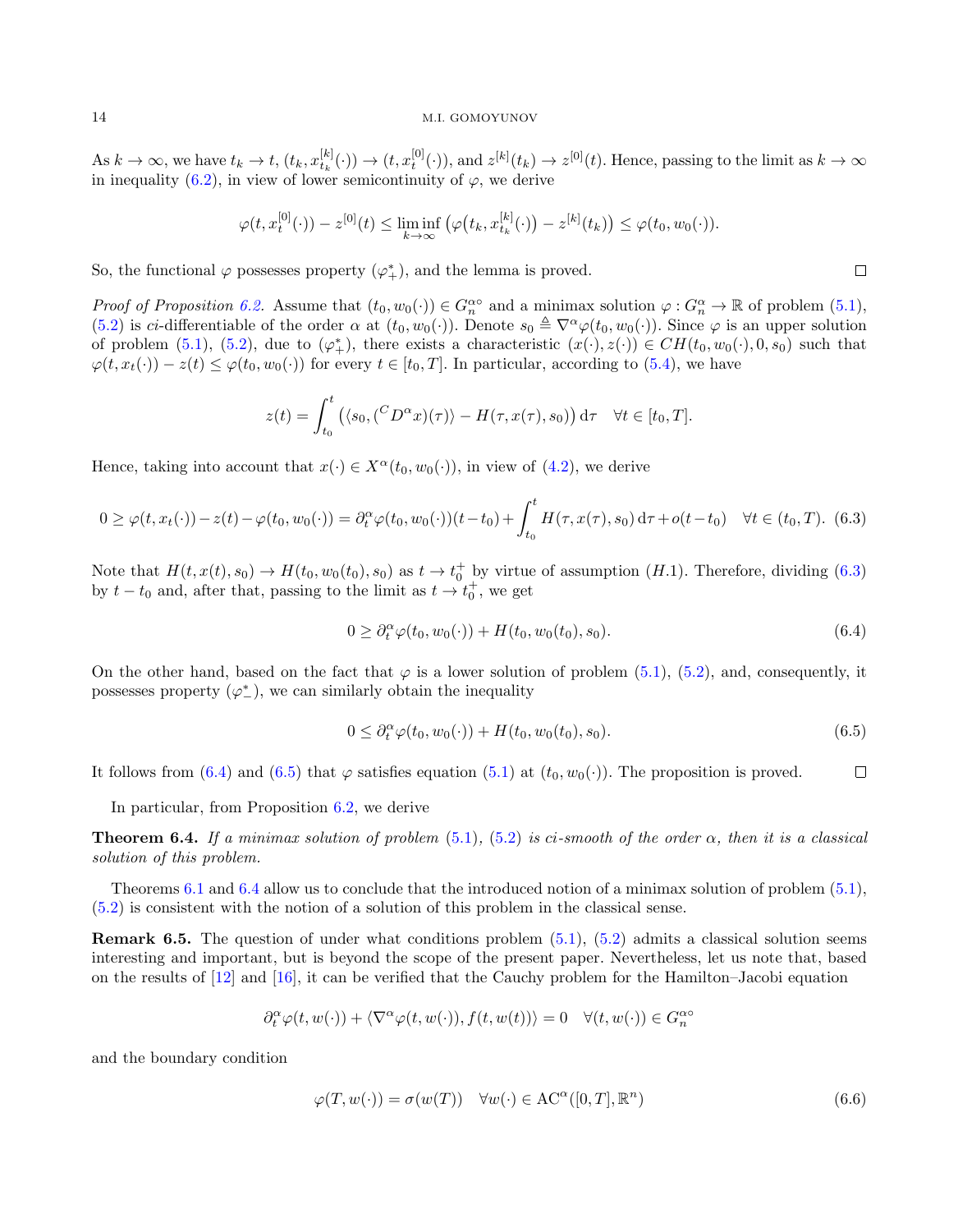has a classical solution provided that the functions f and  $\sigma$  are as in Example [4.5.](#page-6-3) In addition, applying the results of [\[13\]](#page-34-9) on the reduction of optimal control problems for linear fractional-order dynamical systems to optimal control problems for ordinary dynamical systems, some particular examples can be constructed when the Cauchy problem for the Hamilton–Jacobi equation

<span id="page-14-1"></span>
$$
\partial_t^{\alpha} \varphi(t, w(\cdot)) + \langle \nabla^{\alpha} \varphi(t, w(\cdot)), A(t) w(t) \rangle + \min_{u \in U} \left( \langle \nabla^{\alpha} \varphi(t, w(\cdot)), f(t, u) \rangle + \chi(t, u) \right) = 0 \quad \forall (t, w(\cdot)) \in G_n^{\alpha} \tag{6.7}
$$

and boundary condition [\(6.6\)](#page-13-4) has a classical solution. In equation [\(6.7\)](#page-14-1),  $A : [0, T] \to \mathbb{R}^{n \times n}$ ,  $f : [0, T] \times U \to \mathbb{R}^n$ , and  $\chi : [0, T] \times U \to \mathbb{R}$  are continuous functions,  $\mathbb{R}^{n \times n}$  is the space of  $(n \times n)$ -matrices endowed with the norm induced by the Euclidean norm  $\|\cdot\|$  in  $\mathbb{R}^n$ ,  $U \subset \mathbb{R}^{n_U}$  is a compact set,  $n_U \in \mathbb{N}$ .

## 7. Comparison principle

<span id="page-14-0"></span>The goal of this section is to prove the result below, which is often called a comparison principle. In the next section, it is used in the proof of existence and uniqueness of a minimax solution of problem  $(5.1)$ ,  $(5.2)$ .

<span id="page-14-3"></span>**Theorem 7.1.** Let  $\varphi_+$  and  $\varphi_-$  be respectively an upper and a lower solutions of problem [\(5.1\)](#page-8-1), [\(5.2\)](#page-8-2). Then, the inequality below holds:

<span id="page-14-4"></span>
$$
\varphi_{-}(t, w(\cdot)) \le \varphi_{+}(t, w(\cdot)) \quad \forall (t, w(\cdot)) \in G_n^{\alpha}.
$$
\n
$$
(7.1)
$$

In general, this theorem is proved by the same scheme as the corresponding statements for Hamilton–Jacobi equations with partial derivatives (see, e.g., [\[48\]](#page-35-8), Thm. 7.3) and with first-order ci-derivatives (see, e.g., [\[31\]](#page-34-20), Lem. 7.7). However, the key point of the proof, which concerns construction of a Lyapunov–Krasovskii functional with a number of prescribed properties (in this connection, see, e.g., Sect. 5 of  $[33]$  and Sect. 4.1 of  $[17]$ ), substantially differs from the previous studies owing to features of fractional-order integrals and derivatives (see Sect. [7.3](#page-30-0) for discussion).

### 7.1. Lyapunov–Krasovskii functionals

The construction of the required Lyapunov–Krasovskii functional is carried out in four steps.

### 7.1.1. Functional  $V_{\gamma,\mu}$

Given  $\gamma \in (0,1)$  and  $\mu > 0$ , consider the functional

<span id="page-14-2"></span>
$$
G_1 \ni (t, r(\cdot)) \mapsto V_{\gamma,\mu}(t, r(\cdot)) \triangleq \frac{1}{\Gamma(1-\gamma)} \int_0^t \frac{e^{-\mu(t-\tau)^{\gamma}} r(\tau)}{(t-\tau)^{\gamma}} d\tau \in \mathbb{R}.
$$
 (7.2)

Recall that the set  $G_1$  consists in pairs  $(t, r(\cdot))$  such that  $t \in [0, T]$  and  $r(\cdot) \in C([0, T], \mathbb{R})$ , and it is endowed with the metric dist from  $(2.7)$  (see also Rem. [2.1\)](#page-3-1).

**Lemma 7.2.** For every  $\gamma \in (0,1)$  and  $\mu > 0$ , the following statements hold:

- (V.1) The functional  $V_{\gamma,\mu}$  is continuous.
- $(V.2)$  If  $r(\cdot) \in \mathrm{AC}^{\gamma}([0,T],\mathbb{R})$  and  $r(0) = 0$ , then the function  $v(t) \triangleq V_{\gamma,\mu}(t,r_t(\cdot))$ ,  $t \in [0,T]$ , satisfies the inclusion  $v(\cdot) \in \text{Lip}([0,T], \mathbb{R})$ , and, for a.e.  $t \in [0, T]$ ,

$$
\dot{v}(t) = \left(\frac{C D^{\gamma} r}{t}\right)(t) - \frac{\mu}{\Gamma(1-\gamma)} r(t) + \frac{\mu^2 \gamma^2}{\Gamma(1-\gamma)} \int_0^t \frac{r(\tau)}{(t-\tau)^{\gamma+1}} \int_0^{t-\tau} \xi^{2\gamma-1} e^{-\mu \xi^{\gamma}} d\xi d\tau.
$$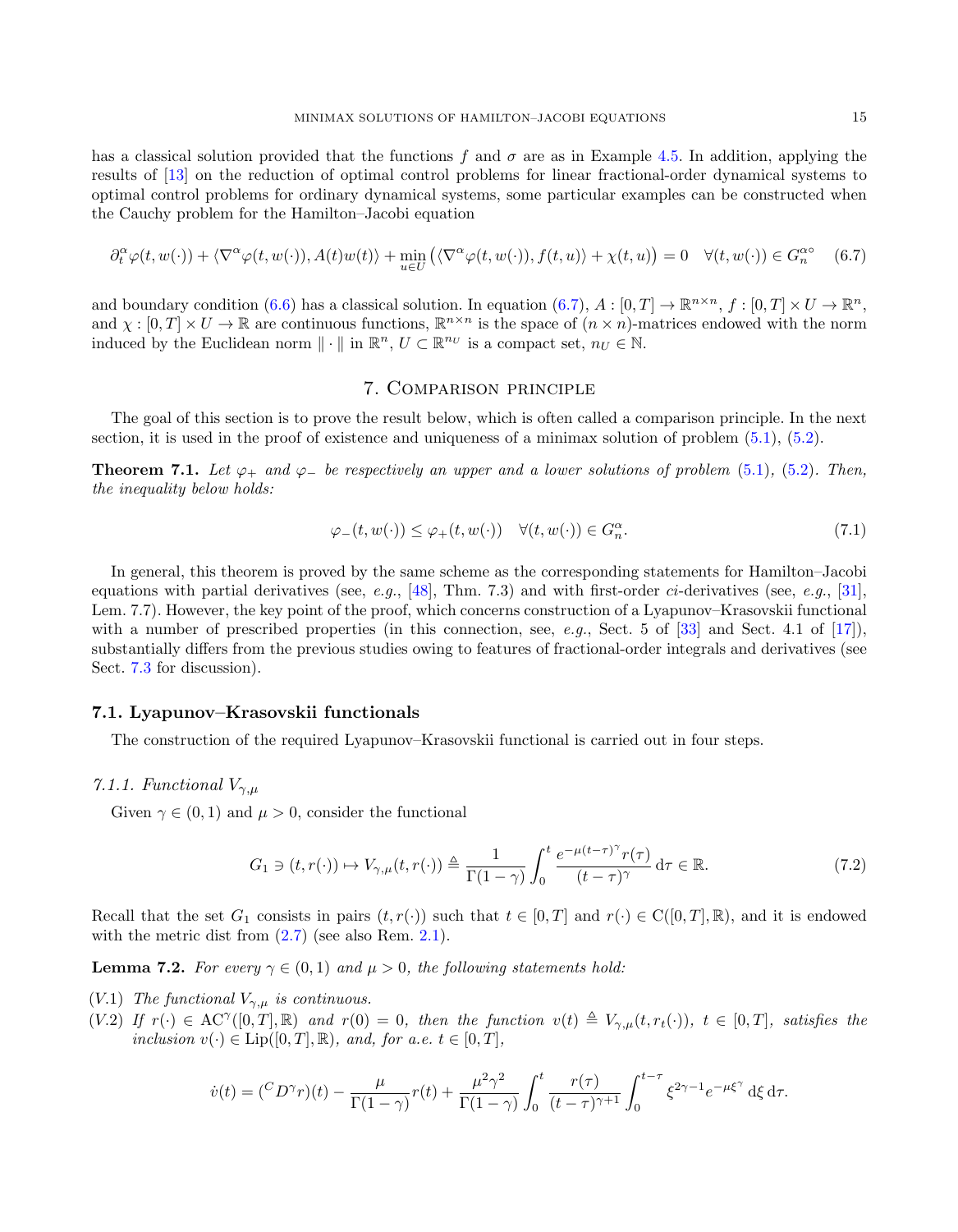If, in addition, the function  $r(\cdot)$  is nonnegative, then

$$
\dot{v}(t) \leq \left(\frac{C_D \gamma_r}{r}\right)(t) - \frac{\mu}{\Gamma(1-\gamma)} r(t) + \frac{\mu^2 \Gamma(\gamma+1)}{2\Gamma(1-\gamma)} (I^{\gamma}r)(t) \text{ for a.e. } t \in [0, T].
$$

*Proof.* For brevity, denote  $V \triangleq V_{\gamma,\mu}$ .

1. Let us show that, for any  $(t, r(\cdot)) \in G_1$ , the function  $v(\tau) \triangleq V(\tau, r_{\tau}(\cdot))$ ,  $\tau \in [0, t]$ , satisfies the estimate

<span id="page-15-0"></span>
$$
|v(\tau') - v(\tau)| \le \frac{\|r(\cdot)\|_{[0,t]}}{\Gamma(2-\gamma)} |\tau' - \tau|^{1-\gamma} + \frac{T^{1-\gamma}}{\Gamma(2-\gamma)} \varkappa(|\tau' - \tau|) \quad \forall \tau, \tau' \in [0, t],
$$
\n(7.3)

where  $\varkappa$  is the modulus of continuity of  $r(\cdot)$  on [0, t].

If  $t = 0$ , inequality [\(7.3\)](#page-15-0) holds automatically. So, let  $t > 0$ . Note that

<span id="page-15-1"></span>
$$
v(\tau) = \frac{1}{\Gamma(1-\gamma)} \int_0^{\tau} \frac{e^{-\mu\xi^{\gamma}} r(\tau-\xi)}{\xi^{\gamma}} d\xi \quad \forall \tau \in [0, t].
$$
 (7.4)

Fix  $\tau, \tau' \in [0, t]$  such that  $\tau' > \tau$ . If  $\tau = 0$ , then, taking into account that  $v(0) = 0$ , we obtain

$$
|v(\tau') - v(\tau)| = |v(\tau')| \le \frac{1}{\Gamma(1-\gamma)} \int_0^{\tau'} \frac{e^{-\mu\xi^{\gamma}} |r(\tau'-\xi)|}{\xi^{\gamma}} d\xi \le \frac{\|r(\cdot)\|_{[0,t]}}{\Gamma(1-\gamma)} \int_0^{\tau'} \frac{d\xi}{\xi^{\gamma}} = \frac{\|r(\cdot)\|_{[0,t]}}{\Gamma(2-\gamma)} (\tau'-\tau)^{1-\gamma},
$$

and, if  $\tau > 0$ , we derive

$$
|v(\tau') - v(\tau)| \leq \frac{1}{\Gamma(1-\gamma)} \int_{\tau}^{\tau'} \frac{e^{-\mu\xi^{\gamma}} |r(\tau'-\xi)|}{\xi^{\gamma}} d\xi + \frac{1}{\Gamma(1-\gamma)} \int_{0}^{\tau} \frac{e^{-\mu\xi^{\gamma}} |r(\tau'-\xi) - r(\tau-\xi)|}{\xi^{\gamma}} d\xi
$$
  

$$
\leq \frac{||r(\cdot)||_{[0,t]}}{\Gamma(1-\gamma)} \int_{\tau}^{\tau'} \frac{d\xi}{\xi^{\gamma}} + \frac{\varkappa(\tau'-\tau)}{\Gamma(1-\gamma)} \int_{0}^{\tau} \frac{d\xi}{\xi^{\gamma}} = \frac{||r(\cdot)||_{[0,t]}}{\Gamma(2-\gamma)} ((\tau')^{1-\gamma} - \tau^{1-\gamma}) + \frac{\varkappa(\tau'-\tau)}{\Gamma(2-\gamma)} \tau^{1-\gamma}
$$
  

$$
\leq \frac{||r(\cdot)||_{[0,t]}}{\Gamma(2-\gamma)} (\tau'-\tau)^{1-\gamma} + \frac{T^{1-\gamma}}{\Gamma(2-\gamma)} \varkappa(\tau'-\tau).
$$

Thus, inequality [\(7.3\)](#page-15-0) is valid.

2. Now, let us prove statement  $(V.1)$ . Let  $(t_0, r^{[0]}(\cdot)) \in G_1$  and  $\{(t_k, r^{[k]}(\cdot))\}_{k \in \mathbb{N}} \subset G_1$  be such that  $\text{dist}_k \triangleq$  $dist((t_0, r^{[0]}(\cdot)), (t_k, r^{[k]}(\cdot))) \to 0$  as  $k \to \infty$ . For every  $k \in \mathbb{N} \cup \{0\}$ , let  $\varkappa_k$  be the modulus of continuity of  $r^{[k]}(\cdot)$ on  $[0, t_k]$ . Since the functions  $r^{[k]}(\cdot)$ ,  $k \in \mathbb{N} \cup \{0\}$ , are uniformly bounded and equicontinuous (see Sect. [2\)](#page-1-0), there exists  $R > 0$  such that  $||r^{[k]}(\cdot)||_{[0,t_k]} \leq R$  for any  $k \in \mathbb{N} \cup \{0\}$ , and  $\varkappa_*(\delta) \triangleq \sup\{\varkappa_k(\delta) : k \in \mathbb{N} \cup \{0\}\} \to 0$  as  $\delta \to 0^+$ . Hence, in order to establish the required convergence  $V(t_k, r^{[k]}(\cdot)) \to V(t_0, r^{[0]}(\cdot))$  as  $k \to \infty$ , it suffices to prove for every  $k \in \mathbb{N}$  the inequality

<span id="page-15-2"></span>
$$
|V(t_0, r^{[0]}(\cdot)) - V(t_k, r^{[k]}(\cdot))| \le \frac{R}{\Gamma(2-\gamma)} \text{dist}_k^{1-\gamma} + \frac{T^{1-\gamma}}{\Gamma(2-\gamma)} (\text{dist}_k + 2\varkappa_*(\text{dist}_k)).\tag{7.5}
$$

Fix  $k \in \mathbb{N}$ . Assume that  $t_0 \leq t_k$ . Then, we have

$$
|V(t_0,r^{[0]}(\cdot))-V(t_k,r^{[k]}(\cdot))|\leq |V(t_0,r^{[0]}(\cdot))-V(t_0,r^{[k]}_{t_0}(\cdot))|+|V(t_0,r^{[k]}_{t_0}(\cdot))-V(t_k,r^{[k]}(\cdot))|.
$$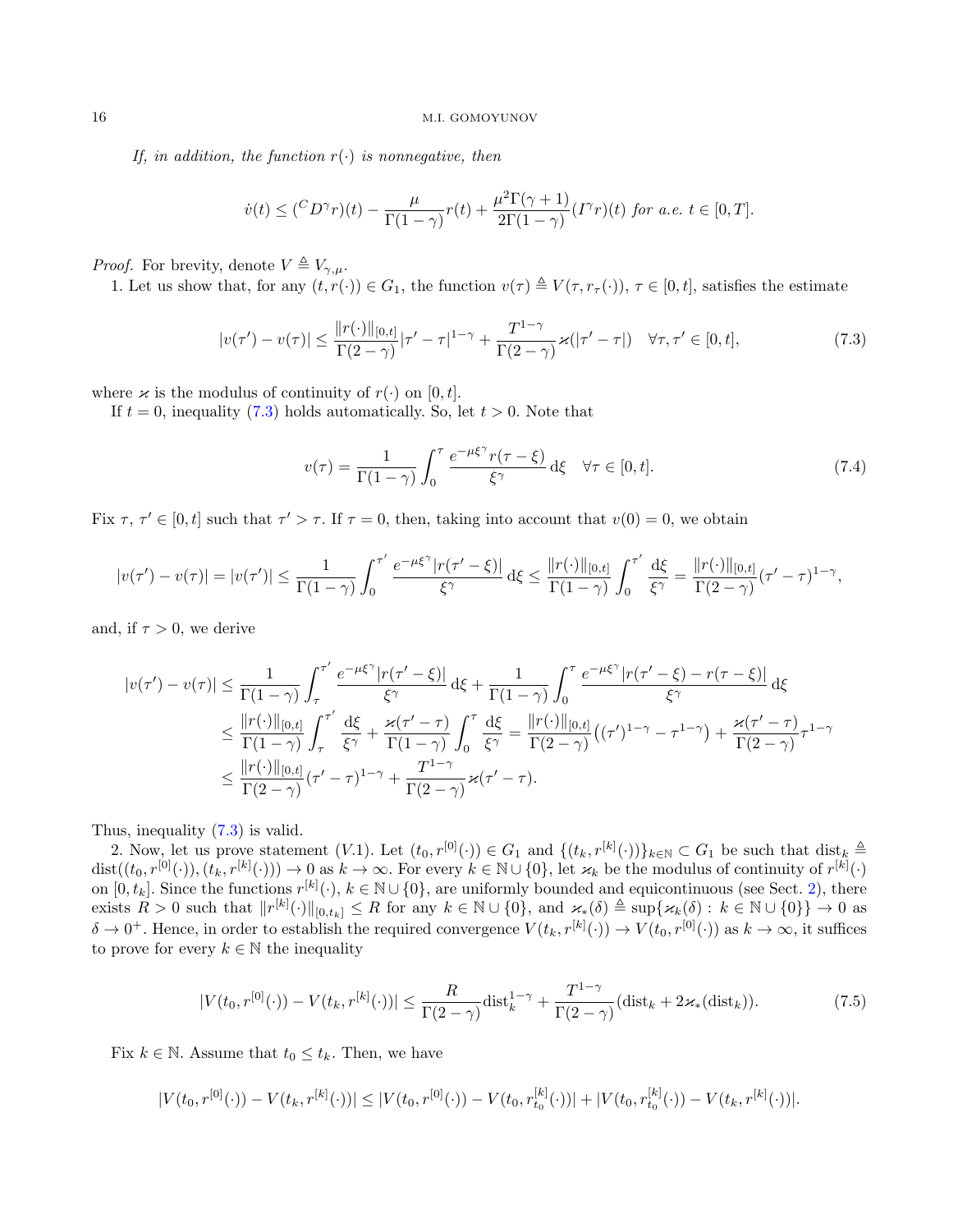For the first term, by virtue of  $(2.8)$  and  $(7.4)$ , we derive

$$
|V(t_0, r^{[0]}(\cdot)) - V(t_0, r^{[k]}_{t_0}(\cdot))| \le \frac{1}{\Gamma(1-\gamma)} \int_0^{t_0} \frac{e^{-\mu\xi^{\gamma}} |r^{[0]}(t_0-\xi) - r^{[k]}(t_0-\xi)|}{\xi^{\gamma}} d\xi
$$
  

$$
\le \frac{T^{1-\gamma}}{\Gamma(2-\gamma)} \max_{\xi \in [0, t_0]} |r^{[0]}(\xi) - r^{[k]}(\xi)| \le \frac{T^{1-\gamma}}{\Gamma(2-\gamma)} (\text{dist}_k + \varkappa_*(\text{dist}_k)),
$$

and for the second term, in view of  $(2.8)$  and  $(7.3)$ , we get

$$
|V(t_0, r_{t_0}^{[k]}(\cdot)) - V(t_k, r^{[k]}(\cdot))| \leq \frac{R}{\Gamma(2-\gamma)} (t_k - t_0)^{1-\gamma} + \frac{T^{1-\gamma}}{\Gamma(2-\gamma)} \varkappa_*(t_k - t_0)
$$
  

$$
\leq \frac{R}{\Gamma(2-\gamma)} \text{dist}_{k}^{1-\gamma} + \frac{T^{1-\gamma}}{\Gamma(2-\gamma)} \varkappa_*(\text{dist}_{k}).
$$

Thus, we obtain inequality [\(7.5\)](#page-15-2). In the case  $t_k < t_0$ , this inequality can be proved in a similar way.

3. Further, let us prove  $(V.2)$ . Fix  $r(\cdot) \in \mathrm{AC}^{\gamma}([0,T],\mathbb{R})$  such that  $r(0) = 0$  and consider the function  $v(t) \triangleq$  $V(t, r_t(\cdot)), t \in [0, T]$ . For every  $\theta \geq 0$ , based on the equality

<span id="page-16-1"></span><span id="page-16-0"></span>
$$
e^{-\mu\theta^{\gamma}} = 1 - \mu\gamma \int_0^{\theta} \frac{e^{-\mu\xi^{\gamma}}}{\xi^{1-\gamma}} d\xi,
$$
\n(7.6)

which can be verified by direct calculation, we derive

$$
e^{-\mu\theta^{\gamma}} = 1 - \mu\gamma \int_0^{\theta} \frac{\mathrm{d}\xi}{\xi^{1-\gamma}} - \mu\gamma \int_0^{\theta} \frac{e^{-\mu\xi^{\gamma}} - 1}{\xi^{1-\gamma}} \mathrm{d}\xi = 1 - \mu\theta^{\gamma} + \mu\gamma \int_0^{\theta} \frac{1 - e^{-\mu\xi^{\gamma}}}{\xi^{1-\gamma}} \mathrm{d}\xi,
$$

and, consequently, according to  $(2.1)$  and  $(7.2)$ , the function  $v(\cdot)$  can be represented as follows:

$$
v(t) = (I^{1-\gamma}r)(t) - \frac{\mu}{\Gamma(1-\gamma)}(I^{1}r)(t) + \frac{\mu\gamma}{\Gamma(1-\gamma)} \int_{0}^{t} \frac{r(\tau)}{(t-\tau)^{\gamma}} \int_{0}^{t-\tau} \frac{1 - e^{-\mu\xi^{\gamma}}}{\xi^{1-\gamma}} d\xi d\tau
$$
  

$$
\stackrel{\triangle}{=} v_{1}(t) - \frac{\mu}{\Gamma(1-\gamma)} v_{2}(t) + \frac{\mu\gamma}{\Gamma(1-\gamma)} v_{3}(t) \quad \forall t \in [0, T].
$$
 (7.7)

Since  $r(\cdot) \in \mathrm{AC}^{\gamma}([0,T], \mathbb{R})$  and  $r(0) = 0$ , for  $v_1(t) \triangleq (I^{1-\gamma}r)(t), t \in [0,T],$  we conclude  $v_1(\cdot) \in \mathrm{Lip}([0,T], \mathbb{R})$  and  $v_1(t) = {^C}D^{\gamma}r)(t)$  for a.e.  $t \in [0,T]$  (see Sect. [2\)](#page-1-0). For  $v_2(t) \triangleq (I^1r)(t), t \in [0,T]$ , we have  $v_2(\cdot) \in \text{Lip}([0,T],\mathbb{R})$ , and  $\dot{v}_2(t) = r(t)$  for any  $t \in (0, T)$ . Thus, it remains to investigate the properties of the function

$$
v_3(t) \triangleq \int_0^t \frac{r(\tau)}{(t-\tau)^\gamma} \int_0^{t-\tau} \frac{1-e^{-\mu\xi^\gamma}}{\xi^{1-\gamma}} d\xi d\tau, \quad t \in [0, T].
$$

4. To this end, let us introduce the auxiliary function

$$
M(\theta) \triangleq \frac{1}{\theta^{\gamma}} \int_0^{\theta} \frac{1 - e^{-\mu \xi^{\gamma}}}{\xi^{1-\gamma}} d\xi, \quad \theta > 0,
$$

and describe some of its properties. It follows from [\(7.6\)](#page-16-0) that

$$
0 \le 1 - e^{-\mu\xi^{\gamma}} \le \mu\gamma \int_0^{\xi} \frac{\mathrm{d}\eta}{\eta^{1-\gamma}} = \mu\xi^{\gamma} \quad \forall \xi \ge 0
$$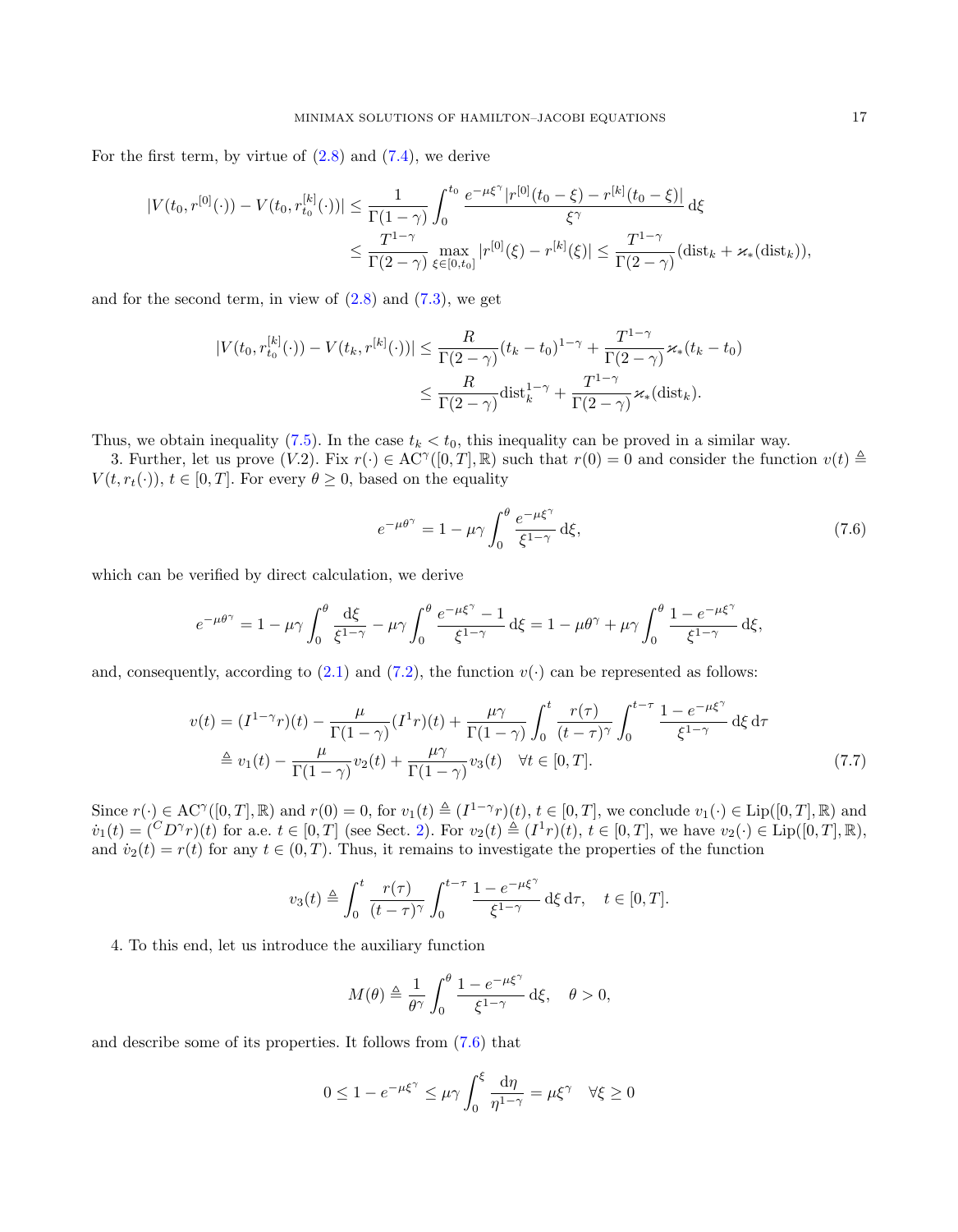and, hence,

<span id="page-17-0"></span>
$$
0 \le M(\theta) \le \frac{\mu}{\theta^{\gamma}} \int_0^{\theta} \xi^{2\gamma - 1} d\xi = \frac{\mu}{2\gamma} \theta^{\gamma} \quad \forall \theta > 0.
$$
 (7.8)

In particular, we obtain  $M(\theta) \to 0$  as  $\theta \to 0^+$ . Further, by virtue of the integration by parts formula, we derive

<span id="page-17-4"></span>
$$
\dot{M}(\theta) = -\frac{\gamma}{\theta^{\gamma+1}} \int_0^{\theta} \frac{1 - e^{-\mu\xi^{\gamma}}}{\xi^{1-\gamma}} d\xi + \frac{1 - e^{-\mu\theta^{\gamma}}}{\theta} = \frac{\mu\gamma}{\theta^{\gamma+1}} \int_0^{\theta} \xi^{2\gamma-1} e^{-\mu\xi^{\gamma}} d\xi \quad \forall \theta > 0.
$$
 (7.9)

Consequently, we have

<span id="page-17-5"></span>
$$
0 \leq \dot{M}(\theta) \leq \frac{\mu\gamma}{\theta^{\gamma+1}} \int_0^{\theta} \xi^{2\gamma-1} d\xi = \frac{\mu}{2\theta^{1-\gamma}} \quad \forall \theta > 0 \tag{7.10}
$$

and, therefore, for any  $\theta > 0$  and  $\theta' > \theta$ ,

<span id="page-17-1"></span>
$$
0 \le M(\theta') - M(\theta) = \int_{\theta}^{\theta'} \dot{M}(\xi) d\xi \le \int_{\theta}^{\theta'} \frac{\mu}{2\xi^{1-\gamma}} d\xi \le \frac{\mu}{2\theta^{1-\gamma}} (\theta' - \theta). \tag{7.11}
$$

5. Now, based on the representation

$$
v_3(t) = \int_0^t M(t - \tau) r(\tau) d\tau \quad \forall t \in [0, T],
$$

let us prove first that the function  $v_3(\cdot)$  satisfies the Lipschitz condition  $|v_3(t') - v_3(t)| \le L|t'-t|$  for every t,  $t' \in [0, T]$  with the constant

<span id="page-17-3"></span>
$$
L \triangleq \frac{(\gamma + 2)\mu \|r(\cdot)\|_{[0,T]}T^{\gamma}}{2(\gamma + 1)\gamma}.
$$

Fix  $t, t' \in [0, T]$  such that  $t' > t$ . If  $t = 0$ , then, taking into account that  $v_3(0) = 0$  and using  $(7.8)$ , we derive

$$
|v_3(t') - v_3(t)| = |v_3(t')| \le \int_0^{t'} M(t' - \tau) |r(\tau)| d\tau \le ||r(\cdot)||_{[0,T]} \int_0^{t'} \frac{\mu}{2\gamma} (t' - \tau)^{\gamma} d\tau
$$
  
= 
$$
\frac{\mu ||r(\cdot)||_{[0,T]}(t')^{\gamma+1}}{2(\gamma+1)\gamma} \le \frac{\mu ||r(\cdot)||_{[0,T]} T^{\gamma}}{2(\gamma+1)\gamma} t' \le L(t' - t).
$$

Suppose that  $t > 0$ . Then, we have

<span id="page-17-2"></span>
$$
v_3(t') - v_3(t) = \int_t^{t'} M(t' - \tau) r(\tau) d\tau + \int_0^t (M(t' - \tau) - M(t - \tau)) r(\tau) d\tau.
$$
 (7.12)

For the first term, according to [\(7.8\)](#page-17-0), we get

$$
\left| \int_{t}^{t'} M(t'-\tau)r(\tau) d\tau \right| \leq \int_{t}^{t'} M(t'-\tau)|r(\tau)| d\tau \leq ||r(\cdot)||_{[0,T]} \int_{t}^{t'} \frac{\mu}{2\gamma} (t'-\tau)^{\gamma} d\tau
$$

$$
= \frac{\mu||r(\cdot)||_{[0,T]}(t'-t)^{\gamma+1}}{2(\gamma+1)\gamma} \leq \frac{\mu||r(\cdot)||_{[0,T]}T^{\gamma}}{2(\gamma+1)\gamma} (t'-t), \tag{7.13}
$$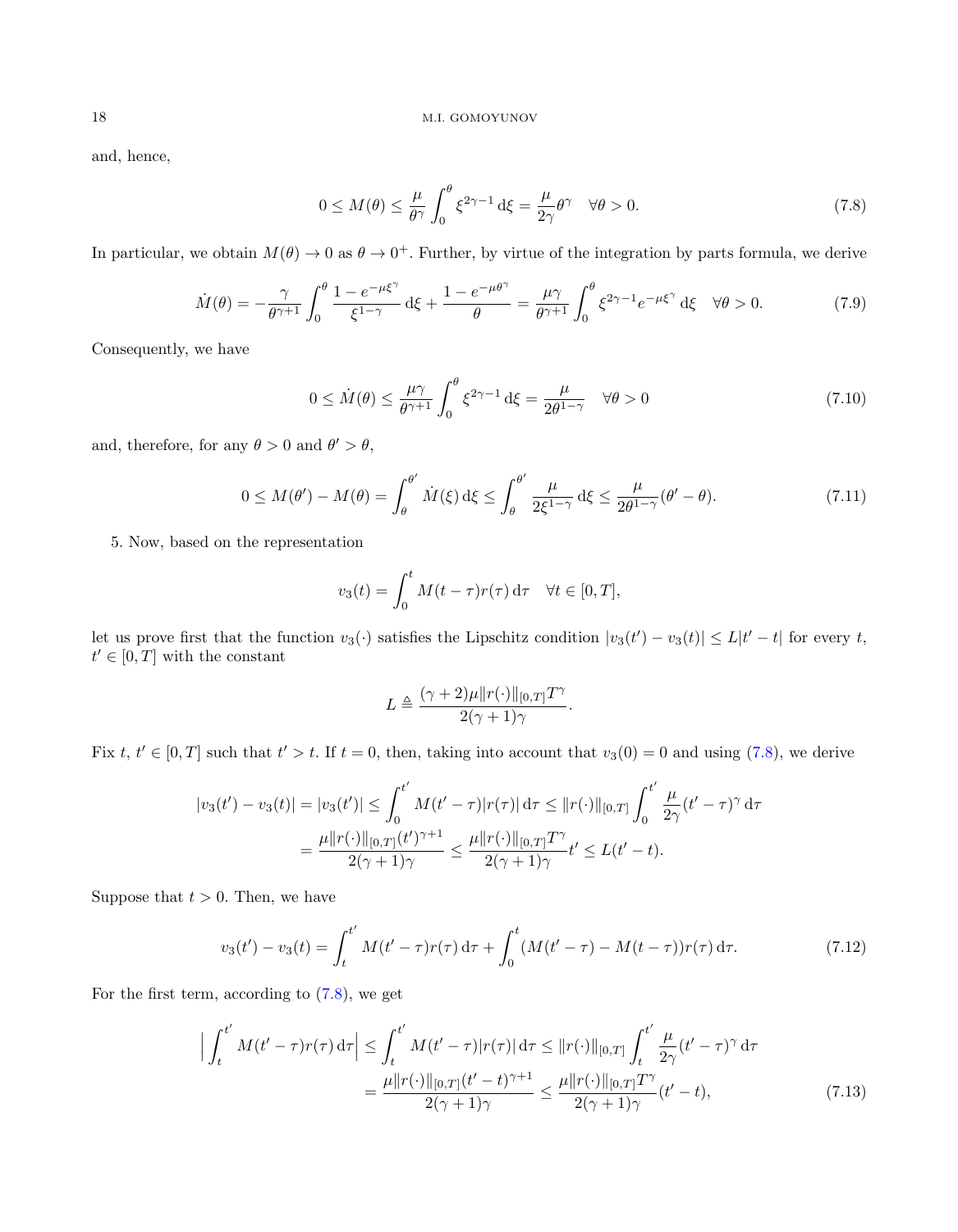and, for the second term, by virtue of  $(7.11)$ , we conclude

$$
\left| \int_0^t (M(t'-\tau) - M(t-\tau))r(\tau) d\tau \right| \leq \int_0^t (M(t'-\tau) - M(t-\tau))|r(\tau)| d\tau
$$
  
\n
$$
\leq ||r(\cdot)||_{[0,T]} \int_0^t \frac{\mu}{2(t-\tau)^{1-\gamma}} (t'-t) d\tau = \frac{\mu||r(\cdot)||_{[0,T]}t^{\gamma}}{2\gamma} (t'-t)
$$
  
\n
$$
\leq \frac{\mu||r(\cdot)||_{[0,T]}T^{\gamma}}{2\gamma} (t'-t).
$$

Thus, we obtain the desired estimate.

6. Since  $v_3(\cdot) \in \text{Lip}([0,T], \mathbb{R})$ , then the derivative  $\dot{v}_3(t)$  exists for a.e.  $t \in [0,T]$ . In order to obtain an explicit formula for this derivative, let us calculate the right-hand side derivative  $\dot{v}_3^+(t)$  of  $v_3(\cdot)$  at every  $t \in (0,T)$ . For the first term in  $(7.12)$ , owing to  $(7.13)$ , we have

$$
\left|\frac{1}{t'-t}\int_t^{t'} M(t'-\tau)r(\tau)\,\mathrm{d}\tau\right| \le \frac{\mu \|r(\cdot)\|_{[0,T]} (t'-t)^{\gamma}}{2(\gamma+1)\gamma} \quad \forall t' \in (t,T]
$$

and, therefore,

$$
\lim_{t' \to t^+} \frac{1}{t'-t} \int_t^{t'} M(t'-\tau) r(\tau) \, d\tau = 0.
$$

Let us consider the second term in [\(7.12\)](#page-17-2). For any  $\tau \in [0, t)$ , we get

$$
\lim_{t' \to t^+} \frac{(M(t'-\tau) - M(t-\tau))r(\tau)}{t'-t} = \dot{M}(t-\tau)r(\tau)
$$

and, moreover, due to  $(7.11)$ ,

$$
\frac{|(M(t'-\tau) - M(t-\tau))r(\tau)|}{t'-t} \le \frac{\mu ||r(\cdot)||_{[0,T]}}{2(t-\tau)^{1-\gamma}} \quad \forall t' \in (t,T].
$$

Then, applying Lebesgue's dominated convergence theorem, we conclude

$$
\lim_{t'\to t^+}\frac{1}{t'-t}\int_0^t \big(M(t'-\tau)-M(t-\tau)\big)r(\tau)\,\mathrm{d}\tau = \int_0^t \dot{M}(t-\tau)r(\tau)\,\mathrm{d}\tau.
$$

Hence, we derive

$$
\dot{v}_3^+(t) \triangleq \lim_{t' \to t^+} \frac{v_3(t') - v_3(t)}{t' - t} = \int_0^t \dot{M}(t - \tau) r(\tau) d\tau.
$$

As a result, in view of [\(7.9\)](#page-17-4), we get

<span id="page-18-0"></span>
$$
\dot{v}_3(t) = \int_0^t \dot{M}(t-\tau)r(\tau) d\tau = \mu \gamma \int_0^t \frac{r(\tau)}{(t-\tau)^{\gamma+1}} \int_0^{t-\tau} \xi^{2\gamma-1} e^{-\mu \xi^{\gamma}} d\xi d\tau \text{ for a.e. } t \in [0, T]. \tag{7.14}
$$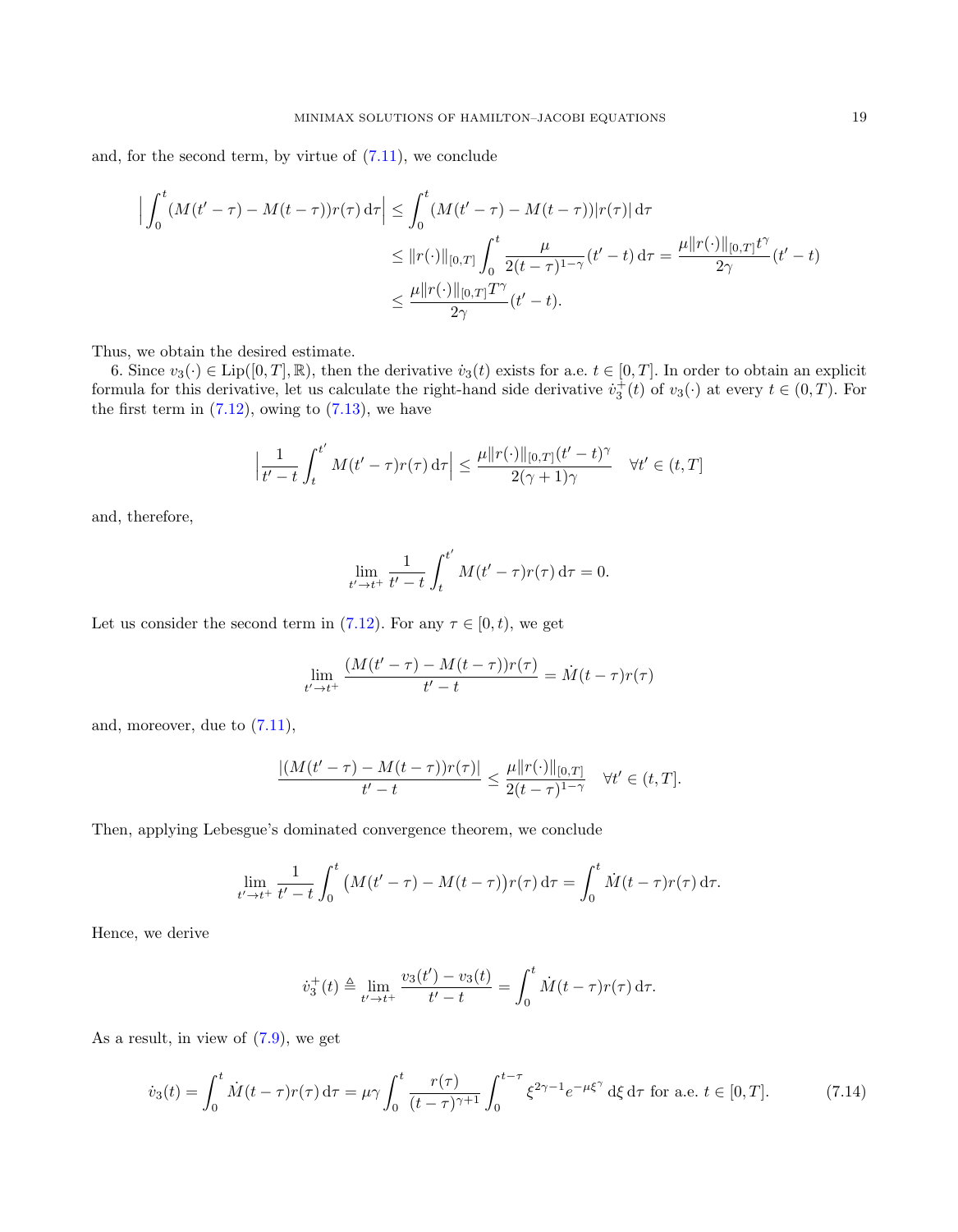7. Summarizing the above, we obtain that  $v(\cdot) \in \text{Lip}([0,T],\mathbb{R})$  and

$$
\dot{v}(t) = \dot{v}_1(t) - \frac{\mu}{\Gamma(1-\gamma)} \dot{v}_2(t) + \frac{\mu \gamma}{\Gamma(1-\gamma)} \dot{v}_3(t)
$$
\n
$$
= \left(\frac{C}{D^{\gamma}r}\right)(t) - \frac{\mu}{\Gamma(1-\gamma)} r(t) + \frac{\mu^2 \gamma^2}{\Gamma(1-\gamma)} \int_0^t \frac{r(\tau)}{(t-\tau)^{\gamma+1}} \int_0^{t-\tau} \xi^{2\gamma-1} e^{-\mu \xi^{\gamma}} d\xi d\tau \text{ for a.e. } t \in [0, T].
$$

8. If the function  $r(\cdot)$  is nonnegative, then, for a.e.  $t \in [0, T]$ , according to [\(2.1\)](#page-2-5), [\(7.10\)](#page-17-5), and [\(7.14\)](#page-18-0), we derive

$$
\dot{v}_3(t) \le \int_0^t \frac{\mu r(\tau)}{2(t-\tau)^{1-\gamma}} d\tau = \frac{\mu \Gamma(\gamma)}{2} (I^{\gamma}r)(t)
$$

and, therefore,

$$
\dot{v}(t) \leq {\binom{C_D \gamma_r}{\Gamma(1-\gamma)}} r(t) + \frac{\mu^2 \Gamma(\gamma+1)}{2\Gamma(1-\gamma)} (I^{\gamma}r)(t).
$$

This completes the proof of the lemma.

# <span id="page-19-2"></span>7.1.2. Functional  $V_{\beta,\mu}^*$

Let  $\beta \in [0, 1 - \alpha)$  and  $\mu > 0$  be fixed. Note that  $\gamma \triangleq \alpha + \beta \in (0, 1)$  and take the corresponding functional  $V_{\alpha+\beta,\mu}$  from [\(7.2\)](#page-14-2). For every  $(t, w(\cdot)) \in G_n$ , denote

$$
q(\tau \mid t, w(\cdot)) \triangleq ||w(\tau) - w(0)||^2, \quad r(\tau \mid t, w(\cdot), \beta) \triangleq (I^{\beta}q(\cdot \mid t, w(\cdot)))(\tau), \quad \tau \in [0, t].
$$

Consider the functional

<span id="page-19-0"></span>
$$
G_n \ni (t, w(\cdot)) \mapsto V_{\beta,\mu}^*(t, w(\cdot)) \triangleq V_{\alpha+\beta,\mu}\big(t, r(\cdot \mid t, w(\cdot), \beta)\big) \in \mathbb{R}.\tag{7.15}
$$

In accordance with the introduced notations, this functional can be defined explicitly by

<span id="page-19-3"></span>
$$
V_{\beta,\mu}^*(t,w(\cdot)) \triangleq \frac{1}{\Gamma(1-\alpha-\beta)\Gamma(\beta)} \int_0^t \frac{e^{-\mu(t-\tau)^{\alpha+\beta}}}{(t-\tau)^{\alpha+\beta}} \int_0^\tau \frac{\|w(\xi)-w(0)\|^2}{(\tau-\xi)^{1-\beta}} d\xi d\tau, \quad (t,w(\cdot)) \in G_n,\tag{7.16}
$$

if  $\beta > 0$ , and, if  $\beta = 0$ , by

<span id="page-19-1"></span>
$$
V_{0,\mu}^*(t, w(\cdot)) \triangleq \frac{1}{\Gamma(1-\alpha)} \int_0^t \frac{e^{-\mu(t-\tau)^\alpha} \|w(\tau) - w(0)\|^2}{(t-\tau)^\alpha} d\tau, \quad (t, w(\cdot)) \in G_n.
$$
 (7.17)

**Lemma 7.3.** For every  $\beta \in [0, 1 - \alpha)$  and  $\mu > 0$ , the following statements hold:

- ( $V^*$ .1) The functional  $V^*_{\beta,\mu}$  is continuous.
- $(V^*$ .2) For any  $(t, w(\cdot)) \in G_n$ , the inequality below is valid:

$$
V_{\beta,\mu}^*(t, w(\cdot)) \ge e^{-\mu T^{\alpha+\beta}} \left( I^{1-\alpha} q(\cdot \mid t, w(\cdot)) \right)(t).
$$

In particular, the functional  $V_{\beta,\mu}^*$  is nonnegative.

 $\Box$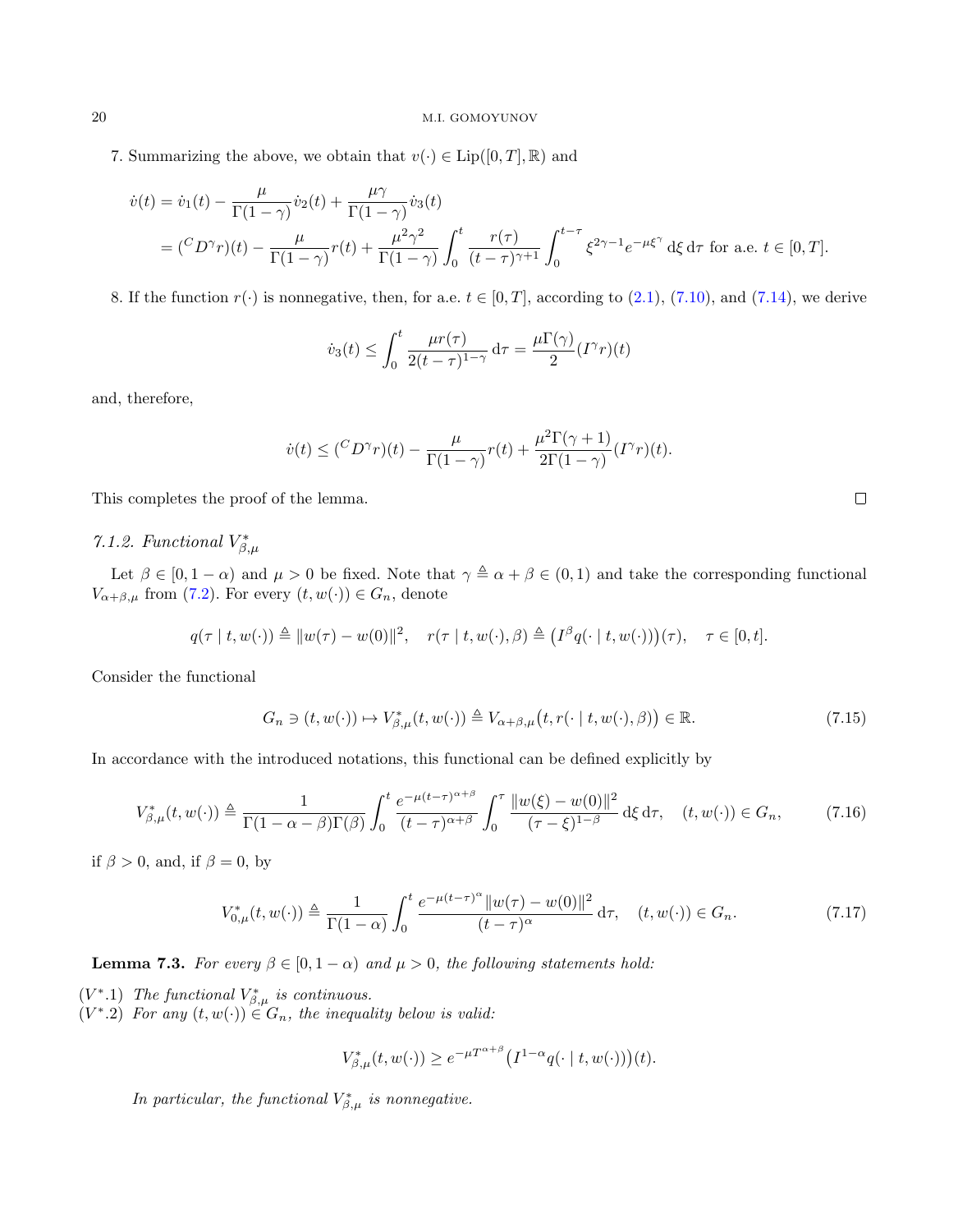$(V^*, 3)$  If  $x(\cdot) \in \mathrm{AC}^{\alpha}([0,T], \mathbb{R}^n)$ , then the function  $v^*(t) \triangleq V^*_{\beta,\mu}(t, x_t(\cdot))$ ,  $t \in [0,T]$ , satisfies the inclusion  $v^*(\cdot) \in$  $\text{Lip}([0,T],\mathbb{R})$ , and

<span id="page-20-2"></span>
$$
\dot{v}^*(t) \leq \left(\frac{C_D \alpha_q}{t}\right)(t) - \frac{\mu}{\Gamma(1-\alpha-\beta)} \left(I^\beta q\right)(t) + \frac{\mu^2 \Gamma(\alpha+\beta+1)}{2\Gamma(1-\alpha-\beta)} \left(I^{\alpha+2\beta} q\right)(t) \text{ for a.e. } t \in [0, T],\tag{7.18}
$$

where  $q(\cdot) \triangleq q(\cdot | T, x(\cdot))$ .

*Proof.* For brevity, denote  $V \triangleq V_{\alpha+\beta,\mu}$  and  $V^* \triangleq V^*_{\beta,\mu}$ .

1. Since the functional V is continuous by  $(V.1)$ , in order to establish  $(V^*.1)$ , it is sufficient to prove continuity of the mapping

<span id="page-20-0"></span>
$$
G_n \ni (t, w(\cdot)) \mapsto (t, r(\cdot \mid t, w(\cdot), \beta)) \in G_1. \tag{7.19}
$$

Take  $(t_0, w_0(\cdot)) \in G_n$  and  $\{(t_k, w_k(\cdot))\}_{k \in \mathbb{N}} \subset G_n$  such that  $\text{dist}_k \triangleq \text{dist}((t_0, w_0(\cdot)), (t_k, w_k(\cdot))) \to 0$  as  $k \to \infty$ . Then, in accordance with Section [2,](#page-1-0) there exists  $R > 0$  such that  $||w_k(\cdot)||_{[0,t_k]} \leq R$  for every  $k \in \mathbb{N} \cup \{0\}$ , and  $\varkappa_*(\delta) \triangleq \sup\{\varkappa_k(\delta): k \in \mathbb{N} \cup \{0\}\}\rightarrow 0$  as  $\delta \rightarrow 0^+$ , where  $\varkappa_k$  is the modulus of continuity of  $w_k(\cdot)$  on  $[0, t_k]$ . Denote  $q^{[k]}(\cdot) \triangleq q(\cdot | t_k, w_k(\cdot)), k \in \mathbb{N} \cup \{0\}.$  For any  $k \in \mathbb{N} \cup \{0\}$ , we have

$$
|q^{[k]}(\tau) - q^{[k]}(\tau')| \le ||w_k(\tau) - w_k(\tau')||(||w_k(\tau)|| + ||w_k(\tau')|| + 2||w_k(0)||) \le 4R\kappa_*(|\tau - \tau'|) \quad \forall \tau, \tau' \in [0, t_k].
$$

Moreover, for every  $k \in \mathbb{N}$ , by virtue of  $(2.8)$ , we derive

<span id="page-20-1"></span>
$$
|q^{[0]}(\tau) - q^{[k]}(\tau)| \le 4R(||w_0(\tau) - w_k(\tau)|| + ||w_0(0) - w_k(0)||) \le 8R(\text{dist}_k + \varkappa_*(\text{dist}_k)) \quad \forall \tau \in [0, \min\{t_0, t_k\}]
$$
\n(7.20)

and, hence,

$$
\text{dist}\big((t_0, q^{[0]}(\cdot)), (t_k, q^{[k]}(\cdot))\big) \leq \text{dist}_k + 4R\varkappa_*(\text{dist}_k) + 8R(\text{dist}_k + \varkappa_*(\text{dist}_k)).
$$

Thus, the sequence  $\{(t_k, q^{[k]}(\cdot))\}_{k\in\mathbb{N}} \subset G_1$  converges to  $(t_0, q^{[0]}(\cdot)) \in G_1$ . Further, consider the functions  $r^{[k]}(\cdot) \triangleq$  $r(\cdot \mid t_k, w_k(\cdot), \beta), k \in \mathbb{N} \cup \{0\}$ . If  $\beta = 0$ , then  $r^{[k]}(\cdot) = q^{[k]}(\cdot)$  for all  $k \in \mathbb{N} \cup \{0\}$ , and, consequently, we get  $(t_k, r^{[k]}(\cdot)) \to (t_0, r^{[0]}(\cdot))$  as  $k \to \infty$ , which proves continuity of mapping [\(7.19\)](#page-20-0). Let  $\beta > 0$ . Then, for any  $k \in \mathbb{N} \cup \{0\}$ , taking into account the estimate

$$
|q^{[k]}(\tau)| \le (||w_k(\tau)|| + ||w_k(0)||)^2 \le 4R^2 \quad \forall \tau \in [0, t_k]
$$

and due to  $(2.3)$ , we obtain

$$
|r^{[k]}(\tau) - r^{[k]}(\tau')| \le \frac{2|\tau - \tau'|^{\beta}}{\Gamma(\beta + 1)} \max_{\xi \in [0, t_k]} |q^{[k]}(\xi)| \le \frac{8R^2}{\Gamma(\beta + 1)} |\tau - \tau'|^{\beta} \quad \forall \tau, \tau' \in [0, t_k].
$$

In addition, for any  $k \in \mathbb{N}$ , based on [\(7.20\)](#page-20-1), we derive

$$
|r^{[0]}(\tau) - r^{[k]}(\tau)| \leq \frac{\tau^{\beta}}{\Gamma(\beta+1)} \max_{\xi \in [0,\tau]} |q^{[0]}(\xi) - q^{[k]}(\xi)| \leq \frac{8RT^{\beta}}{\Gamma(\beta+1)} (\text{dist}_{k} + \varkappa_{*}(\text{dist}_{k})) \quad \forall \tau \in [0, \min\{t_{0}, t_{k}\}],
$$

and, therefore, in view of  $(2.8)$ , we have

$$
\text{dist}\big((t_0,r^{[0]}(\cdot)),(t_k,r^{[k]}(\cdot))\big) \leq \text{dist}_k + \frac{8R^2}{\Gamma(\beta+1)}\text{dist}_k^{\beta} + \frac{8RT^{\beta}}{\Gamma(\beta+1)}(\text{dist}_k + \varkappa_*(\text{dist}_k)).
$$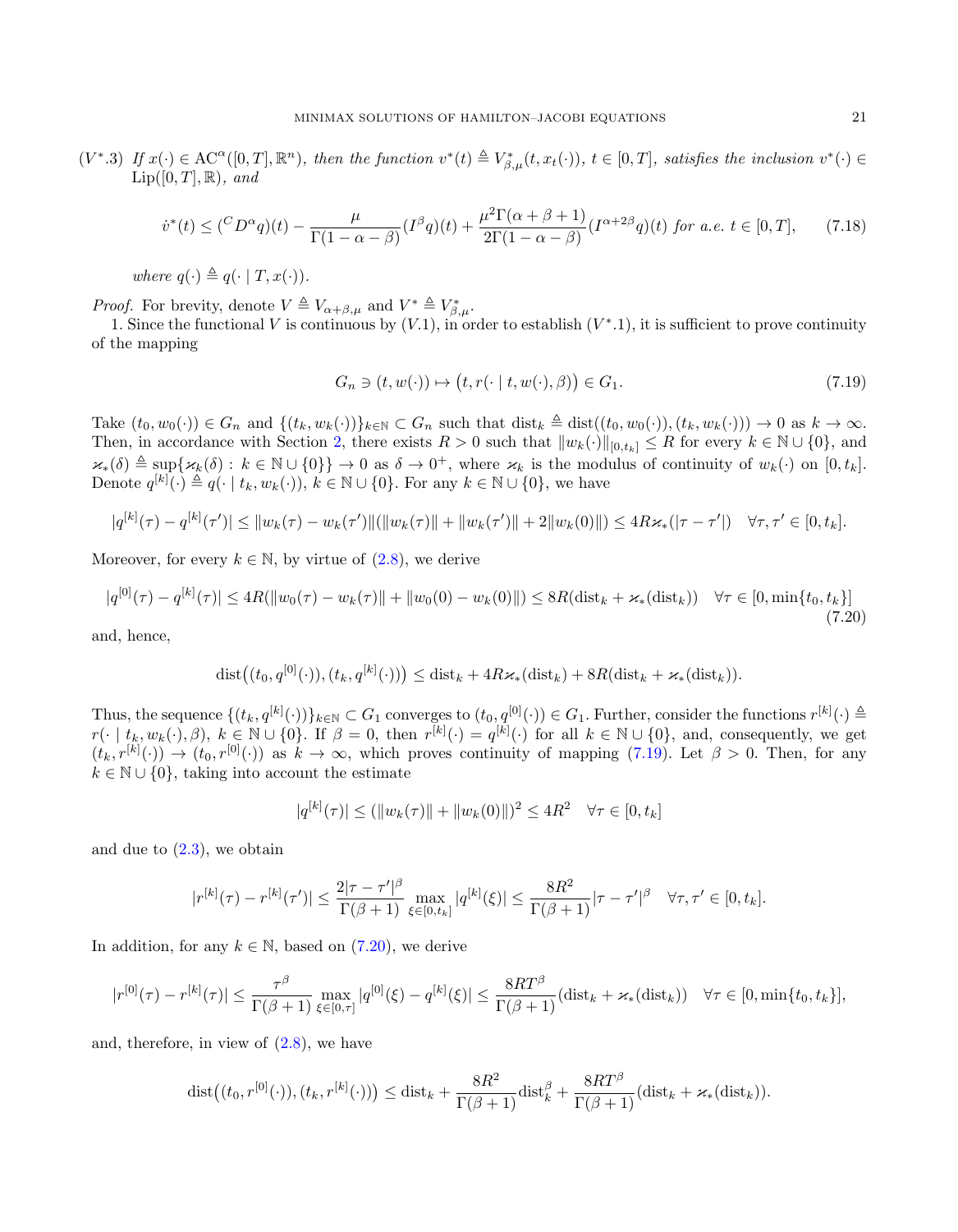So, the sequence  $\{(t_k, r^{[k]}(\cdot))\}_{k\in\mathbb{N}} \subset G_1$  converges to  $(t_0, r^{[0]}(\cdot)) \in G_1$ , and, hence, mapping  $(7.19)$  is continuous. 2. Further, for every  $(t, w(\cdot)) \in G_n$ , since the functions  $q(\cdot) \triangleq q(\cdot | t, w(\cdot))$  and  $r(\cdot | t, w(\cdot), \beta) = (I^{\beta} q)(\cdot)$  are nonnegative, in accordance with  $(2.1)$  and  $(2.2)$ , we obtain

$$
V^*(t, w(\cdot)) = \frac{1}{\Gamma(1 - \alpha - \beta)} \int_0^t \frac{e^{-\mu(t - \tau)^{\alpha + \beta}} (I^{\beta}q)(\tau)}{(t - \tau)^{\alpha + \beta}} d\tau \ge \frac{e^{-\mu T^{\alpha + \beta}}}{\Gamma(1 - \alpha - \beta)} \int_0^t \frac{(I^{\beta}q)(\tau)}{(t - \tau)^{\alpha + \beta}} d\tau
$$
  
=  $e^{-\mu T^{\alpha + \beta}} (I^{1 - \alpha - \beta} (I^{\beta}q))(t) = e^{-\mu T^{\alpha + \beta}} (I^{1 - \alpha}q)(t) \ge 0,$ 

which proves  $(V^*$ .2).

3. Let us prove statement  $(V^* .3)$ . Fix  $x(\cdot) \in AC^{\alpha}([0,T], \mathbb{R}^n)$ . By virtue of Corollary 4.2 in [\[11\]](#page-34-26), we have  $q(\cdot) \triangleq q(\cdot | T, x(\cdot)) \in \mathrm{AC}^{\alpha}([0,T], \mathbb{R})$ , and, therefore,  $r(\cdot) \triangleq r(\cdot | T, x(\cdot), \beta) = (I^{\beta}q)(\cdot) \in \mathrm{AC}^{\alpha+\beta}([0,T], \mathbb{R})$  in view of the equality  $q(0) = 0$ . Since  $r(0) = 0$  and the function  $r(\cdot)$  is nonnegative, it follows from  $(V.2)$  that the function  $v^*(t) \triangleq V^*(t, x_t(\cdot)) = V(t, r_t(\cdot)), t \in [0, T]$ , satisfies the inclusion  $v^*(\cdot) \in \text{Lip}([0, T], \mathbb{R})$ , and

<span id="page-21-0"></span>
$$
\dot{v}^*(t) \leq \left(\frac{C_D \alpha + \beta}{\Gamma(1 - \alpha - \beta)} r(t) + \frac{\mu^2 \Gamma(\alpha + \beta + 1)}{2\Gamma(1 - \alpha - \beta)} (I^{\alpha + \beta} r)(t) \text{ for a.e. } t \in [0, T].\right.\tag{7.21}
$$

Note that, due to [\(2.2\)](#page-2-0), we derive  $(I^{\alpha+\beta}r)(t) = (I^{\alpha+2\beta}q)(t)$  for any  $t \in [0,T]$ , and, moreover, according to [\(2.5\)](#page-2-4),

$$
({^CD^{\alpha+\beta}r})(t)=\frac{\mathrm{d}}{\mathrm{d}t}(I^{1-\alpha-\beta}r)(t)=\frac{\mathrm{d}}{\mathrm{d}t}(I^{1-\alpha-\beta}(I^{\beta}q))(t)=\frac{\mathrm{d}}{\mathrm{d}t}(I^{1-\alpha}q)(t)=(^CD^{\alpha}q)(t)
$$
 for a.e.  $t\in[0,T]$ .

Thus, inequality [\(7.21\)](#page-21-0) implies estimate [\(7.18\)](#page-20-2). The lemma is proved.

### <span id="page-21-3"></span>7.1.3. Functional V<sup>∗</sup>

By suitably combining the functionals  $V_{\beta,\mu}^*$  from [\(7.15\)](#page-19-0) for various values of  $\beta \in [0, 1-\alpha)$  and  $\mu > 0$ , we obtain the following result.

<span id="page-21-1"></span>**Lemma 7.4.** For any  $\lambda > 0$ , there exist a number  $\lambda_* > 0$  and a functional  $V_* : G_n \to \mathbb{R}$  such that:

- $(V_*,1)$  The functional  $V_*$  is nonnegative and continuous. In addition, if  $(t,w(\cdot)) \in G_n$  and  $w(\tau) = w(0)$  for all  $\tau \in [0, t], \text{ then } V_*(t, w(\cdot)) = 0.$
- $(V_*, 2)$  For every function  $x(.) \in AC^{\alpha}([0,T], \mathbb{R}^n)$ , the function  $v_*(t) \triangleq V_*(t, x_t(\cdot))$ ,  $t \in [0,T]$ , satisfies the inclusion  $v_*(\cdot) \in \text{Lip}([0,T],\mathbb{R})$ , and

<span id="page-21-2"></span>
$$
\dot{v}_*(t) \le e^{-\lambda_* t} \left( 2 \langle x(t) - x(0), (^C D^{\alpha} x)(t) \rangle - \lambda \| x(t) - x(0) \|^2 \right) \text{ for a.e. } t \in [0, T]. \tag{7.22}
$$

 $(V_*.3)$  For any compact set  $X \subset C([0,T], \mathbb{R}^n)$  and any number  $\rho > 0$ , there exists  $\delta > 0$  such that, for every  $x(\cdot) \in X$ , the inequality  $V_*(T, x(\cdot)) \leq \delta$  implies the estimate  $||x(\cdot) - x(0)||_{[0,T]} \leq \rho$ .

**Remark 7.5.** In the case  $\alpha = 1$ , statements  $(V_*, 1)$  and  $(V_*, 2)$  are satisfied for the functional

$$
V_*(t, w(\cdot)) \triangleq e^{-\lambda t} ||w(t) - w(0)||^2, \quad (t, w(\cdot)) \in G_n.
$$

Thus, Lemma [7.4](#page-21-1) provides an analogue of this functional for the case when  $\alpha \in (0,1)$ .

Before proving Lemma [7.4,](#page-21-1) we present an auxiliary proposition.

 $\Box$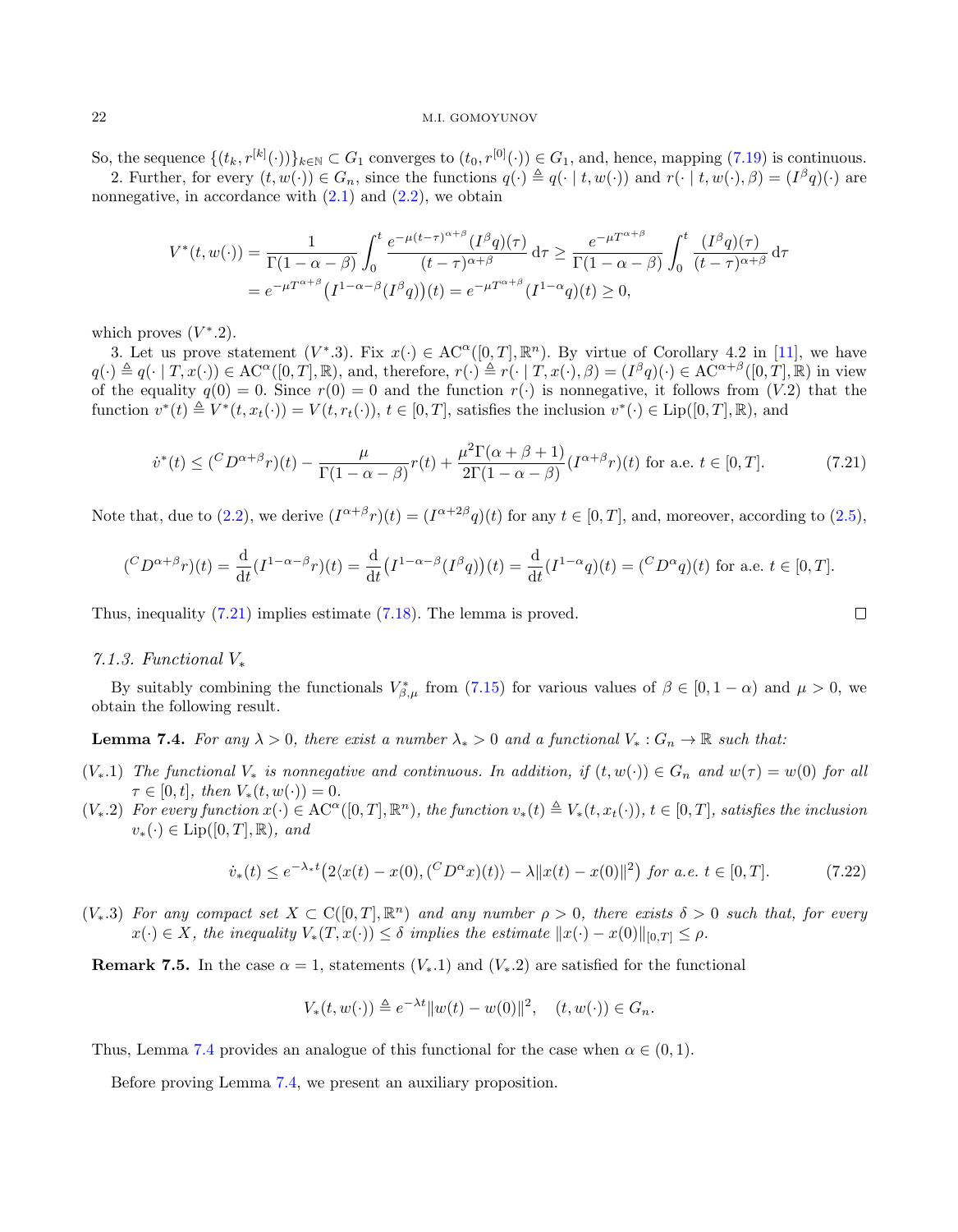<span id="page-22-0"></span>**Proposition 7.6.** If  $\beta \geq 1 - \alpha$  and a function  $\psi(\cdot) \in L^{\infty}([0,T], \mathbb{R})$  is nonnegative, then

$$
(I^{\beta}\psi)(t) \le \frac{\Gamma(1-\alpha)T^{\alpha+\beta-1}}{\Gamma(\beta)}(I^{1-\alpha}\psi)(t) \quad \forall t \in [0,T].
$$

*Proof.* According to  $(2.1)$ , for every  $t \in [0, T]$ , we have

$$
(I^{\beta}\psi)(t) = \frac{1}{\Gamma(\beta)} \int_0^t \frac{(t-\tau)^{\alpha+\beta-1}\psi(\tau)}{(t-\tau)^{\alpha}} d\tau \le \frac{T^{\alpha+\beta-1}}{\Gamma(\beta)} \int_0^t \frac{\psi(\tau)}{(t-\tau)^{\alpha}} d\tau \le \frac{\Gamma(1-\alpha)T^{\alpha+\beta-1}}{\Gamma(\beta)} (I^{1-\alpha}\psi)(t),
$$

which proves the proposition.

Proof of Lemma [7.4.](#page-21-1) Fix  $\lambda > 0$ . Choice of the number  $\lambda_*$  and construction of the functional  $V_* : G_n \to \mathbb{R}$ depend on the value of  $\alpha$ . For the reader's convenience, we first consider in detain the cases when  $\alpha \in [1/2, 1)$ and  $\alpha \in [1/4, 1/2)$ , and, after that, we handle the general case when  $\alpha \in [2^{-m}, 2^{-(m-1)})$  for some  $m \in \mathbb{N}$ .

1. Assume that  $\alpha \in [1/2, 1)$ . Define

$$
\beta_1 \triangleq 0
$$
,  $\mu_1 \triangleq \Gamma(1-\alpha)\lambda$ ,  $\lambda_* \triangleq \frac{\mu_1^2 \Gamma(\alpha+1) T^{2\alpha-1}}{2\Gamma(\alpha)} e^{\mu_1 T^{\alpha}}$ ,

take the corresponding functional  $V_{\beta_1,\mu_1}^*$  from [\(7.15\)](#page-19-0), and put

<span id="page-22-1"></span>
$$
V_*(t, w(\cdot)) \triangleq e^{-\lambda_* t} V^*_{\beta_1, \mu_1}(t, w(\cdot)), \quad (t, w(\cdot)) \in G_n.
$$
\n
$$
(7.23)
$$

Let us show that the specified  $\lambda_*$  and  $V_*$  possess properties  $(V_*\cdot 1)-(V_*\cdot 3)$ .

Since the functional  $V_{\beta_1,\mu_1}^*$  is nonnegative and continuous by  $(V^* \cdot 1)$  and  $(V^* \cdot 2)$ , we obtain that the functional V<sup>\*</sup> is nonnegative and continuous, too. Now, let  $(t, w(\cdot)) \in G_n$  be such that  $w(\tau) = w(0)$  for all  $\tau \in [0, t]$ . Then, it follows from [\(7.17\)](#page-19-1) that  $V^*_{\beta_1,\mu_1}(t,w(\cdot))=0$ , and, consequently,  $V_*(t,w(\cdot))=0$ . Thus, statement  $(V_*,1)$  is proved.

Further, fix  $x(\cdot) \in \mathrm{AC}^{\alpha}([0,T], \mathbb{R}^n)$ . Introduce the auxiliary function  $v_1^*(t) \triangleq V_{\beta_1,\mu_1}^*(t, x_t(\cdot)), t \in [0,T]$ . Due to  $(V^*.3)$ , we derive  $v_1^*(\cdot) \in \text{Lip}([0,T],\mathbb{R})$ , and, since  $\beta_1 = 0$ ,

$$
\dot{v}_1^*(t) \leq ({}^C D^{\alpha}q)(t) - \frac{\mu_1}{\Gamma(1-\alpha)}q(t) + \frac{\mu_1^2 \Gamma(\alpha+1)}{2\Gamma(1-\alpha)}(I^{\alpha}q)(t)
$$
 for a.e.  $t \in [0, T]$ ,

where  $q(\cdot) \triangleq q(\cdot | T, x(\cdot))$ . Note that, in the considered case, we have  $\alpha \geq 1 - \alpha$ . Hence, by Proposition [7.6,](#page-22-0) taking into account  $(V^* . 2)$ , we get

<span id="page-22-2"></span>
$$
(I^{\alpha}q)(t) \le \frac{\Gamma(1-\alpha)T^{2\alpha-1}}{\Gamma(\alpha)}(I^{1-\alpha}q)(t) \le \frac{\Gamma(1-\alpha)T^{2\alpha-1}}{\Gamma(\alpha)}e^{\mu_1T^{\alpha}}v_1^*(t) \quad \forall t \in [0, T].
$$
\n(7.24)

Therefore, by virtue of the choice of  $\mu_1$  and  $\lambda_*$ , we obtain

$$
\dot{v}_1^*(t) \leq (^C D^{\alpha} q)(t) - \lambda q(t) + \lambda_* v_1^*(t)
$$
 for a.e.  $t \in [0, T]$ .

Thus, for the function  $v_*(t) \triangleq V_*(t, x_t(\cdot)) = e^{-\lambda_* t} v_1^*(t), t \in [0, T]$ , we conclude  $v_*(\cdot) \in \text{Lip}([0, T], \mathbb{R})$  and

$$
\dot{v}_*(t) = e^{-\lambda_* t} \dot{v}_1^*(t) - \lambda_* e^{-\lambda_* t} v_1^*(t) \le e^{-\lambda_* t} (({}^C D^{\alpha} q)(t) - \lambda q(t)) \text{ for a.e. } t \in [0, T].
$$

 $\Box$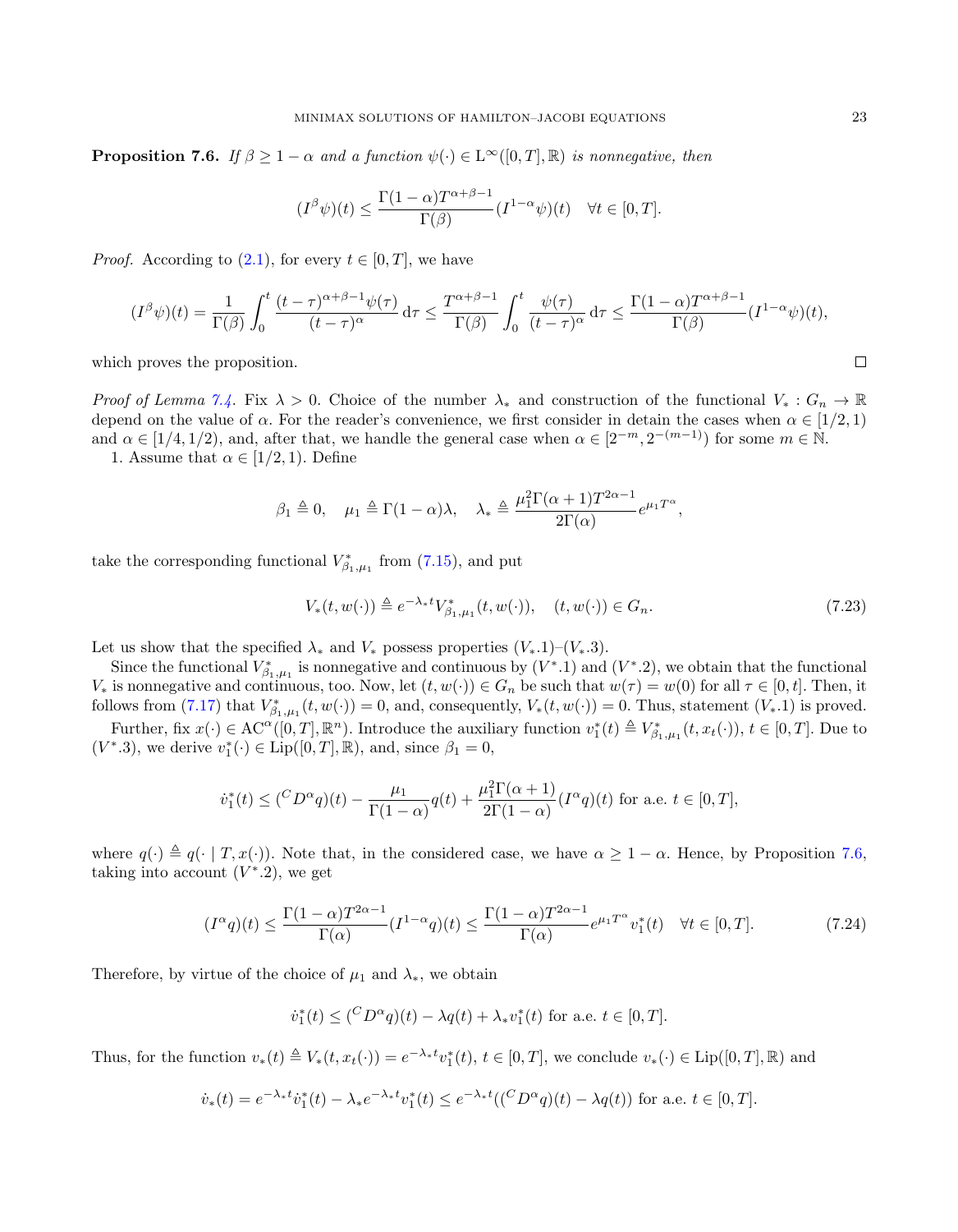From this estimate and the inequality

<span id="page-23-1"></span>
$$
({}^C D^{\alpha}q)(t) \le 2\langle x(t) - x(0), ({}^C D^{\alpha}x)(t) \rangle \text{ for a.e. } t \in [0, T], \qquad (7.25)
$$

which is valid by Corollary 4.2 in [\[11\]](#page-34-26), we derive [\(7.22\)](#page-21-2). Property  $(V_*, 2)$  is established.

Let us prove  $(V_*, 3)$ . Arguing by contradiction, suppose that there exist a compact set  $X \subset C([0, T], \mathbb{R}^n)$  and a number  $\rho > 0$  such that, for every  $k \in \mathbb{N}$ , one can choose  $x^{[k]}(\cdot) \in X$  such that  $V_*(T, x^{[k]}(\cdot)) \leq 1/k$  and

<span id="page-23-0"></span>
$$
||x^{[k]}(\cdot) - x^{[k]}(0)||_{[0,T]} \ge \rho. \tag{7.26}
$$

Owing to compactness of X, we can assume that the sequence  $\{x^{[k]}(\cdot)\}_{k\in\mathbb{N}}$  converges to a function  $x^{[0]}(\cdot) \in X$ . Denote  $q^{[k]}(\cdot) \triangleq q(\cdot | T, x^{[k]}(\cdot)), k \in \mathbb{N} \cup \{0\}$ . Then, the sequence  $\{q^{[k]}(\cdot)\}_{k \in \mathbb{N}} \subset C([0, T], \mathbb{R})$  converges to  $q^{[0]}(\cdot)$ (see, e.g., the proof of  $(V^*$ .1)), and, therefore, in view of  $(2.3)$ , we have  $(I^{1-\alpha}q^{[k]})(T) \to (I^{1-\alpha}q^{[0]})(T)$  as  $k \to \infty$ . On the other hand, for every  $k \in \mathbb{N}$ , according to  $(V^* . 2)$ , we derive

$$
1/k \ge V_*(T, x^{[k]}(\cdot)) = e^{-\lambda_*T} V^*_{\beta_1, \mu_1}(T, x^{[k]}(\cdot)) \ge e^{-\lambda_*T - \mu_1 T^{\alpha}} (I^{1-\alpha} q^{[k]})(T) \ge 0,
$$

wherefrom it follows that  $(I^{1-\alpha}q^{[k]})(T) \to 0$  as  $k \to \infty$ , and, hence,  $(I^{1-\alpha}q^{[0]})(T) = 0$ . Since the function  $q^{[0]}(\cdot)$ is continuous and nonnegative, this equality yields  $q^{[0]}(t) = 0$  for all  $t \in [0, T]$ . But, passing to the limit as  $k \to \infty$  in inequality [\(7.26\)](#page-23-0), we get  $||q^{[0]}(\cdot)||_{[0,T]} \ge \rho^2 > 0$  and obtain the contradiction, which proves  $(V_*, 3)$ .

2. Consider the next case when  $\alpha \in [1/4, 1/2)$ . Define

$$
\beta_1 \triangleq 0, \quad \beta_2 \triangleq \alpha, \quad \mu_1 \triangleq 2\Gamma(1-\alpha)\lambda, \quad \mu_2 \triangleq \frac{\mu_1^2 \Gamma(\alpha+1)\Gamma(1-2\alpha)}{2\Gamma(1-\alpha)}
$$

and

$$
\lambda_* \triangleq \frac{\mu_2^2 \Gamma(2\alpha + 1)\Gamma(1 - \alpha) T^{4\alpha - 1}}{2\Gamma(1 - 2\alpha)\Gamma(3\alpha)} e^{\mu_1 T^{\alpha}}.
$$

Note that  $\beta_2 < 1 - \alpha$  since  $\alpha < 1/2$ . Take the functionals  $V^*_{\beta_1,\mu_1}$  and  $V^*_{\beta_2,\mu_2}$  from [\(7.15\)](#page-19-0) and put

$$
V_*(t, w(\cdot)) \triangleq e^{-\lambda_* t} \left( V_{\beta_1, \mu_1}^*(t, w(\cdot)) + V_{\beta_2, \mu_2}^*(t, w(\cdot)) \right) / 2, \quad (t, w(\cdot)) \in G_n.
$$

For the specified  $\lambda_*$  and  $V_*$ , statement  $(V_*, 1)$  is verified in the same way as in the first case. The proof of  $(V_*,3)$  also does not differ essentially from the arguments given above, because, due to  $(V^*..2)$  and the equality  $\beta_1 = 0$ , for any  $x(\cdot) \in C([0, T], \mathbb{R}^n)$ , the following estimate holds:

$$
V_*(T, x(\cdot)) \ge e^{-\lambda_* T} V_{\beta_1, \mu_1}^*(T, x(\cdot))/2 \ge e^{-\lambda_* T - \mu_1 T^{\alpha}} (I^{1-\alpha} q)(T)/2,
$$

where  $q(\cdot) \triangleq q(\cdot | T, x(\cdot))$ . Thus, it remains to prove  $(V_*, 2)$ .

For a given  $x(\cdot) \in \mathrm{AC}^{\alpha}([0,T], \mathbb{R}^n)$ , introduce the functions  $v_1^*(t) \triangleq V_{\beta_1,\mu_1}^*(t, x_t(\cdot)), v_2^*(t) \triangleq V_{\beta_2,\mu_2}^*(t, x_t(\cdot)),$  $t \in [0,T]$ . According to  $(V^*,3)$ , we obtain  $v_1^*(\cdot), v_2^*(\cdot) \in \text{Lip}([0,T],\mathbb{R})$ , and, taking into account the choice of  $\beta_1$ ,  $\beta_2$ ,  $\mu_1$ , and  $\mu_2$ , we derive

$$
\begin{aligned} \dot{v}_1^*(t)+\dot{v}_2^*(t)&\leq 2(^C D^\alpha q)(t)-\frac{\mu_1}{\Gamma(1-\alpha)}q(t)+\frac{\mu_1^2\Gamma(\alpha+1)}{2\Gamma(1-\alpha)}(I^\alpha q)(t)\\ &+(\frac{C D^\alpha q)(t)-\frac{\mu_2}{\Gamma(1-2\alpha)}(I^\alpha q)(t)+\frac{\mu_2^2\Gamma(2\alpha+1)}{2\Gamma(1-2\alpha)}(I^{3\alpha}q)(t) \end{aligned}
$$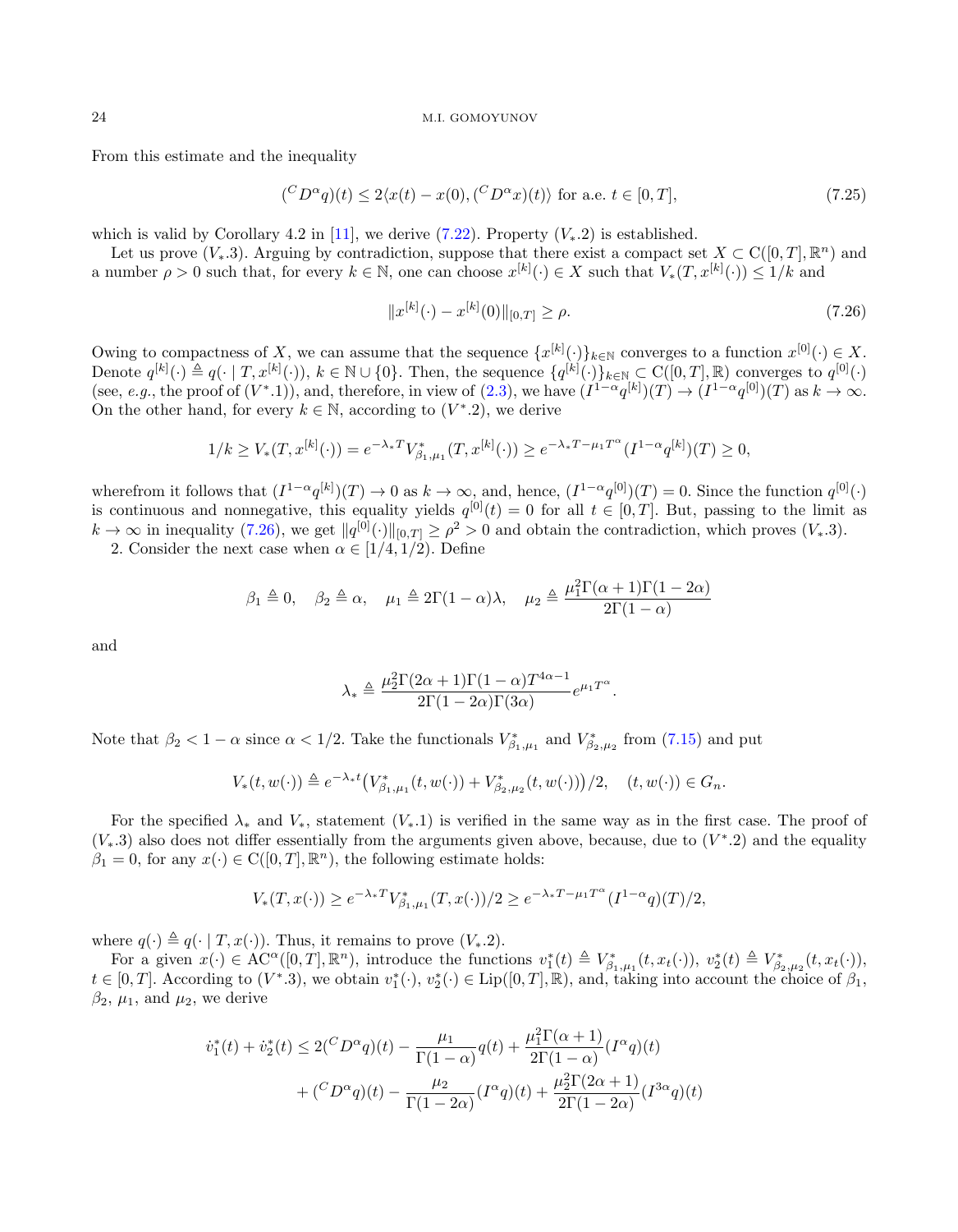$$
=2\binom{C_D\alpha_q}{t} - 2\lambda q(t) + \frac{\mu_2^2 \Gamma(2\alpha+1)}{2\Gamma(1-2\alpha)} (I^{3\alpha}q)(t)
$$
 for a.e.  $t \in [0, T],$ 

where  $q(\cdot) \triangleq q(\cdot | T, x(\cdot))$ . Since, in the second case, we have  $3\alpha \geq 1 - \alpha$ , then Proposition [7.6](#page-22-0) and  $(V^* . 2)$  yield

$$
(I^{3\alpha}q)(t)\leq\frac{\Gamma(1-\alpha)T^{4\alpha-1}}{\Gamma(3\alpha)}(I^{1-\alpha}q)(t)\leq\frac{\Gamma(1-\alpha)T^{4\alpha-1}}{\Gamma(3\alpha)}e^{\mu_1T^{\alpha}}v_1^*(t)\quad\forall t\in[0,T].
$$

Therefore, owing to the choice of  $\lambda_*,$  we conclude

$$
\dot{v}_1^*(t) + \dot{v}_2^*(t) \le 2\binom{C_D\alpha}{q}(t) - 2\lambda q(t) + \lambda_* v_1^*(t)
$$
 for a.e.  $t \in [0, T]$ .

Thus, for the function  $v_*(t) \triangleq V_*(t, x_t(\cdot)) = e^{-\lambda_* t} (v_1^*(t) + v_2^*(t))/2$ ,  $t \in [0, T]$ , we get  $v_*(\cdot) \in \text{Lip}([0, T], \mathbb{R})$  and

$$
\dot{v}_*(t) = e^{-\lambda_* t} (\dot{v}_1^*(t) + \dot{v}_2^*(t))/2 - \lambda_* e^{-\lambda_* t} (v_1^*(t) + v_2^*(t))/2 \le e^{-\lambda_* t} (({}^C D^{\alpha} q)(t) - \lambda q(t)) \text{ for a.e. } t \in [0, T].
$$

This estimate and  $(7.25)$  imply  $(7.22)$ . The proof of  $(V_*,3)$  is completed.

3. In the general case, choose  $m \in \mathbb{N}$  such that  $\alpha \in [2^{-m}, 2^{-(m-1)}]$ . The cases  $m = 1$  and  $m = 2$  were considered above, so we can assume that  $m > 2$ . Put

$$
\beta_i \triangleq (2^{i-1} - 1)\alpha, \quad i \in \overline{1, m}.
$$

Note that  $\beta_1 = 0$ , and, due to the choice of m,

$$
0 \le \beta_i \le (2^{m-1} - 1)\alpha < (2^{m-1} - 1)2^{-(m-1)} = 1 - 2^{-(m-1)} < 1 - \alpha \quad \forall i \in \overline{1, m}.
$$

Further, define numbers  $\mu_i > 0$ ,  $i \in \overline{1,m}$ , by the following recurrent relations:

$$
\mu_1 \triangleq m\Gamma(1-\alpha)\lambda, \quad \mu_{i+1} \triangleq \frac{\mu_i^2\Gamma(\alpha+\beta_i+1)\Gamma(1-\alpha-\beta_{i+1})}{2\Gamma(1-\alpha-\beta_i)}, \quad i \in \overline{1,m-1},
$$

and set

$$
\lambda_* \triangleq \frac{\mu_m^2 \Gamma(\alpha + \beta_m + 1) \Gamma(1 - \alpha) T^{2\alpha + 2\beta_m - 1}}{2\Gamma(1 - \alpha - \beta_m) \Gamma(\alpha + 2\beta_m)} e^{\mu_1 T^{\alpha}}.
$$

Finally, take the corresponding functionals  $V_{\beta_i,\mu_i}^*$ ,  $i \in \overline{1,m}$ , from [\(7.15\)](#page-19-0) and put

<span id="page-24-0"></span>
$$
V_{*}(t, w(\cdot)) \triangleq \frac{e^{-\lambda_{*}t}}{m} \sum_{i=1}^{m} V_{\beta_{i}, \mu_{i}}^{*}(t, w(\cdot)), \quad (t, w(\cdot)) \in G_{n}.
$$
 (7.27)

The proofs of properties  $(V_*,1)$  and  $(V_*,3)$  for the specified  $\lambda_*$  and  $V_*$  are carried out by the same scheme as in the two particular cases considered above, and, therefore, they are omitted. Let us prove  $(V_*, 2)$ .

Let  $x(\cdot) \in \mathrm{AC}^{\alpha}([0,T],\mathbb{R}^n)$  and  $q(\cdot) \triangleq q(\cdot | T, x(\cdot))$ . By virtue of  $(V^* .3)$ , for every  $i \in \overline{1,m}$ , the function  $v_i^*(t) \triangleq V_{\beta_i,\mu_i}^*(t, x_t(\cdot)), t \in [0,T],$  satisfies the inclusion  $v_i^*(\cdot) \in \text{Lip}([0,T], \mathbb{R})$ , and, taking into account the choice of  $\beta_1$  and  $\mu_1$ , we derive

$$
\sum_{i=1}^{m} \dot{v}_i^*(t) \le m\binom{C_D \alpha q}{t} - m\lambda q(t)
$$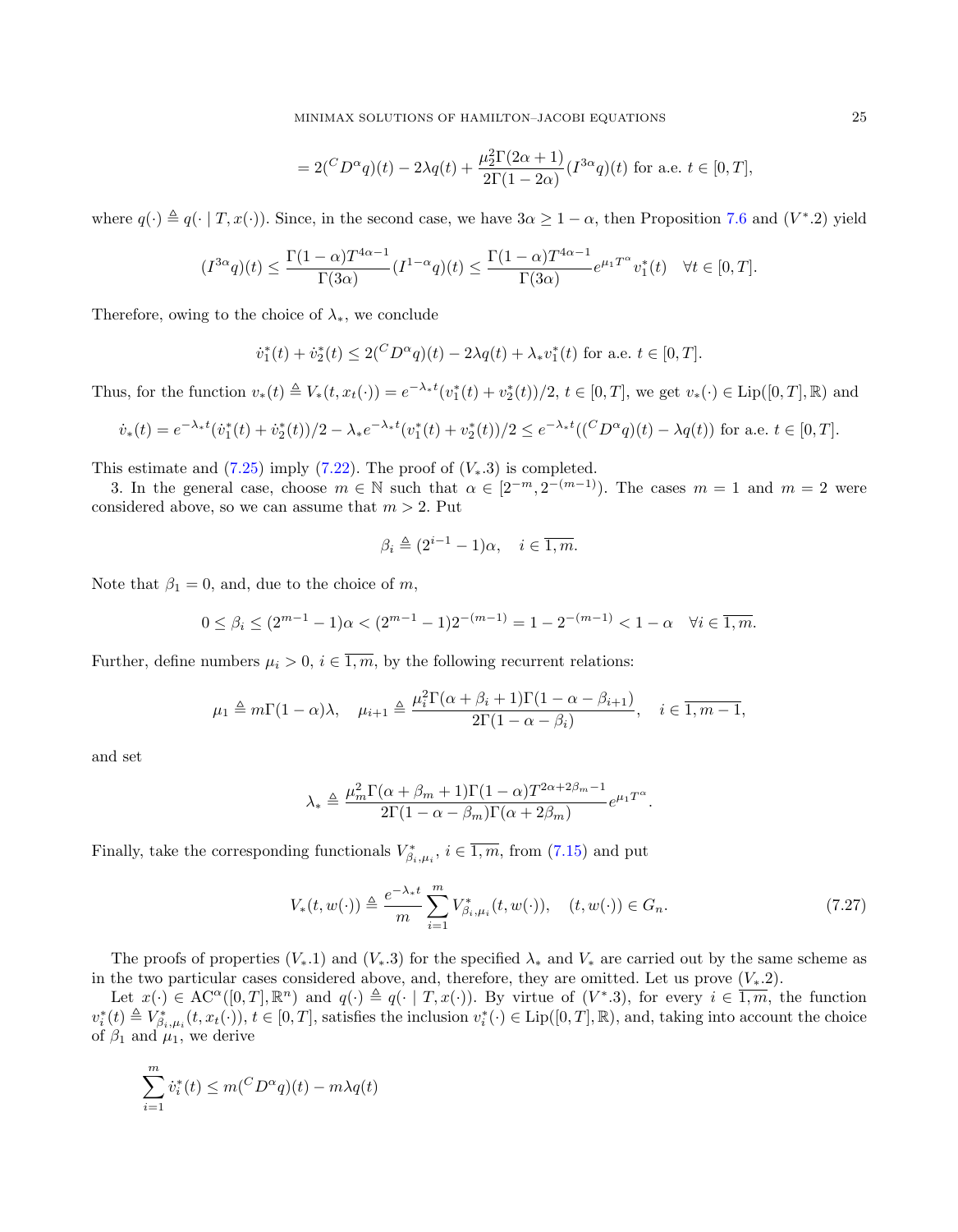<span id="page-25-0"></span>
$$
-\sum_{i=2}^{m} \frac{\mu_i}{\Gamma(1-\alpha-\beta_i)} (I^{\beta_i}q)(t) + \sum_{i=1}^{m} \frac{\mu_i^2 \Gamma(\alpha+\beta_i+1)}{2\Gamma(1-\alpha-\beta_i)} (I^{\alpha+2\beta_i}q)(t) \text{ for a.e. } t \in [0, T].
$$
 (7.28)

Let  $t \in [0, T]$  be fixed. For any  $i \in 1, m - 1$ , due to the choice of  $\beta_i$ ,  $\beta_{i+1}$ , and  $\mu_{i+1}$ , we have

$$
\frac{\mu_i^2 \Gamma(\alpha + \beta_i + 1)}{2\Gamma(1 - \alpha - \beta_i)} (I^{\alpha + 2\beta_i} q)(t) = \frac{\mu_i^2 \Gamma(\alpha + \beta_i + 1)}{2\Gamma(1 - \alpha - \beta_i)} (I^{\beta_{i+1}} q)(t) = \frac{\mu_{i+1}}{\Gamma(1 - \alpha - \beta_{i+1})} (I^{\beta_{i+1}} q)(t),
$$

and, consequently, for the last two terms in [\(7.28\)](#page-25-0), we get

<span id="page-25-1"></span>
$$
\sum_{i=1}^{m} \frac{\mu_i^2 \Gamma(\alpha + \beta_i + 1)}{2\Gamma(1 - \alpha - \beta_i)} (I^{\alpha + 2\beta_i} q)(t) - \sum_{i=2}^{m} \frac{\mu_i}{\Gamma(1 - \alpha - \beta_i)} (I^{\beta_i} q)(t) = \frac{\mu_m^2 \Gamma(\alpha + \beta_m + 1)}{2\Gamma(1 - \alpha - \beta_m)} (I^{\alpha + 2\beta_m} q)(t).
$$
 (7.29)

Further, owing to the choice of  $\beta_m$  and the inequality  $\alpha \geq 2^{-m}$ , we obtain

$$
\alpha + 2\beta_m = (2^m - 1)\alpha \ge (2^m - 1)2^{-m} = 1 - 2^{-m} \ge 1 - \alpha.
$$

Hence, according to Proposition [7.6](#page-22-0) and  $(V^*, 2)$ , since  $\beta_1 = 0$ , we conclude

$$
(I^{\alpha+2\beta_m}q)(t) \le \frac{\Gamma(1-\alpha)T^{2\alpha+2\beta_m-1}}{\Gamma(\alpha+2\beta_m)}(I^{1-\alpha}q)(t) \le \frac{\Gamma(1-\alpha)T^{2\alpha+2\beta_m-1}}{\Gamma(\alpha+2\beta_m)}e^{\mu_1T^{\alpha}}v_1^*(t),
$$

and, then, in view of the choice of  $\lambda_*,$  we derive

<span id="page-25-2"></span>
$$
\frac{\mu_m^2 \Gamma(\alpha + \beta_m + 1)}{2\Gamma(1 - \alpha - \beta_m)} (I^{\alpha + 2\beta_m} q)(t) \le \lambda_* v_1^*(t). \tag{7.30}
$$

Thus, it follows from  $(7.28)$ ,  $(7.29)$ , and  $(7.30)$  that

$$
\sum_{i=1}^{m} \dot{v}_i^*(t) \le m({^CD^\alpha q})(t) - m\lambda q(t) + \lambda_* v_1^*(t)
$$
 for a.e.  $t \in [0, T].$ 

Therefore, we get that the function

$$
v_*(t) \triangleq V_*(t, x_t(\cdot)) = \frac{e^{-\lambda_* t}}{m} \sum_{i=0}^m v_i^*(t), \quad t \in [0, T],
$$

satisfies the inclusion  $v_*(\cdot) \in \text{Lip}([0,T],\mathbb{R})$ , and

$$
\dot{v}_*(t) = \frac{e^{-\lambda_* t}}{m} \sum_{i=0}^m \dot{v}_i^*(t) - \frac{\lambda_* e^{-\lambda_* t}}{m} \sum_{i=0}^m v_i^*(t) \le e^{-\lambda_* t} (({}^C D^{\alpha} q)(t) - \lambda q(t)) \text{ for a.e. } t \in [0, T].
$$

This estimate and [\(7.25\)](#page-23-1) yield [\(7.22\)](#page-21-2), which completes the proof of  $(V_*,3)$ . The lemma is proved.

## $\Box$

### <span id="page-25-3"></span>7.1.4. Functional  $\mathcal{V}_{\varepsilon}$

Below, following the scheme from Section 7.5 of [\[48\]](#page-35-8) and based on Lemma [7.4,](#page-21-1) for every sufficiently small  $\varepsilon > 0$ , we define a functional  $\mathcal{V}_{\varepsilon}: G_n \to \mathbb{R}$  with a number of prescribed properties, which are close to those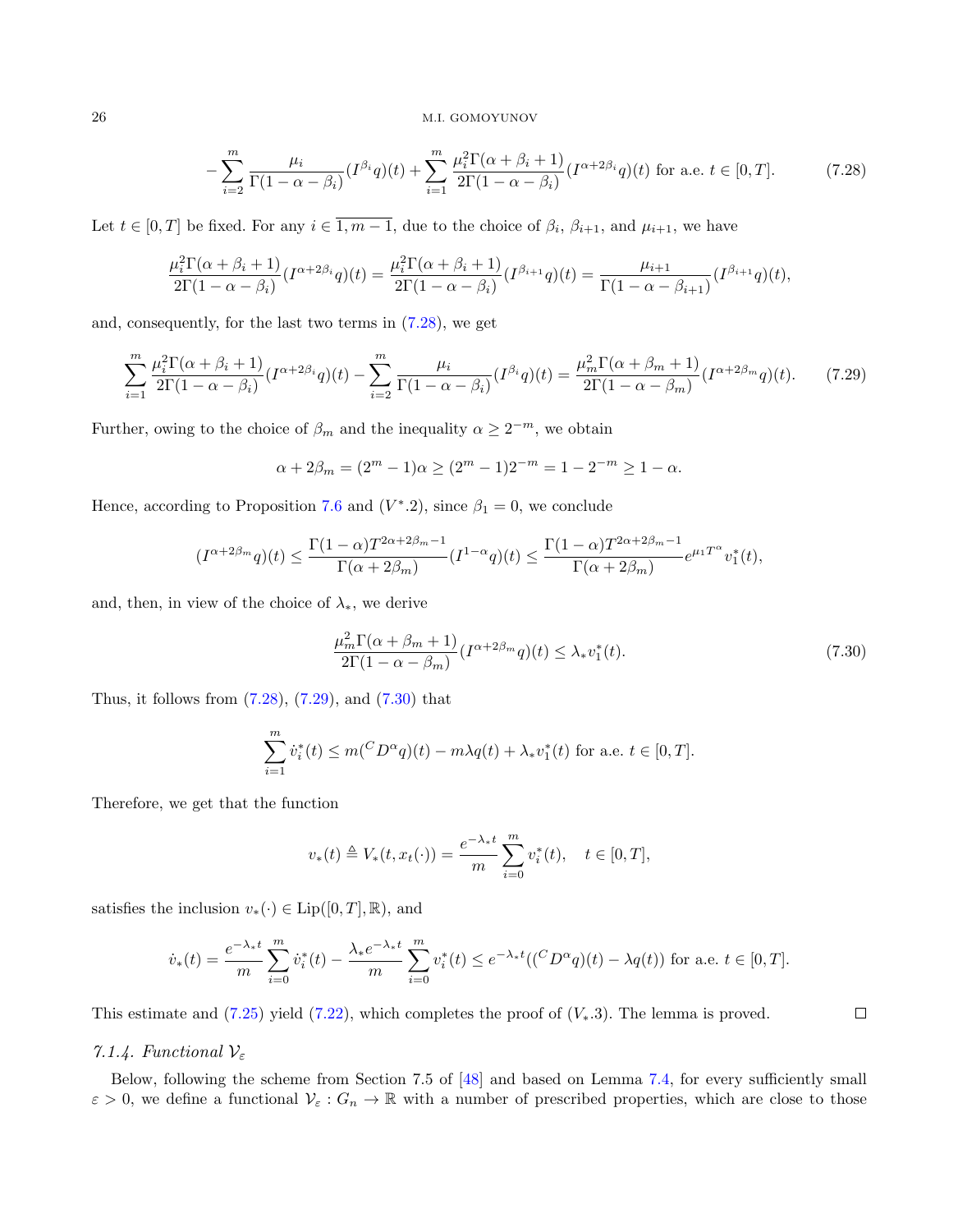listed in Section 5 of  $[33]$  (see also  $[17]$ , Sect. 4.1). In this connection, see assumptions  $(H.4)$ <sup>'</sup> in  $[6]$ ,  $(A.4)$  in Section 9.2 of  $[48]$ , and  $(F.3)$  in  $[34]$ .

Let  $R > 0$  be fixed, and let  $\lambda_H$  be chosen by R according to assumption  $(H.3)$ . Set  $\lambda \triangleq 4\lambda_H$  and take the corresponding number  $\lambda_*$  and functional  $V_*$  from Lemma [7.4.](#page-21-1) Choose  $\varepsilon_0 > 0$  such that  $\varepsilon_0 \leq 2e^{-(\lambda_H + \lambda_*/2)T}$ . For any  $\varepsilon \in (0, \varepsilon_0]$ , define

$$
G_n \ni (t, w(\cdot)) \mapsto \mathcal{V}_{\varepsilon}(t, w(\cdot)) \triangleq \frac{e^{-\lambda_H t}}{\varepsilon} \sqrt{\varepsilon^4 + V_*(t, w(\cdot))} \in \mathbb{R}
$$

and consider also the auxiliary functionals  $p_{\varepsilon}: G_n \to \mathbb{R}$  and  $s_{\varepsilon}: G_n \to \mathbb{R}^n$  given by

$$
p_{\varepsilon}(t, w(\cdot)) \triangleq -\frac{\lambda_{H}e^{-\lambda_{H}t}}{\varepsilon} \sqrt{\varepsilon^{4} + V_{*}(t, w(\cdot))} - \frac{2\lambda_{H}e^{-(\lambda_{H} + \lambda_{*})t}}{\varepsilon} \frac{\|w(t) - w(0)\|^{2}}{\sqrt{\varepsilon^{4} + V_{*}(t, w(\cdot))}},
$$

$$
s_{\varepsilon}(t, w(\cdot)) \triangleq \frac{e^{-(\lambda_{H} + \lambda_{*})t}}{\varepsilon} \frac{w(t) - w(0)}{\sqrt{\varepsilon^{4} + V_{*}(t, w(\cdot))}}, \quad (t, w(\cdot)) \in G_{n}.
$$

<span id="page-26-1"></span>**Lemma 7.7.** For every  $R > 0$  and  $\varepsilon \in (0, \varepsilon_0]$ , the following statements hold:

- (V.1) The functional  $V_{\varepsilon}$  is nonnegative and continuous. In addition, if  $(t, w(\cdot)) \in G_n$  and  $w(\tau) = w(0)$  for all  $\tau \in [0, t], \text{ then } \mathcal{V}_{\varepsilon}(t, w(\cdot)) \leq \varepsilon.$
- (V.2) The functionals  $p_{\varepsilon}$  and  $s_{\varepsilon}$  are continuous. Furthermore, for any  $(t, w(\cdot))$ ,  $(t, w'(\cdot)) \in G_n$  such that  $||w(t)|| \le$  $R, ||w'(t)|| \leq R, and w(0) = w'(0), the inequality below is valid:$

<span id="page-26-2"></span>
$$
p_{\varepsilon}(t, \Delta w(\cdot)) + H(t, w'(t), s_{\varepsilon}(t, \Delta w(\cdot))) - H(t, w(t), s_{\varepsilon}(t, \Delta w(\cdot))) \le 0,
$$
\n(7.31)

where  $\Delta w(\cdot) \triangleq w'(\cdot) - w(\cdot)$ .

(V.3) For every function  $x(\cdot) \in AC^{\alpha}([0,T], \mathbb{R}^n)$ , the function  $v(t) \triangleq V_{\varepsilon}(t, x_t(\cdot))$ ,  $t \in [0,T]$ , satisfies the inclusion  $v(\cdot) \in \text{Lip}([0,T],\mathbb{R})$ , and

<span id="page-26-0"></span>
$$
\dot{v}(t) \le p_{\varepsilon}(t, x_t(\cdot)) + \langle s_{\varepsilon}(t, x_t(\cdot)), (\,^C D^{\alpha} x)(t) \rangle \text{ for a.e. } t \in [0, T]. \tag{7.32}
$$

(V.4) For any compact set  $X \subset AC^{\alpha}([0,T], \mathbb{R}^n)$  and any numbers  $K > 0$  and  $\kappa > 0$ , there exists  $\varepsilon_* \in (0, \varepsilon_0]$ such that, if  $\varepsilon \in (0, \varepsilon_*)$  and  $x(\cdot), x'(\cdot) \in X$  satisfy the relations  $x(0) = x'(0)$  and  $\mathcal{V}_{\varepsilon}(T, x'(\cdot) - x(\cdot)) \leq K$ , then  $|\sigma(x'(\cdot)) - \sigma(x(\cdot))| \leq \kappa$ .

**Remark 7.8.** If it were shown that, for some  $\varepsilon \in (0, \varepsilon_0]$ , the functional  $V_{\varepsilon}$  is ci-smooth of the order  $\alpha$  (see Sect. [4\)](#page-5-0), then it would follow from Proposition [4.1](#page-5-5) that, for every function  $x(\cdot) \in AC^{\alpha}([0,T], \mathbb{R}^n)$ , the function  $v(t) \triangleq \mathcal{V}_{\varepsilon}(t, x_t(\cdot)), t \in [0, T],$  would satisfy the equality

$$
\dot{v}(t) = \partial_t^{\alpha} \mathcal{V}_{\varepsilon}(t, x_t(\cdot)) + \langle \nabla^{\alpha} \mathcal{V}_{\varepsilon}(t, x_t(\cdot)), (\mathcal{C} D^{\alpha} x)(t) \rangle \text{ for a.e. } t \in [0, T].
$$

Comparing this equality with estimate [\(7.32\)](#page-26-0), we see that, in some sense, the functionals  $p_{\varepsilon}$  and  $s_{\varepsilon}$  correspond to the derivatives  $\partial_t^{\alpha} \mathcal{V}_{\varepsilon}$  and  $\nabla^{\alpha} \mathcal{V}_{\varepsilon}$ , respectively. Hence, in this case, statement  $(\mathcal{V}.2)$  could be considered as the requirement for the functionals  $\partial_t^{\alpha} V_{\varepsilon}$  and  $\nabla^{\alpha} V_{\varepsilon}$ , which is consistent with the item (*d*) in Section 5 of [\[33\]](#page-34-25) (see also [\[17\]](#page-34-19), Sect. 4.1). However, for the results of the paper to be valid, ci-smoothness of the order  $\alpha$  of the functional  $\mathcal{V}_{\varepsilon}$  is not necessary, and we only need to establish the properties given in Lemma [7.7.](#page-26-1)

*Proof of Lemma [7.7.](#page-26-1)* 1. Taking into account that the functional  $V_*$  is nonnegative and continuous by  $(V_*.1)$ , we obtain that the functional  $V_{\varepsilon}$  is nonnegative and continuous, too. Now, let  $(t, w(\cdot)) \in G_n$  be such that  $w(\tau) = w(0)$  for all  $\tau \in [0, t]$ . Then, in view of  $(V_*, 1)$ , we derive  $\mathcal{V}_{\varepsilon}(t, w(\cdot)) = e^{-\lambda_H t} \varepsilon \leq \varepsilon$ . Thus, property  $(\mathcal{V}.1)$ is established.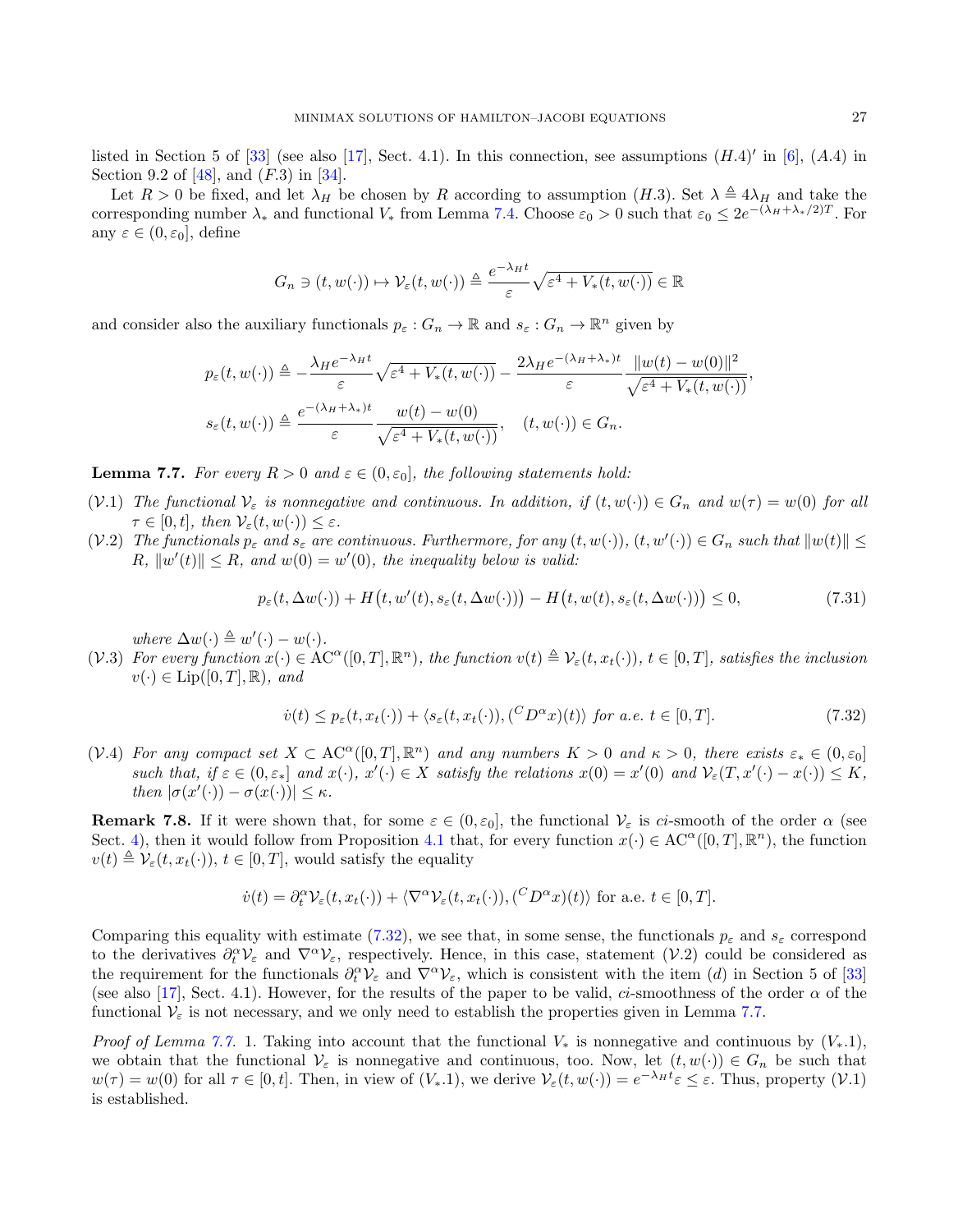2. Note that continuity of the functionals  $V_*$  and  $G_n \ni (t, w(\cdot)) \mapsto w(t) - w(0) \in \mathbb{R}^n$  imply also continuity of the functionals  $p_{\varepsilon}$  and  $s_{\varepsilon}$ . Further, fix  $(t, w(\cdot))$ ,  $(t, w'(\cdot)) \in G_n$  such that  $||w(t)|| \le R$ ,  $||w'(t)|| \le R$ , and  $w(0) = w'(0)$  and denote  $\Delta w(\cdot) \triangleq w'(\cdot) - w(\cdot)$ . By the choice of  $\lambda_H$ , we have

$$
p_{\varepsilon}(t, \Delta w(\cdot)) + H(t, w'(t), s_{\varepsilon}(t, \Delta w(\cdot))) - H(t, w(t), s_{\varepsilon}(t, \Delta w(\cdot)))
$$
  
\n
$$
\leq p_{\varepsilon}(t, \Delta w(\cdot)) + \lambda_H \left(1 + \|s_{\varepsilon}(t, \Delta w(\cdot))\|\right) \|\Delta w(t)\|
$$
  
\n
$$
= -\frac{\lambda_H e^{-\lambda_H t}}{\varepsilon} \sqrt{\varepsilon^4 + V_*(t, \Delta w(\cdot))} \left(1 - \varepsilon e^{\lambda_H t} \frac{\|\Delta w(t)\|}{\sqrt{\varepsilon^4 + V_*(t, \Delta w(\cdot))}} + e^{-\lambda_* t} \frac{\|\Delta w(t)\|^2}{\varepsilon^4 + V_*(t, \Delta w(\cdot))}\right). \tag{7.33}
$$

Due to the choice of  $\varepsilon_0$ , we get  $\varepsilon e^{\lambda_H t} \leq \varepsilon_0 e^{\lambda_H T} \leq 2e^{-\lambda_* t/2}$ , and, therefore,

<span id="page-27-1"></span>
$$
1 - \varepsilon e^{\lambda_H t} \frac{\|\Delta w(t)\|}{\sqrt{\varepsilon^4 + V_*(t, \Delta w(\cdot))}} + e^{-\lambda_* t} \frac{\|\Delta w(t)\|^2}{\varepsilon^4 + V_*(t, \Delta w(\cdot))} \ge \left(1 - e^{-\lambda_* t/2} \frac{\|\Delta w(t)\|}{\sqrt{\varepsilon^4 + V_*(t, \Delta w(\cdot))}}\right)^2 \ge 0. \tag{7.34}
$$

From [\(7.33\)](#page-27-0) and [\(7.34\)](#page-27-1), we derive [\(7.31\)](#page-26-2).

3. Now, let  $x(\cdot) \in \mathrm{AC}^{\alpha}([0,T], \mathbb{R}^n)$  and  $v(t) \triangleq \mathcal{V}_{\varepsilon}(t, x_t(\cdot)), t \in [0,T]$ . Then, it follows from  $(V_*\cdot 2)$  that  $v(\cdot) \in$  $\text{Lip}([0,T],\mathbb{R})$  and, by virtue of the choice of  $\lambda$ ,

<span id="page-27-0"></span>
$$
\dot{v}(t) = -\frac{\lambda_H e^{-\lambda_H t}}{\varepsilon} \sqrt{\varepsilon^4 + V_*(t, x_t(\cdot))} + \frac{e^{-\lambda_H t}}{2\varepsilon \sqrt{\varepsilon^4 + V_*(t, x_t(\cdot))}} \frac{d}{dt} V_*(t, x_t(\cdot))
$$
  

$$
\leq -\frac{\lambda_H e^{-\lambda_H t}}{\varepsilon} \sqrt{\varepsilon^4 + V_*(t, x_t(\cdot))} + \frac{e^{-(\lambda_H + \lambda_*)t}}{\varepsilon \sqrt{\varepsilon^4 + V_*(t, x_t(\cdot))}} \langle x(t) - x(0), (^C D^{\alpha} x)(t) \rangle
$$
  

$$
-\frac{2\lambda_H e^{-(\lambda_H + \lambda_*)t}}{\varepsilon \sqrt{\varepsilon^4 + V_*(t, x_t(\cdot))}} \|x(t) - x(0)\|^2 \text{ for a.e. } t \in [0, T].
$$

This estimate, in accordance with the definitions of the functionals  $p_{\varepsilon}$  and  $s_{\varepsilon}$ , yields [\(7.32\)](#page-26-0).

4. Finally, let us prove  $(\mathcal{V} \cdot 4)$ . Let  $X \subset AC^{\alpha}([0,T], \mathbb{R}^n)$  be a compact set, and let  $K > 0$  and  $\kappa > 0$ . Taking into account that the functional  $\sigma$  is continuous by assumption  $(\sigma)$ , choose  $\rho > 0$  such that, for any  $x(\cdot), x'(\cdot) \in X$ , the inequality  $||x'(\cdot) - x(\cdot)||_{[0,T]} \leq \rho$  implies the estimate  $|\sigma(x'(\cdot)) - \sigma(x(\cdot))| \leq \kappa$ . Consider the set

$$
\Delta X \triangleq \{ \Delta x(\cdot) \triangleq x'(\cdot) - x(\cdot) : x(\cdot), x'(\cdot) \in X \} \subset \mathrm{AC}^{\alpha}([0, T], \mathbb{R}^n).
$$

Since  $\Delta X$  is compact, based on  $(V_*,3)$ , take  $\delta > 0$  such that, for every  $\Delta x(\cdot) \in \Delta X$ , it follows from the inequality  $V_*(T, \Delta x(\cdot)) \leq \delta$  that  $\|\Delta x(\cdot) - \Delta x(0)\|_{[0,T]} \leq \rho$ . Now, choose  $\varepsilon_* \in (0, \varepsilon_0]$  from the condition  $K^2 e^{2\lambda_H T} \varepsilon_*^2 \leq \delta$ . Let us show that statement (V.4) is valid for the specified  $\varepsilon_*$ .

Let  $\varepsilon \in (0, \varepsilon_*]$  and  $x(\cdot), x'(\cdot) \in X$  be fixed such that the function  $\Delta x(\cdot) \triangleq x'(\cdot) - x(\cdot) \in \Delta X$  satisfies the relations  $\Delta x(0) = 0$  and  $\mathcal{V}_{\varepsilon}(T, \Delta x(\cdot)) \leq K$ . Then, we derive

$$
V_*(T, \Delta x(\cdot)) \le \varepsilon^4 + V_*(T, \Delta x(\cdot)) = \varepsilon^2 e^{2\lambda_H T} \mathcal{V}_\varepsilon^2(T, \Delta x(\cdot)) \le \delta,
$$

and, therefore, we have  $\|\Delta x(\cdot)\|_{[0,T]} \leq \rho$ , wherefrom we obtain  $|\sigma(x'(\cdot)) - \sigma(x(\cdot))| \leq \kappa$ . The lemma is proved.

### 7.2. Proof of Theorem [7.1](#page-14-3)

1. Fix  $(t_0, w_0(\cdot)) \in G_n^{\alpha}$ . If  $t_0 = T$ , then inequality  $(7.1)$  for  $(t_0, w_0(\cdot))$  holds due to boundary conditions  $(5.7)$ for  $\varphi_+$  and [\(5.8\)](#page-10-3) for  $\varphi_-$ . So, we further assume that  $t_0 < T$ . Put

$$
X_*^{\alpha}(t_0, w_0(\cdot)) \triangleq \{x(\cdot) \in X^{\alpha}(t_0, w_0(\cdot)) : ||({^C}D^{\alpha}x)(t)|| \leq c_H(1 + ||x(t)||) \text{ for a.e. } t \in [t_0, T] \},
$$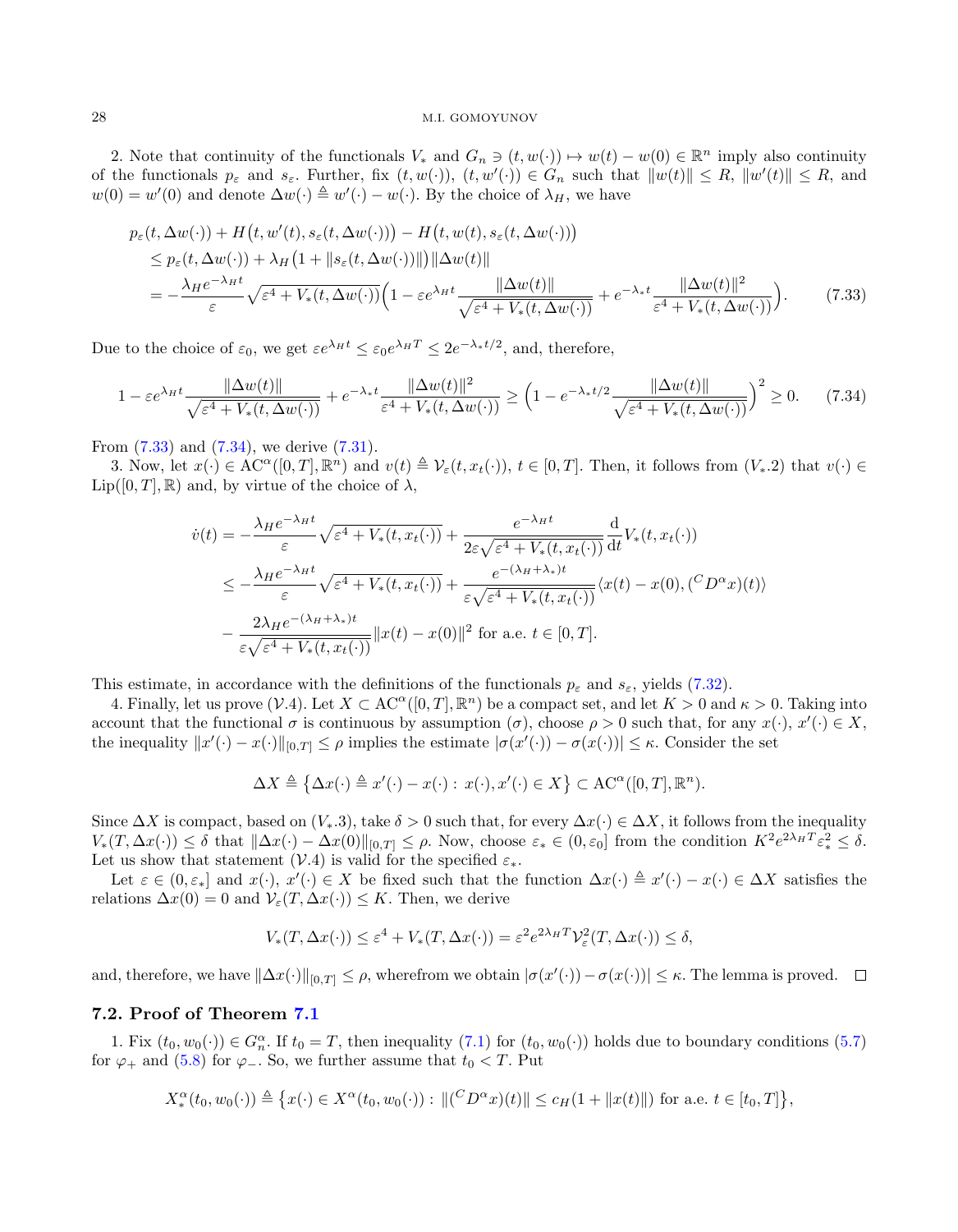where the set  $X^{\alpha}(t_0, w_0(\cdot))$  is given by [\(4.1\)](#page-5-6), and  $c_H$  is the constant from assumption (H.2). Owing to Propo-sition [3.1,](#page-4-2) the set  $X_*^{\alpha}(t_0, w_0(\cdot))$  is compact. In particular, there exists  $R > 0$  such that  $||x(\cdot)||_{[0,T]} \leq R$  for any  $x(\cdot) \in X^{\alpha}(t_0, w_0(\cdot))$ . By this number R, define the number  $\varepsilon_0 > 0$  and the functionals  $\mathcal{V}_{\varepsilon}$ ,  $p_{\varepsilon}$ , and  $s_{\varepsilon}$  for every  $\varepsilon \in (0, \varepsilon_0]$  according to Section [7.1.4.](#page-25-3)

2. Let  $\varepsilon \in (0, \varepsilon_0]$ . For any  $t \in [0, T]$  and  $\overline{w}(\cdot) \triangleq (w(\cdot), w'(\cdot)) \in \mathrm{AC}^{\alpha}([0, t], \mathbb{R}^n \times \mathbb{R}^n)$ , consider the set

$$
\mathcal{F}_{\varepsilon}(t, w(\cdot), w'(\cdot))
$$
\n
$$
\triangleq \Big\{ (f, f', h) \in \mathbb{R}^n \times \mathbb{R}^n \times \mathbb{R} : \|f\| \le c_H (1 + \|w(t)\|), \|f'\| \le c_H (1 + \|w'(t)\|),
$$
\n
$$
|h - \langle s_{\varepsilon}(t, \Delta w(\cdot)), f - f' \rangle - H(t, w'(t), s_{\varepsilon}(t, \Delta w(\cdot))) + H(t, w(t), s_{\varepsilon}(t, \Delta w(\cdot))) \Big| \le \varepsilon \Big\}, \quad (7.35)
$$

where we denote  $\Delta w(\cdot) \triangleq w'(\cdot) - w(\cdot)$ . Thus, in accordance with notation [\(2.9\)](#page-3-4), we obtain the set-valued functional  $G_{2n}^{\alpha} \ni (t, \overline{w}(\cdot) \triangleq (w(\cdot), w'(\cdot))) \mapsto \mathcal{F}_{\varepsilon}(t, w(\cdot), w'(\cdot)) \subset \mathbb{R}^{2n} \times \mathbb{R}$ . Note that  $\mathcal{F}_{\varepsilon}$  possesses properties  $(\mathcal{F}.1)$ – $(\mathcal{F}.3)$ . Indeed,  $(\mathcal{F}.1)$  and  $(\mathcal{F}.3)$  can be verified directly, and  $(\mathcal{F}.2)$  follows from continuity of the function H (see (H.1)) and the functional  $s_{\varepsilon}$  (see (V.2)). Further, take  $z_0 \triangleq \varphi_+(t_0, w_0(\cdot)) - \varphi_-(t_0, w_0(\cdot))$  and consider the Cauchy problem for the functional differential inclusion

<span id="page-28-2"></span><span id="page-28-0"></span>
$$
((^{C}D^{\alpha}x)(t), (^{C}D^{\alpha}x')(t), \dot{z}(t)) \in \mathcal{F}_{\varepsilon}(t, x_{t}(\cdot), x'_{t}(\cdot)), \qquad (7.36)
$$

where  $(x(t), x'(t), z(t)) \in \mathbb{R}^n \times \mathbb{R}^n \times \mathbb{R}$  and  $t \in [t_0, T]$ , under the initial condition

<span id="page-28-1"></span>
$$
x(t) = x'(t) = w_0(t), \quad z(t) = z_0 \quad \forall t \in [0, t_0].
$$
\n(7.37)

By Proposition [3.4,](#page-5-4) the set  $\mathcal{W}_{\varepsilon}$  of solutions  $(x(\cdot), x'(\cdot), z(\cdot))$  of problem  $(7.36)$ ,  $(7.37)$  is nonempty and compact in  $C([0,T], \mathbb{R}^n \times \mathbb{R}^n \times \mathbb{R})$ .

3. Let us show that there are functions  $(x^{[\varepsilon]}(\cdot), x'^{[\varepsilon]}(\cdot), z^{[\varepsilon]}(\cdot)) \in \mathcal{W}_{\varepsilon}$  satisfying the inequality

<span id="page-28-7"></span>
$$
z^{[\varepsilon]}(T) \ge \varphi_+(T, x^{[\varepsilon]}(\cdot)) - \varphi_-(T, x'^{[\varepsilon]}(\cdot)).\tag{7.38}
$$

For every  $t \in [t_0, T]$ , consider the set

<span id="page-28-3"></span>
$$
\mathcal{M}_{\varepsilon}(t) \triangleq \big\{ (x(\cdot), x'(\cdot), z(\cdot)) \in \mathcal{W}_{\varepsilon} : z(t) \ge \varphi_+(t, x_t(\cdot)) - \varphi_-(t, x'_t(\cdot)) \big\}.
$$
\n(7.39)

Note that  $\mathcal{M}_{\varepsilon}(t_0) \neq \emptyset$  by virtue of initial condition [\(7.37\)](#page-28-1) and the choice of  $z_0$ . Put

<span id="page-28-6"></span>
$$
t_{\varepsilon} \triangleq \max \left\{ t \in [t_0, T] : \mathcal{M}_{\varepsilon}(t) \neq \emptyset \right\}.
$$
\n(7.40)

The maximum is achieved here owing to compactness of  $\mathcal{W}_{\varepsilon}$ , lower semicontinuity of  $\varphi_+$ , and upper semicontinuity of  $\varphi$ . So, in order to complete the proof, it is sufficient to verify that  $t_{\varepsilon} = T$ .

Arguing by contradiction, assume that  $t_{\varepsilon} < T$ . Take

<span id="page-28-4"></span>
$$
(\hat{x}(\cdot), \hat{x}'(\cdot), \hat{z}(\cdot)) \in \mathcal{M}_{\varepsilon}(t_{\varepsilon})\tag{7.41}
$$

and denote  $\hat{s} \triangleq s_{\varepsilon}(t_{\varepsilon}, \hat{x}'_{t_{\varepsilon}}(\cdot) - \hat{x}_{t_{\varepsilon}}(\cdot))$ . Since  $\varphi_+$  and  $\varphi_-$  possess respectively properties  $(\varphi_+^*)$  and  $(\varphi_-^*)$ , choose characteristics  $(x^+(\cdot), z^{\dagger}(\cdot)) \in CH(t_\varepsilon, \hat{x}_{t_\varepsilon}(\cdot), 0, \hat{s})$  and  $(x^-(\cdot), z^-(\cdot)) \in CH(t_\varepsilon, \hat{x}'_{t_\varepsilon}(\cdot), 0, \hat{s})$  such that

<span id="page-28-5"></span>
$$
\varphi_+(t, x_t^+(\cdot)) - z^+(t) \le \varphi_+(t_\varepsilon, \hat{x}_{t_\varepsilon}(\cdot)), \quad \varphi_-(t, x_t^-(\cdot)) - z^-(t) \ge \varphi_-(t_\varepsilon, \hat{x}'_{t_\varepsilon}(\cdot)) \quad \forall t \in [t_\varepsilon, T]. \tag{7.42}
$$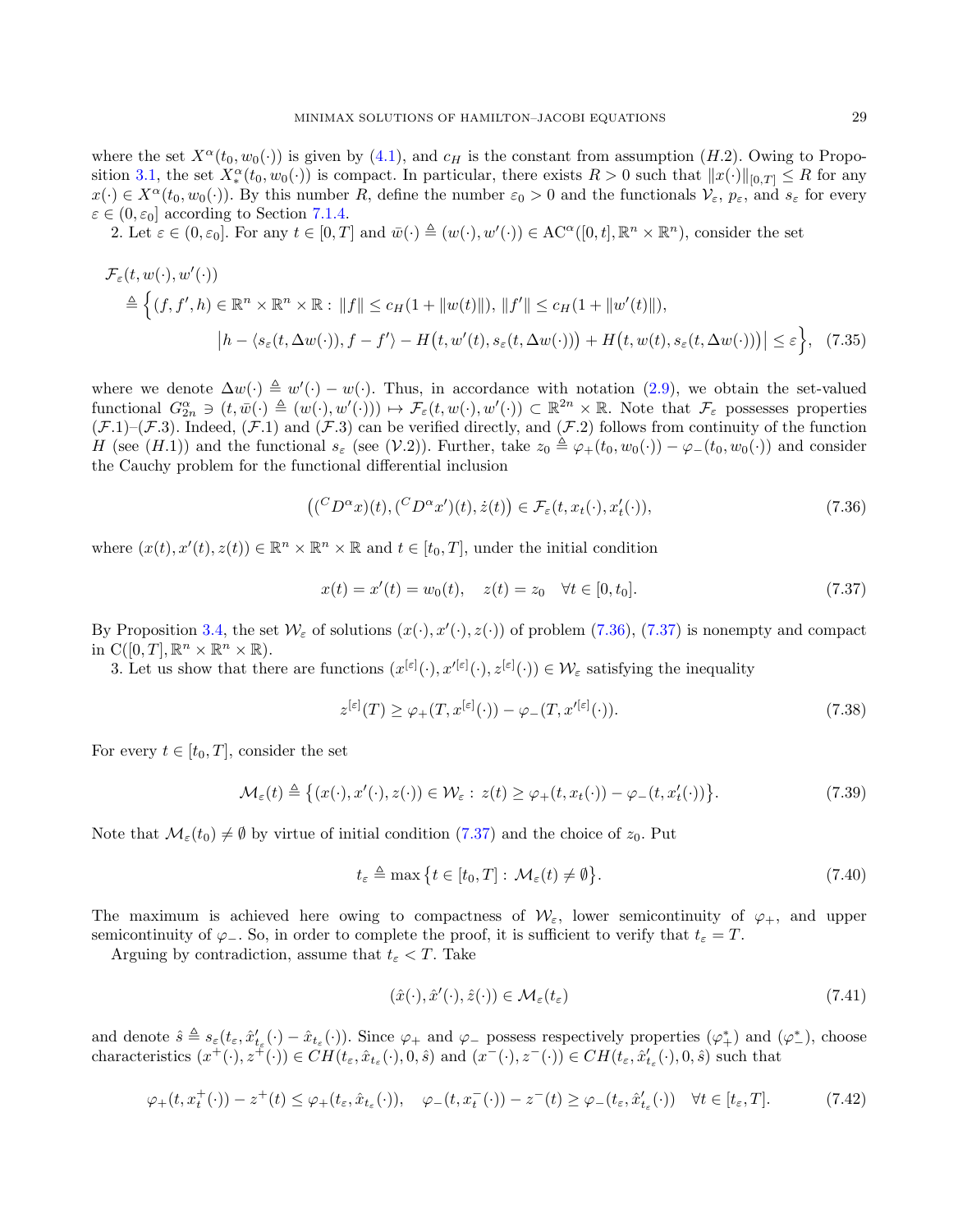In accordance with [\(5.4\)](#page-9-2) and [\(7.35\)](#page-28-2), continuity of H and  $s_{\varepsilon}$  implies that there exists  $\delta \in (0, T - t_{\varepsilon})$  such that  $((^C D^{\alpha} x^+)(t), (^C D^{\alpha} x^-)(t), \dot{z}^+(t) - \dot{z}^-(t)) \in \mathcal{F}_{\varepsilon}(t, x_t^+(\cdot), x_t^-(\cdot))$  for a.e.  $t \in [t_{\varepsilon}, t_{\varepsilon} + \delta]$ . Then, in view of  $(7.39)$ , [\(7.41\)](#page-28-4), and [\(7.42\)](#page-28-5), for the function  $\bar{z}(t) \triangleq \hat{z}(t_{\varepsilon}) + z^{+}(t) - z^{-}(t), t \in [t_{\varepsilon}, t_{\varepsilon} + \delta]$ , we get

$$
\bar{z}(t_{\varepsilon} + \delta) \geq \varphi_{+}(t_{\varepsilon}, \hat{x}_{t_{\varepsilon}}(\cdot)) - \varphi_{-}(t_{\varepsilon}, \hat{x}'_{t_{\varepsilon}}(\cdot)) + z^{+}(t_{\varepsilon} + \delta) - z^{-}(t_{\varepsilon} + \delta) \geq \varphi_{+}(t_{\varepsilon} + \delta, x^{+}_{t_{\varepsilon} + \delta}(\cdot)) - \varphi_{-}(t_{\varepsilon} + \delta, x^{-}_{t_{\varepsilon} + \delta}(\cdot)).
$$

Further, let functions  $\tilde{x}^{\pm}(\cdot) \in X^{\alpha}(t_{\varepsilon} + \delta, x_{t_{\varepsilon}+\delta}^{\pm}(\cdot))$  be such that  $({}^C D^{\alpha} \tilde{x}^{\pm})(t) = 0$  for a.e.  $t \in [t_{\varepsilon} + \delta, T]$  (in this connection, see, e.g., [\[15\]](#page-34-24), Lem. 3). Denote  $\tilde{s}(t) \triangleq s_{\varepsilon}(t, \tilde{x}_{t}^{-}(\cdot) - \tilde{x}_{t}^{+}(\cdot)), t \in [t_{\varepsilon} + \delta, T]$ , and consider the function  $\tilde{z}: [0,T] \to \mathbb{R}$  defined by  $\tilde{z}(t) \triangleq \hat{z}(t)$  for  $t \in [0,t_{\varepsilon}], \, \tilde{z}(t) \triangleq \tilde{z}(t)$  for  $t \in (t_{\varepsilon}, t_{\varepsilon} + \delta],$  and

$$
\tilde{z}(t) \triangleq \bar{z}(t_{\varepsilon} + \delta) + \int_{t_{\varepsilon} + \delta}^{t} \left( H(\tau, \tilde{x}^{-}(\tau), \tilde{s}(\tau)) - H(\tau, \tilde{x}^{+}(\tau), \tilde{s}(\tau)) \right) d\tau, \quad t \in (t_{\varepsilon} + \delta, T].
$$

Hence, by construction, we obtain  $(\tilde{x}^+(\cdot), \tilde{x}^-(\cdot), \tilde{z}(\cdot)) \in \mathcal{M}_{\varepsilon}(t_{\varepsilon} + \delta)$ , which contradicts definition [\(7.40\)](#page-28-6) of  $t_{\varepsilon}$ .

4. Note that, for every  $\varepsilon \in (0, \varepsilon_0]$ , it follows from the inclusion  $(x^{[\varepsilon]}(\cdot), x'^{[\varepsilon]}(\cdot), z^{[\varepsilon]}(\cdot)) \in \mathcal{W}_{\varepsilon}$  that  $x^{[\varepsilon]}(\cdot),$  $x'^{[\varepsilon]}(\cdot) \in X_*^{\alpha}(t_0, w_0(\cdot)), z^{[\varepsilon]}(\cdot) \in \text{Lip}([0, T], \mathbb{R}), z(t_0) = \varphi_+(t_0, w_0(\cdot)) - \varphi_-(t_0, w_0(\cdot)),$  and

$$
\dot{z}^{[\varepsilon]}(t) \leq \langle s_{\varepsilon}(t, \Delta x_t^{[\varepsilon]}(\cdot)), (\mathcal{C}D^{\alpha} x^{[\varepsilon]})(t) - (\mathcal{C}D^{\alpha} x'^{[\varepsilon]})(t) \rangle + H(t, x'^{[\varepsilon]}(t), s_{\varepsilon}(t, \Delta x_t^{[\varepsilon]}(\cdot)) - H(t, x^{[\varepsilon]}(t), s_{\varepsilon}(t, \Delta x_t^{[\varepsilon]}(\cdot))) + \varepsilon \text{ for a.e. } t \in [t_0, T],
$$

where  $\Delta x^{[\varepsilon]}(\cdot) \triangleq x'^{[\varepsilon]}(\cdot) - x^{[\varepsilon]}(\cdot)$ . Hence, for the function  $v(t) \triangleq \mathcal{V}_{\varepsilon}(t, \Delta x_t^{[\varepsilon]}(\cdot)) + z^{[\varepsilon]}(t) - \varepsilon(t - t_0), t \in [t_0, T]$ , due to  $(V.1)$ , we have

$$
v(t_0) = \mathcal{V}_{\varepsilon}(t_0, w_0(\cdot) - w_0(\cdot)) + z^{[\varepsilon]}(t_0) \leq \varepsilon + \varphi_+(t_0, w_0(\cdot)) - \varphi_-(t_0, w_0(\cdot)),
$$

and, in accordance with  $(V.3)$ , we obtain  $v(\cdot) \in \text{Lip}([0,T],\mathbb{R})$  and

$$
\dot{v}(t) = \frac{\mathrm{d}}{\mathrm{d}t} \mathcal{V}_{\varepsilon}(t, \Delta x_t^{[\varepsilon]}(\cdot)) + \dot{z}^{[\varepsilon]}(t) - \varepsilon
$$
\n
$$
\leq p_{\varepsilon}(t, \Delta x_t^{[\varepsilon]}(\cdot)) + H\big(t, x'^{[\varepsilon]}(t), s_{\varepsilon}(t, \Delta x_t^{[\varepsilon]}(\cdot))\big) - H\big(t, x^{[\varepsilon]}(t), s_{\varepsilon}(t, \Delta x_t^{[\varepsilon]}(\cdot))\big) \text{ for a.e. } t \in [t_0, T],
$$

wherefrom, by virtue of (V.2) and the choice of R, we derive  $\dot{v}(t) \leq 0$  for a.e.  $t \in [t_0, T]$ . Thus, we conclude

$$
\mathcal{V}_{\varepsilon}(T,\Delta x^{[\varepsilon]}(\cdot))+z^{[\varepsilon]}(T)-\varepsilon(T-t_0)=v(T)\leq v(t_0)\leq \varepsilon+\varphi_+(t_0,w_0(\cdot))-\varphi_-(t_0,w_0(\cdot)).
$$

Since [\(7.38\)](#page-28-7) and boundary conditions [\(5.7\)](#page-10-2) for  $\varphi_+$  and [\(5.8\)](#page-10-3) for  $\varphi_-$  imply that  $z^{[\varepsilon]}(T) \ge \sigma(x^{[\varepsilon]}(\cdot)) - \sigma(x'^{[\varepsilon]}(\cdot)),$ we finally get the estimate

<span id="page-29-0"></span>
$$
\mathcal{V}_{\varepsilon}(T,\Delta x^{[\varepsilon]}(\cdot)) + \sigma(x^{[\varepsilon]}(\cdot)) - \sigma(x'^{[\varepsilon]}(\cdot)) \le \varepsilon(1+T-t_0) + \varphi_+(t_0,w_0(\cdot)) - \varphi_-(t_0,w_0(\cdot)),\tag{7.43}
$$

which is valid for every  $\varepsilon \in (0, \varepsilon_0]$ .

In view of compactness of  $X_*^{\alpha}(t_0, w_0(\cdot))$ , take  $K > 0$  such that  $|\sigma(x^{[\varepsilon]}(\cdot)) - \sigma(x'^{[\varepsilon]}(\cdot))| \leq K$  for every  $\varepsilon \in (0, \varepsilon_0]$ . Then, due to [\(7.43\)](#page-29-0), we have

$$
\mathcal{V}_{\varepsilon}(T,\Delta x^{[\varepsilon]}(\cdot)) \leq K + \varepsilon_0 (1+T-t_0) + \varphi_+(t_0,w_0(\cdot)) - \varphi_-(t_0,w_0(\cdot)) \quad \forall \varepsilon \in (0,\varepsilon_0],
$$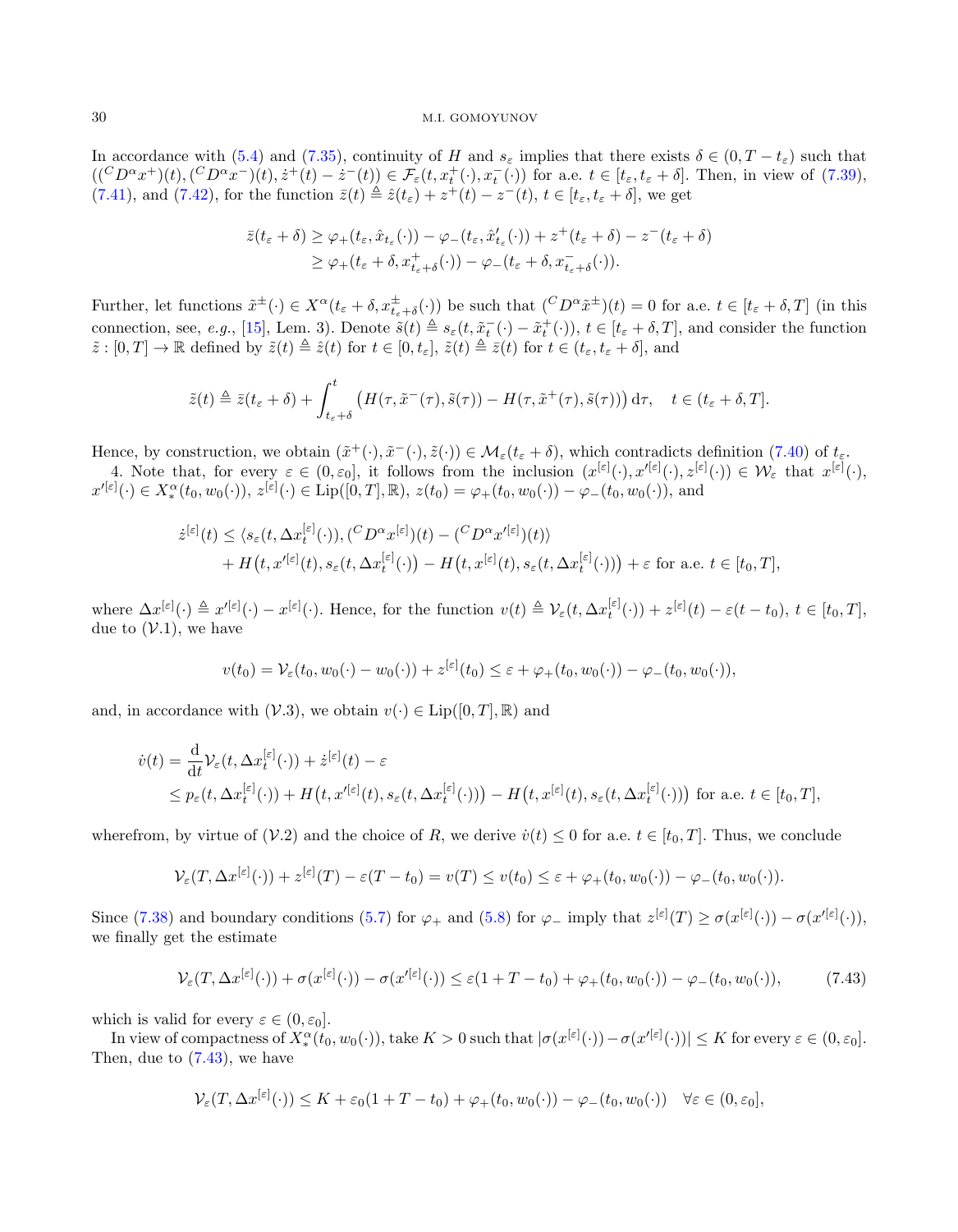and, therefore, applying  $(V.4)$ , we obtain  $\sigma(x^{[\varepsilon]}(\cdot)) - \sigma(x'^{[\varepsilon]}(\cdot)) \to 0$  as  $\varepsilon \to 0^+$ . Further, since the functionals  $V_{\varepsilon}$ ,  $\varepsilon \in (0, \varepsilon_0]$ , are nonnegative (see  $(V.1)$ ), it also follows from [\(7.43\)](#page-29-0) that

$$
\sigma(x^{|\varepsilon|}(\cdot)) - \sigma(x'^{|\varepsilon|}(\cdot)) \leq \varepsilon(1+T-t_0) + \varphi_+(t_0, w_0(\cdot)) - \varphi_-(t_0, w_0(\cdot)) \quad \forall \varepsilon \in (0, \varepsilon_0].
$$

Passing to the limit as  $\varepsilon \to 0^+$  in this estimate, we derive inequality [\(7.1\)](#page-14-4) for  $(t_0, w_0(\cdot))$ . The theorem is proved.

### <span id="page-30-0"></span>7.3. Discussion

As can be seen, properties  $(\mathcal{V}.1)-(V.4)$  of the functionals  $\mathcal{V}_{\varepsilon}$ ,  $p_{\varepsilon}$ , and  $s_{\varepsilon}$ , established in Lemma [7.7,](#page-26-1) allow us to prove Theorem [7.1](#page-14-3) by following along the same lines as in the case of Hamilton–Jacobi equations with partial derivatives (see, e.g., [\[48\]](#page-35-8), Thm. 7.3) and with first-order ci-derivatives (see, e.g., [\[31\]](#page-34-20), Lem. 7.7). The fact that Cauchy problem  $(5.1)$ ,  $(5.2)$  involves fractional-order *ci*-derivatives is reflected in property  $(V.3)$ , since relation [\(7.32\)](#page-26-0) contains the term  $\langle s_\varepsilon(t, x_t(\cdot)),(^CD^\alpha x)(t)\rangle$ . Further, note that properties  $(\mathcal{V}.1)$ – $(\mathcal{V}.4)$  are in turn a consequence of the definition of the functional  $V_{\varepsilon}$ , which is close in form to the definitions of the functionals proposed earlier in [\[17,](#page-34-19) [31,](#page-34-20) [36\]](#page-35-10) for the case of first-order ci-derivatives, and properties  $(V_*,1)-(V_*,3)$  of the auxiliary functional  $V_*$  from Lemma [7.4.](#page-21-1) Thus, the construction of the functional  $V_*$  is one of the main features of the presented proof of Theorem [7.1.](#page-14-3) The purpose of this section is to make some additional remarks concerning this construction.

First of all, observe that an important constituent part of the Lyapunov–Krasovskii functionals used in  $[17, 31, 36]$  $[17, 31, 36]$  $[17, 31, 36]$  $[17, 31, 36]$  $[17, 31, 36]$  is the functional

$$
V(t, w(\cdot)) \triangleq ||w(t)||^2, \quad (t, w(\cdot)) \in G_n.
$$

This functional clearly has the following property: for every function  $x(\cdot) \in AC^1([0,T], \mathbb{R}^n) = \text{Lip}([0,T], \mathbb{R}^n)$ , the function  $v(t) \triangleq V(t, x_t(\cdot)) = ||x(t)||^2$ ,  $t \in [0, T]$ , satisfies the inclusion  $v(\cdot) \in \text{Lip}([0, T], \mathbb{R})$ , and

$$
\dot{v}(t) = 2\langle x(t), \dot{x}(t) \rangle
$$
 for a.e.  $t \in [0, T]$ .

However, in the case when  $\alpha \in (0,1)$ , a function  $x(\cdot) \in \mathrm{AC}^{\alpha}([0,T],\mathbb{R}^n)$  is not necessarily Lipschitz continuous (it is only Hölder continuous with exponent  $\alpha$ , see [\(2.3\)](#page-2-6)), and, furthermore, it can happen that, at all points  $t \in [0, T]$ , the function  $x(\cdot)$  is not first-order differentiable (see, e.g., [\[44\]](#page-35-15)). Consequently, we cannot expect the corresponding function  $v(t) \triangleq V(t, x_t(\cdot)) = ||x(t)||^2$ ,  $t \in [0, T]$ , to have any first-order differentiability properties. This fact does not allow us to directly use the functionals from [\[17,](#page-34-19) [31,](#page-34-20) [36\]](#page-35-10) in the present paper.

A possible way to overcome this difficulty is to modify the functional V as follows (see Ex. [4.3\)](#page-6-2):

$$
V_1(t, w(\cdot)) \triangleq ||(I^{1-\alpha}(w(\cdot)-w(0))) (t)||^2 = ||\frac{1}{\Gamma(1-\alpha)} \int_0^t \frac{w(\tau) - w(0)}{(t-\tau)^{\alpha}} d\tau||^2, \quad (t, w(\cdot)) \in G_n.
$$

Indeed (see Sect. [2\)](#page-1-0), if  $x(\cdot) \in AC^{\alpha}([0,T], \mathbb{R}^n)$  and  $v_1(t) \triangleq V_1(t, x_t(\cdot))$ ,  $t \in [0,T]$ , then  $v_1(\cdot) \in Lip([0,T], \mathbb{R})$  and

$$
\dot{v}_1(t) = 2 \Big\langle \frac{1}{\Gamma(1-\alpha)} \int_0^t \frac{x(\tau) - x(0)}{(t-\tau)^\alpha} d\tau, (^C D^\alpha x)(t) \Big\rangle \text{ for a.e. } t \in [0, T].
$$

Note also that the functional  $V_1$  (more precisely, its restriction to  $G_n^{\alpha}$ ) is ci-smooth of the order  $\alpha$ . Nevertheless, since, for a given  $(t, w(\cdot)) \in G_n$ , the value  $V_1(t, w(\cdot))$  depends on the function  $w(\cdot)$  only via the value of the integral  $(I^{1-\alpha}(w(\cdot)-w(0)))(t)$ , it can happen that  $V_1(t, w(\cdot)) = 0$  while  $||w(\cdot)-w(0)||_{[0,t]} \neq 0$ . This circumstance implies that the proposed modification  $V_1$  of the functional V is not entirely suitable for taking it as a basis for constructing the desired functional  $V_*$ .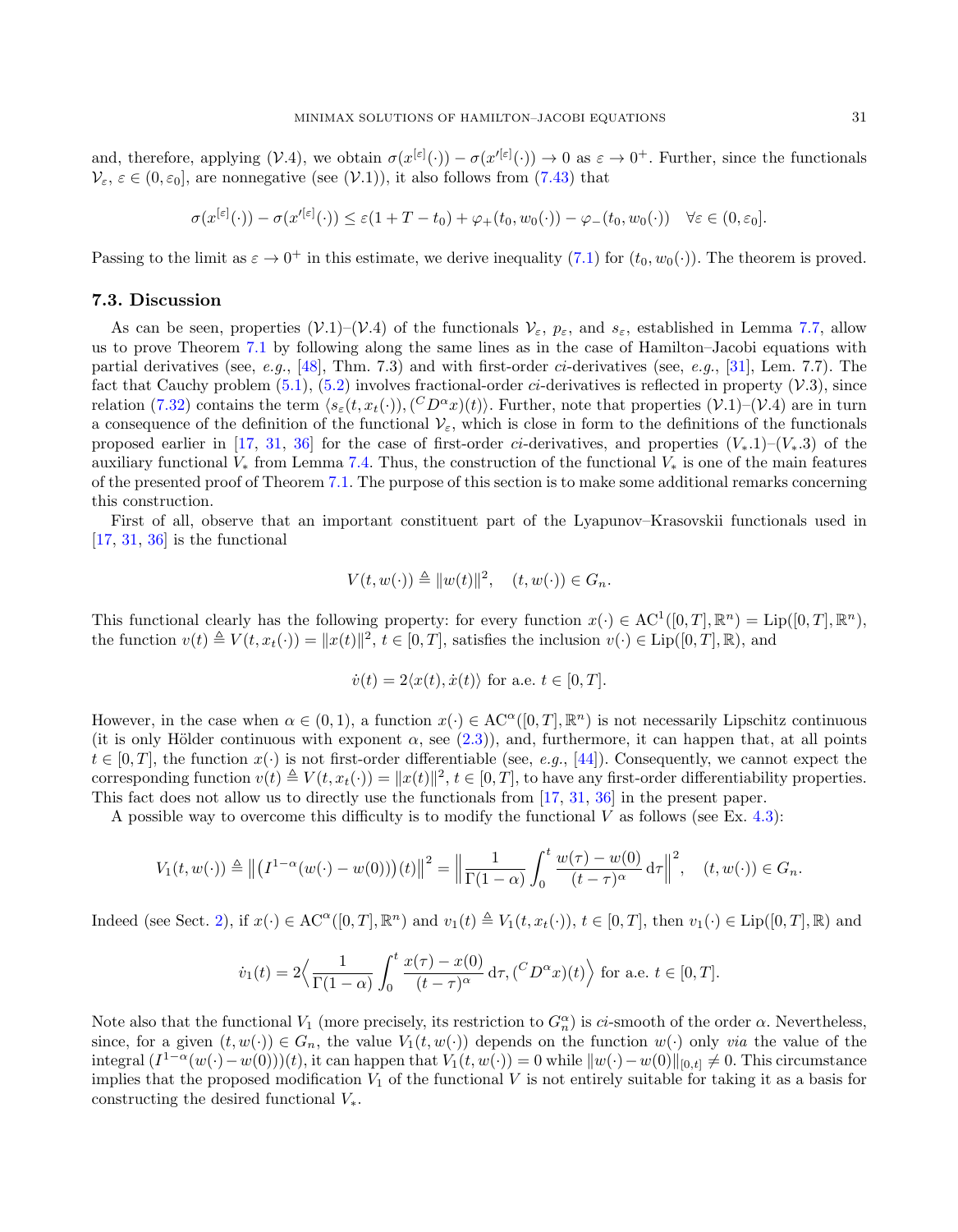For this reason, in accordance with [\[11\]](#page-34-26) (see also the references therein), we deal with the another adaptation of the functional  $V$  to the fractional setting:

$$
V_2(t, w(\cdot)) \triangleq \frac{1}{\Gamma(1-\alpha)} \int_0^t \frac{\|w(\tau) - w(0)\|^2}{(t-\tau)^\alpha} d\tau, \quad (t, w(\cdot)) \in G_n.
$$

Namely, by virtue of Corollary 4.2 in [\[11\]](#page-34-26), we have that, for any function  $x(\cdot) \in AC^{\alpha}([0, T], \mathbb{R}^{n})$ , the function  $v_2(t) \triangleq V_2(t, x_t(\cdot)), t \in [0, T],$  satisfies the inclusion  $v_2(\cdot) \in \text{Lip}([0, T], \mathbb{R}),$  and

<span id="page-31-0"></span>
$$
\dot{v}_2(t) \le 2\langle x(t) - x(0), (^C D^{\alpha} x)(t) \rangle \text{ for a.e. } t \in [0, T], \tag{7.44}
$$

which in some sense corresponds to the property of the functional V in the case  $\alpha = 1$ .

Further, analyzing property  $(V_*, 2)$  in more detail, let us pay attention to the term  $-\lambda ||x(t) - x(0)||^2$  in inequality [\(7.22\)](#page-21-2). Let us emphasize that the presence of this term is reflected directly in the definition of the functional  $p_{\varepsilon}$  and allows us to obtain property (V.2), establishing the relationship between the functionals  $s_{\varepsilon}$ and  $p_{\varepsilon}$  and the Hamiltonian H. In view of [\(7.44\)](#page-31-0), when using only the functional  $V_2$  itself, the required term does not appear, and, therefore, it is necessary to perform some transformations of the functional  $V_2$ . In this regard, we can introduce, for example, the functional

$$
V_3(t, w(\cdot)) \triangleq e^{-\lambda t} V_2(t, w(\cdot)) = \frac{e^{-\lambda t}}{\Gamma(1-\alpha)} \int_0^t \frac{\|w(\tau) - w(0)\|^2}{(t-\tau)^\alpha} d\tau, \quad (t, w(\cdot)) \in G_n.
$$

Then, for the function  $v_3(t) \triangleq V_3(t, x_t(\cdot))$ ,  $t \in [0, T]$ , where  $x(\cdot) \in \mathrm{AC}^{\alpha}([0, T], \mathbb{R}^n)$ , we derive the estimate

$$
\dot{v}_3(t) \le e^{-\lambda t} \left( 2\langle x(t) - x(0), (^C D^\alpha x)(t) \rangle - \frac{\lambda}{\Gamma(1-\alpha)} \int_0^t \frac{\|x(\tau) - x(0)\|^2}{(t-\tau)^\alpha} d\tau \right) \text{ for a.e. } t \in [0, T]. \tag{7.45}
$$

However, it can be shown that there is no constant  $a > 0$  such that

$$
\frac{1}{\Gamma(1-\alpha)} \int_0^t \frac{\|w(\tau) - w(0)\|^2}{(t-\tau)^\alpha} d\tau \ge a \|w(t) - w(0)\|^2 \quad \forall (t, w(\cdot)) \in G_n,
$$

and, therefore, the transformation  $V_3$  of the functional  $V_2$  does not lead to the desired result. As another attempt, we can try to take the functional

$$
V_4(t, w(\cdot)) \triangleq V_2(t, w(\cdot)) - \lambda \int_0^t \|w(\tau) - w(0)\|^2 d\tau
$$
  
= 
$$
\frac{1}{\Gamma(1-\alpha)} \int_0^t \frac{\|w(\tau) - w(0)\|^2}{(t-\tau)^\alpha} d\tau - \lambda \int_0^t \|w(\tau) - w(0)\|^2 d\tau, \quad (t, w(\cdot)) \in G_n.
$$

In this case, for the function  $v_4(t) \triangleq V_4(t, x_t(\cdot))$ ,  $t \in [0, T]$ , where  $x(\cdot) \in AC^{\alpha}([0, T], \mathbb{R}^n)$ , we get

$$
\dot{v}_4(t) \le 2\langle x(t) - x(0), (^C D^{\alpha} x)(t) \rangle - \lambda \|x(t) - x(0)\|^2 \text{ for a.e. } t \in [0, T], \tag{7.46}
$$

and, thus, the term  $-\lambda ||x(t) - x(0)||^2$  does appear. Nevertheless, it can happen that the value  $V_4(t, w(\cdot))$  is negative for some  $(t, w(\cdot)) \in G_n$  (in this connection, see also Proposition [7.6\)](#page-22-0), which entails difficulties with the other two properties  $(V_*,1)$  and  $(V_*,3)$ .

At this stage, we come to the functionals proposed in Sections [7.1.2](#page-19-2) and [7.1.3.](#page-21-3) Let us have a closer look to them in the context of the present section. In the particular case  $\alpha \in [1/2, 1)$ , according to [\(7.23\)](#page-22-1), we have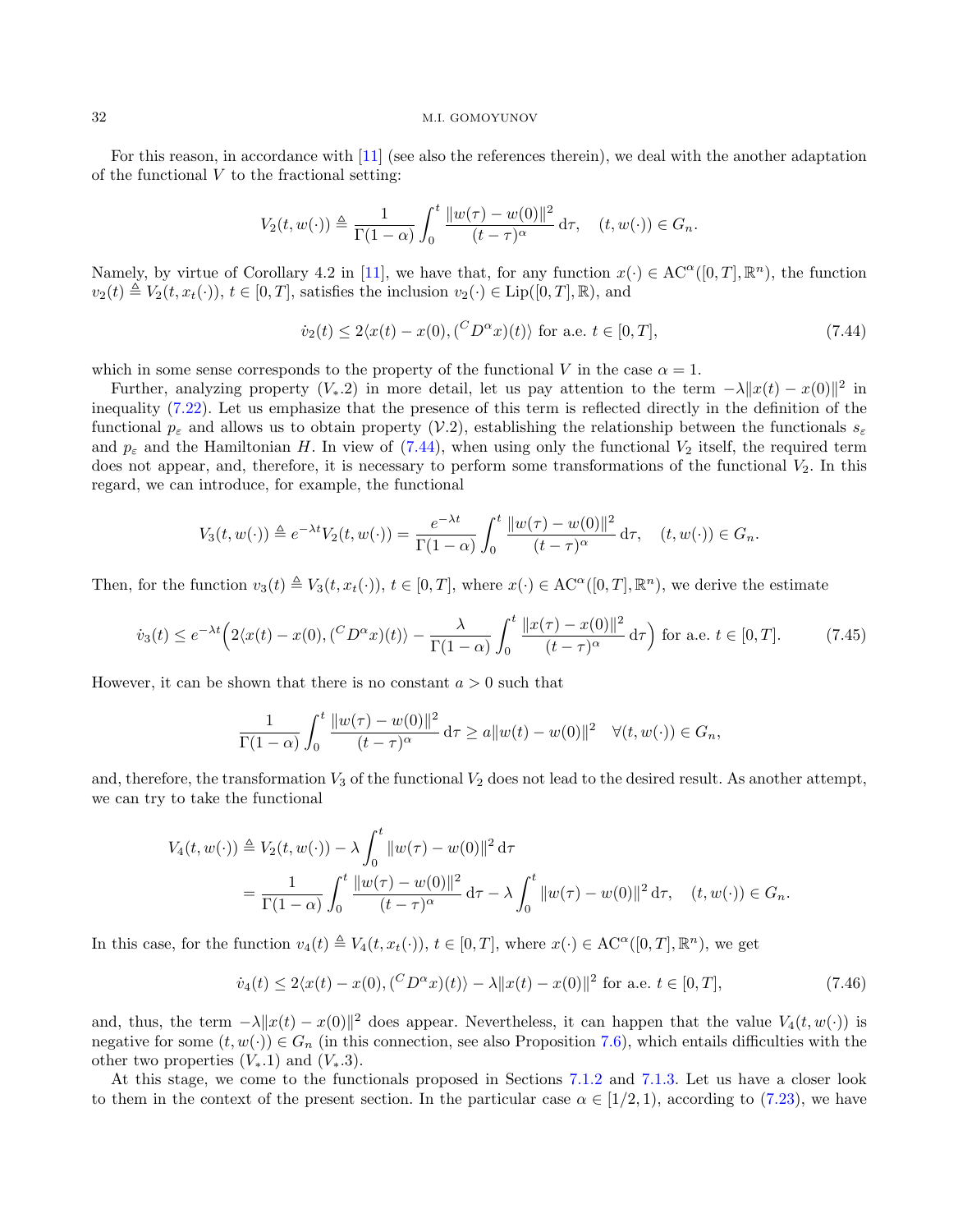$V_*(t, w(\cdot)) \triangleq e^{-\lambda_* t} V_{0,\mu_1}^*(t, w(\cdot)), (t, w(\cdot)) \in G_n$ , where the functional  $V_{0,\mu_1}^*$  is defined by [\(7.17\)](#page-19-1). We see that the functional  $V_{0,\mu_1}^*$  is obtained from the functional  $V_2$  by multiplying the integrand by the function  $e^{-\mu_1(t-\tau)}$ <sup>"</sup>,  $\tau \in [0, t]$ . Moreover, observe that, due to [\(7.7\)](#page-16-1), the following representation holds (recall that  $\mu_1 = \Gamma(1 - \alpha)\lambda$ ):

$$
V_{0,\mu_1}^*(t, w(\cdot)) = \frac{1}{\Gamma(1-\alpha)} \int_0^t \frac{\|w(\tau) - w(0)\|^2}{(t-\tau)^{\alpha}} d\tau - \lambda \int_0^t \|w(\tau) - w(0)\|^2 d\tau + \lambda \alpha \int_0^t \frac{\|w(\tau) - w(0)\|^2}{(t-\tau)^{\alpha}} \int_0^{t-\tau} \frac{1 - e^{-\mu_1 \xi^{\alpha}}}{\xi^{1-\alpha}} d\xi d\tau = V_4(t, w(\cdot)) + \lambda \alpha \int_0^t \frac{\|w(\tau) - w(0)\|^2}{(t-\tau)^{\alpha}} \int_0^{t-\tau} \frac{1 - e^{-\mu_1 \xi^{\alpha}}}{\xi^{1-\alpha}} d\xi d\tau \quad \forall (t, w(\cdot)) \in G_n,
$$
(7.47)

and, hence, the functional  $V_{0,\mu_1}^*$  can be treated as a regularization of the functional  $V_4$ , which, in particular, overcomes the difficulties with properties  $(V_*,1)$  and  $(V_*,3)$ . On the other hand, in order to get now property  $(V_*, 2)$ , we need to take into account the new additional term in [\(7.47\)](#page-32-1). To this end, owing to Proposition [7.6,](#page-22-0) it suffices to multiply the functional  $V_{0,\mu_1}^*$  by the function  $e^{-\lambda_* t}$ ,  $t \in [0,T]$ , for the suitably chosen  $\lambda_*$ .

However, in the remaining case  $\alpha \in (0, 1/2)$ , it can be shown that there is no constant  $b > 0$  such that

$$
\frac{1}{\Gamma(\alpha)} \int_0^t \frac{\|w(\tau) - w(0)\|^2}{(t - \tau)^{1 - \alpha}} d\tau \le \frac{b}{\Gamma(1 - \alpha)} \int_0^t \frac{\|w(\tau) - w(0)\|^2}{(t - \tau)^{\alpha}} d\tau \quad \forall (t, w(\cdot)) \in G_n,
$$
\n(7.48)

which does not allow us to obtain an estimate of type  $(7.24)$  and, consequently, to deal with the additional term in [\(7.47\)](#page-32-1) similarly to above. For this reason, the functionals  $V_{\beta,\mu}^*$  are introduced (see [\(7.16\)](#page-19-3)), which are more complex modifications of the functional  $V_2$ , and, finally, according to [\(7.27\)](#page-24-0), the functional  $V_*$  is constructed on the basis of the finite sum of the functionals  $V_{\beta_i,\mu_i}^*$ . All details can be found in the proof of Lemma [7.4.](#page-21-1)

### <span id="page-32-1"></span>8. Existence and uniqueness

<span id="page-32-0"></span>The main result of the paper is the following theorem, which is valid under assumptions  $(H.1)$ – $(H.3)$  and (σ) from Section [5.1.](#page-8-3)

**Theorem 8.1.** There exists a unique minimax solution of problem  $(5.1)$ ,  $(5.2)$ .

Proof. Taking into account Theorem [7.1,](#page-14-3) in order to prove the statement, it is sufficient to show that there exist an upper solution  $\varphi_+^{\circ}: G_n^{\alpha} \to \mathbb{R}$  and a lower solution  $\varphi_-^{\circ}: G_n^{\alpha} \to \mathbb{R}$  of problem  $(5.1)$ ,  $(5.2)$  such that  $\varphi^{\circ}_{+}(t,w(\cdot)) \leq \varphi^{\circ}_{-}(t,w(\cdot))$  for every  $(t,w(\cdot)) \in G_n^{\alpha}$ . Construction of such functionals  $\varphi^{\circ}_{+}$  and  $\varphi^{\circ}_{-}$  repeats essentially the arguments given in Section 7 of [\[31\]](#page-34-20) and follows the scheme from Theorem 8.2 of [\[48\]](#page-35-8) (see also Sect. 5 of [\[3\]](#page-34-22) and  $[42]$ , Thm. 1). The basis of this construction are the properties of the set-valued function E from  $(5.4)$  and the sets of characteristics, which are provided by Propositions [3.1,](#page-4-2) [3.2,](#page-4-3) and [3.3.](#page-4-4) For the reader's convenience, we briefly outline the main steps of the proof below.

Let  $\Phi_+$  be the set of functionals  $\varphi: G_n^{\alpha} \to \mathbb{R}$  that satisfy boundary condition [\(5.7\)](#page-10-2) and possess property  $(\varphi_+)$ . Respectively, by  $\Phi_-,$  we denote the set of functionals  $\varphi: G_n^{\alpha} \to \mathbb{R}$  such that  $(5.8)$  and  $(\varphi_-)$  are valid.

1. For a given  $s \in \mathbb{R}^n$ , consider the functionals  $\psi_+^{[s]} : G_n^{\alpha} \to \mathbb{R}$  and  $\psi_-^{[s]} : G_n^{\alpha} \to \mathbb{R}$  defined by

$$
\psi^{[s]}_{+}(t, w(\cdot)) \triangleq \max_{(x(\cdot), z(\cdot)) \in CH(t, w(\cdot), 0, s)} \big(\sigma(x(\cdot)) - z(T)\big), \quad \psi^{[s]}_{-}(t, w(\cdot)) \triangleq \min_{(x(\cdot), z(\cdot)) \in CH(t, w(\cdot), 0, s)} \big(\sigma(x(\cdot)) - z(T)\big),
$$

where  $(t, w(\cdot)) \in G_n^{\alpha}$ . The functionals  $\psi_+^{[s]}$  and  $\psi_-^{[s]}$  are respectively upper and lower semicontinuous, and

$$
\psi_{+}^{[s]}(T,w(\cdot)) = \psi_{-}^{[s]}(T,w(\cdot)) = \sigma(w(\cdot)) \quad \forall w(\cdot) \in \mathrm{AC}^{\alpha}([0,T],\mathbb{R}^{n}).
$$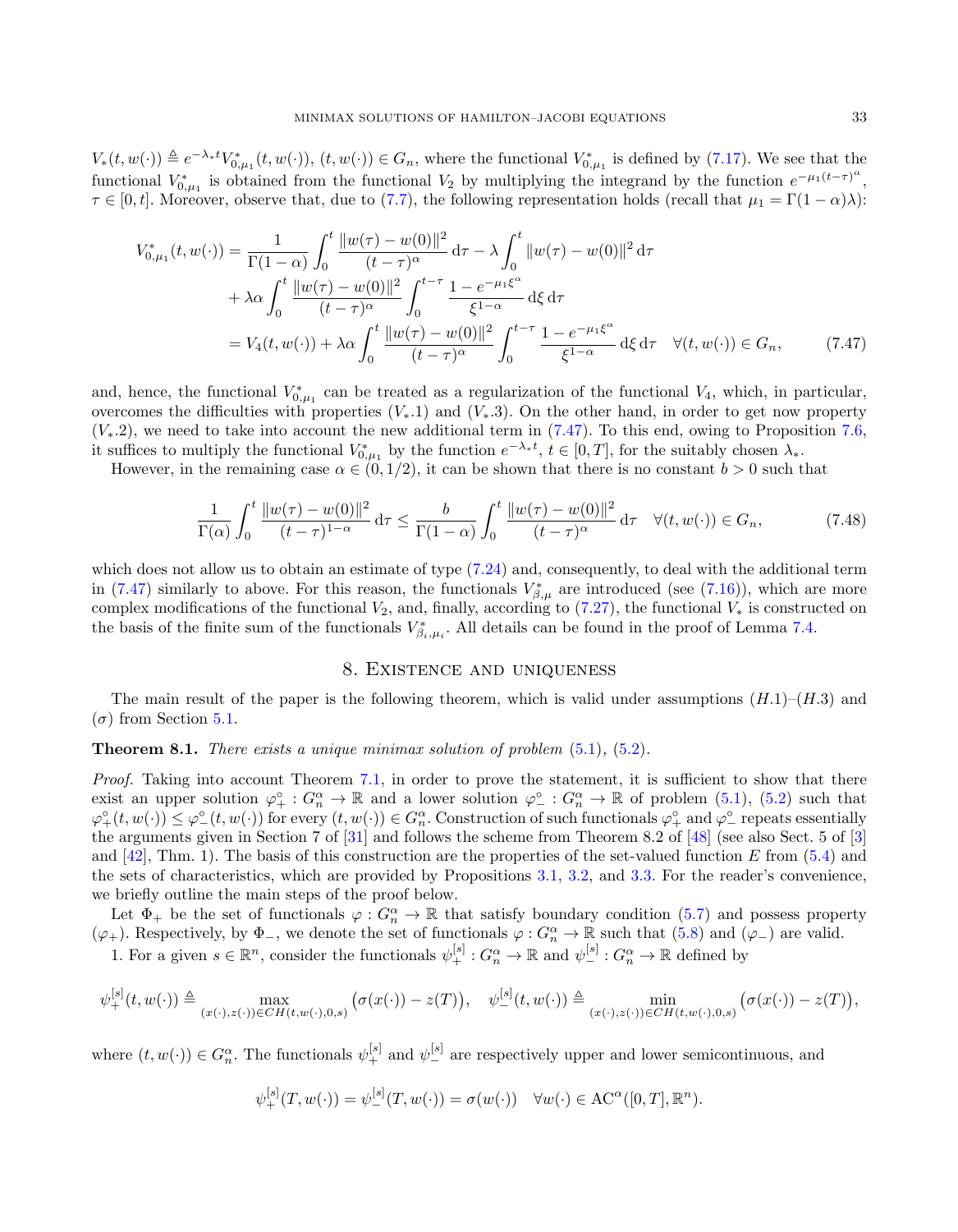Further, the inclusion  $\psi_+^{[s]} \in \Phi_+$  holds, and, in particular, the set  $\Phi_+$  is not empty. In addition, for every functional  $\varphi \in \Phi_+$ , the inequality below is valid:

$$
\varphi(t, w(\cdot)) \ge \psi_-^{|s|}(t, w(\cdot)) \quad \forall (t, w(\cdot)) \in G_n^{\alpha}.
$$

2. Put

$$
\varphi^{\circ}(t, w(\cdot)) \triangleq \inf \big\{ \varphi(t, w(\cdot)) : \varphi \in \Phi_+ \big\}, \quad (t, w(\cdot)) \in G_n^{\alpha}
$$

.

,

For any  $s \in \mathbb{R}^n$ , we have

$$
\psi_-^{[s]}(t, w(\cdot)) \leq \varphi^{\circ}(t, w(\cdot)) \leq \psi_+^{[s]}(t, w(\cdot)) \quad \forall (t, w(\cdot)) \in G_n^{\alpha},
$$

and, hence,  $\varphi^{\circ}(T, w(\cdot)) = \sigma(w(\cdot))$  for all  $w(\cdot) \in \mathrm{AC}^{\alpha}([0, T], \mathbb{R}^{n})$ . Moreover, the functional  $\varphi^{\circ} : G_{n}^{\alpha} \to \mathbb{R}$  possesses property  $(\varphi_+)$ , and, consequently, we obtain  $\varphi^{\circ} \in \Phi_+$ .

3. For every  $\vartheta \in [0, T]$  and  $s \in \mathbb{R}^n$ , the functional  $\varphi^{[\vartheta, s]} : G_n^{\alpha} \to \mathbb{R}$  given by

$$
\varphi^{[\vartheta,s]}(t,w(\cdot)) \triangleq \begin{cases} \sup_{(x(\cdot),z(\cdot))\in CH(t,w(\cdot),0,s)} (\varphi^{\circ}(\vartheta,x_{\vartheta}(\cdot))-z(\vartheta)), & \text{if } t \in [0,\vartheta), \\ \varphi^{\circ}(t,w(\cdot)), & \text{if } t \in [\vartheta,T], \end{cases} (t,w(\cdot)) \in G_{n}^{\alpha}
$$

satisfies the inclusion  $\varphi^{[\vartheta,s]} \in \Phi_+$ . Based on this fact, we derive that  $\varphi^{\circ} \in \Phi_-$ .

4. Finally, we define the required functionals  $\varphi^{\circ}_+$  and  $\varphi^{\circ}_-$  as respectively the lower and upper closures of the functional  $\varphi^{\circ}$ :

$$
\varphi^{\circ}_{+}(t,w(\cdot))\triangleq \lim_{\delta\to 0^+} \inf_{(t',w'(\cdot))\in O_{\delta}(t,w(\cdot))} \varphi^{\circ}(t',w'(\cdot)),\quad \varphi^{\circ}_{-}(t,w(\cdot))\triangleq \lim_{\delta\to 0^+} \sup_{(t',w'(\cdot))\in O_{\delta}(t,w(\cdot))} \varphi^{\circ}(t',w'(\cdot)),
$$

where  $(t, w(\cdot)) \in G_n^{\alpha}$  and

$$
O_{\delta}(t, w(\cdot)) \triangleq \left\{(t', w'(\cdot)) \in G_n^{\alpha}: \, \text{dist}\big((t, w(\cdot)), (t', w'(\cdot))\big) \leq \delta\right\}.
$$

Then,  $\varphi_+^{\circ}$  is an upper solution of problem  $(5.1)$ ,  $(5.2)$ , and  $\varphi_-^{\circ}$  is a lower solution of this problem. Moreover, by construction, we obtain  $\varphi_+^{\circ}(t, w(\cdot)) \leq \varphi_-^{\circ}(t, w(\cdot))$  for all  $(t, w(\cdot)) \in G_n^{\alpha}$ . The theorem is proved.

# 9. CONCLUSION

<span id="page-33-0"></span>In the paper, a Cauchy problem for a Hamilton–Jacobi equation with *ci*-derivatives of an order  $\alpha \in (0,1)$  has been considered. A notion of a generalized in the minimax sense solution of this problem has been proposed. It has been proved that a minimax solution exists, is unique, and is consistent with the classical solution of the problem. A special attention has been given to construction of a suitable Lyapunov–Krasovskii functional needed for the proof of a comparison principle.

Possible directions for further research in this area include but are not limited to the following:

- (i) establish a relation between the value functional in an optimal control problem for a dynamical system described by differential equations with the Caputo fractional derivatives and the minimax solution of the associated Hamilton–Jacobi equation; obtain such results for differential games;
- (ii) find an infinitesimal criteria for the minimax solution in terms of suitable directional derivatives (see,  $e.g.,$ Sect. 6.3 of [\[48\]](#page-35-8) and also [\[17,](#page-34-19) [31,](#page-34-20) [34,](#page-34-21) [39\]](#page-35-12));
- (iii) develop the theory of generalized in the viscosity sense (see, e.g.,  $[7]$  and also  $[35, 36]$  $[35, 36]$ ) solutions of the Cauchy problem considered in the paper.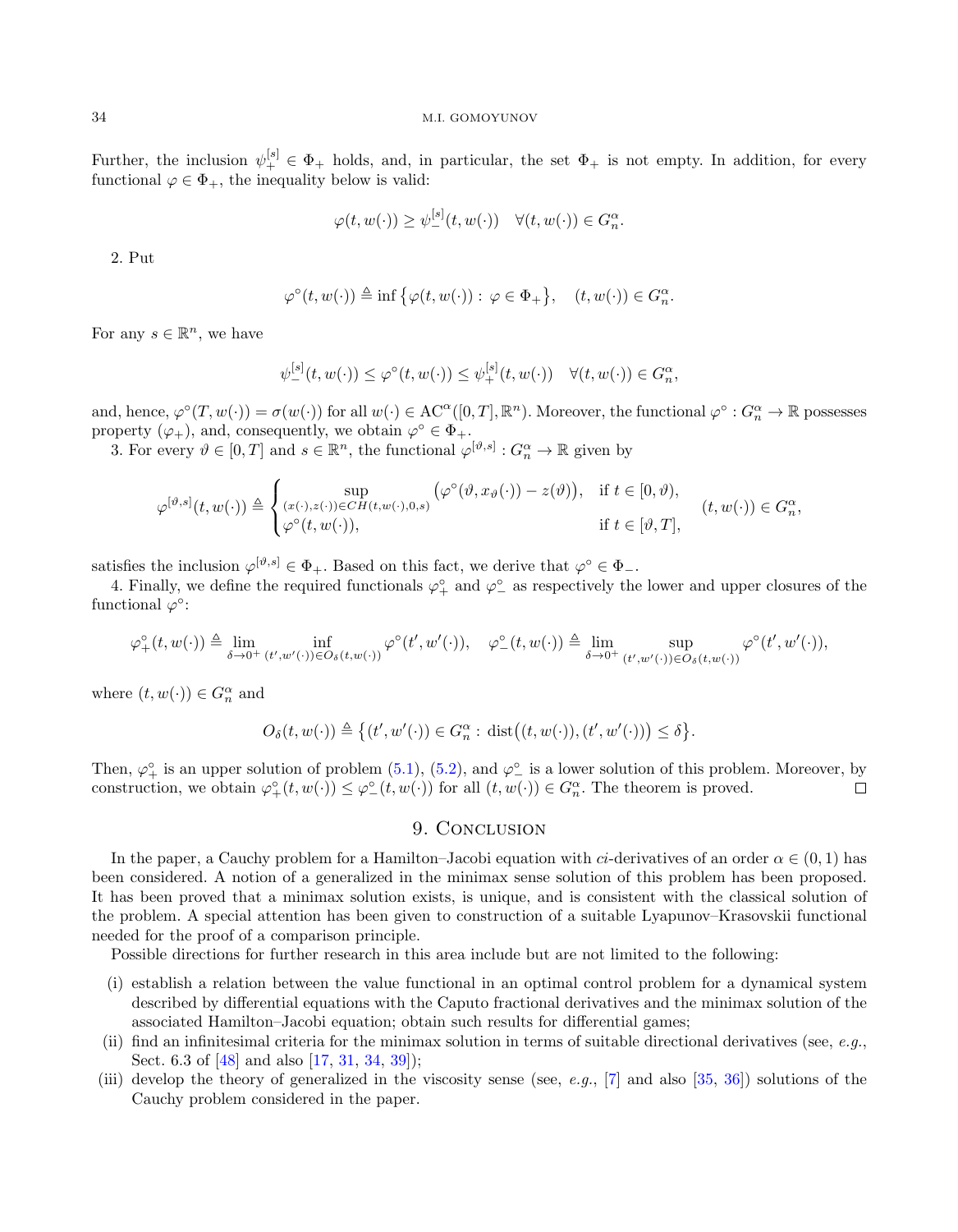### **REFERENCES**

- <span id="page-34-23"></span>[1] Y.V. Averboukh, A minimax approach to mean field games. Sb. Math. 206 (2015) 893–920.
- <span id="page-34-8"></span>[2] R.A. Bandaliyev, I.G. Mamedov, M.J. Mardanov and T.K. Melikov, Fractional optimal control problem for ordinary differential equation in weighted Lebesgue spaces. Optim. Lett. 14 (2020) 1519–1532.
- <span id="page-34-22"></span>[3] E. Bayraktar and C. Keller, Path-dependent Hamilton–Jacobi equations in infinite dimensions. J. Funct. Anal. 275 (2018) 2096–2161.
- <span id="page-34-5"></span>[4] M. Bergounioux and L. Bourdin, Pontryagin maximum principle for general Caputo fractional optimal control problems with Bolza cost and terminal constraints. ESAIM: COCV 26 (2020) 35.
- <span id="page-34-13"></span>[5] A.G. Butkovskii, S.S. Postnov and E.A. Postnova, Fractional integro-differential calculus and its control-theoretical applications. II. Fractional dynamic systems: modeling and hardware implementation. Autom. Remote Control 74 (2013) 725–749.
- <span id="page-34-31"></span>[6] M.G. Crandall, H. Ishii and P.-L. Lions, Uniqueness of viscosity solutions of Hamilton–Jacobi equations revisited. J. Math. Soc. Jpn. 39 (1987) 581–596.
- <span id="page-34-32"></span>[7] M.G. Crandall and P.-L. Lions, Viscosity solutions of Hamilton–Jacobi equations. Trans. Amer. Math. Soc. 277 (1983) 1–42.
- <span id="page-34-0"></span>[8] K. Diethelm, The analysis of fractional differential equations: an application-oriented exposition using differential operators of Caputo type. Lecture Notes in Mathematics, vol 2004. Springer, Berlin-Heidelberg (2010).
- <span id="page-34-27"></span>[9] A.F. Filippov, Differential equations with discontinuous righthand sides: control systems. Math. Appl. (Soviet Ser.), vol 18. Kluwer Academic Publishers, Dordrecht, The Netherlands (1988).
- <span id="page-34-2"></span>[10] A. Flores-Tlacuahuac and L.T. Biegler, Optimization of fractional order dynamic chemical processing systems. Ind. Eng. Chem. Res. 53 (2014) 5110–5127.
- <span id="page-34-26"></span>[11] M.I. Gomoyunov, Fractional derivatives of convex Lyapunov functions and control problems in fractional order systems. Fract. Calc. Appl. Anal. 21 (2018) 1238–1261.
- <span id="page-34-14"></span>[12] M.I. Gomoyunov, Dynamic programming principle and Hamilton-Jacobi-Bellman equations for fractional-order systems. SIAM J. Control Optim. 58 (2020) 3185–3211.
- <span id="page-34-9"></span>[13] M.I. Gomoyunov, Optimal control problems with a fixed terminal time in linear fractional-order systems. Arch. Control Sci. 30 (2020) 721–744.
- <span id="page-34-29"></span>[14] M.I. Gomoyunov, Solution to a zero-sum differential game with fractional dynamics via approximations. Dyn. Games Appl. 10 (2020) 417–443.
- <span id="page-34-24"></span>[15] M.I. Gomoyunov, To the theory of differential inclusions with Caputo fractional derivatives. Diff. Equat. 56 (2020) 1387-1401.
- <span id="page-34-30"></span>[16] M.I. Gomoyunov, On differentiability of solutions of fractional differential equations with respect to initial data. Preprint [arXiv:2111.14400](https://arxiv.org/abs/2111.14400) (2021).
- <span id="page-34-19"></span>[17] M.I. Gomoyunov, N.Y. Lukoyanov and A.R. Plaksin, Path-dependent Hamilton–Jacobi equations: the minimax solutions revised. Appl. Math. Optim. 84 (2021) S1087–S1117.
- <span id="page-34-10"></span>[18] D. Idczak and S. Walczak, On a linear-quadratic problem with Caputo derivative. Opuscula Math. 36 (2016) 49–68.
- <span id="page-34-3"></span>[19] T. Kaczorek, Minimum energy control of fractional positive electrical circuits with bounded inputs. Circuits Syst. Signal Process. 35 (2016) 1815–1829.
- <span id="page-34-11"></span>[20] R. Kamocki and M. Majewski, Fractional linear control systems with Caputo derivative and their optimization. Optim. Control Appl. Meth. 36 (2014) 953–967.
- <span id="page-34-4"></span>[21] H. Kheiri and M. Jafari, Optimal control of a fractional-order model for the HIV/AIDS epidemic. Int. J. Biomath. 11 (2018) 1850086.
- <span id="page-34-1"></span>[22] A.A. Kilbas, H.M. Srivastava and J.J. Trujillo, Theory and applications of fractional differential equations. North-Holland Math. Stud., vol 204. Elsevier, Amsterdam (2006).
- <span id="page-34-15"></span>[23] A.V. Kim, Functional differential equations: application of i-smooth calculus. Math. Appl., vol 479. Kluwer Academic Publishers, Dordrecht, The Netherlands (1999).
- <span id="page-34-16"></span>[24] A.N. Krasovskii and N.N. Krasovskii, Control under lack of information. Systems Control Found. Appl., Birkhäuser, Boston (1995).
- <span id="page-34-18"></span>[25] N.N. Krasovskii, On the problem of the unification of differential games. *Dokl. Akad. Nauk SSSR* 226 (1976) 1260–1263.
- <span id="page-34-17"></span>[26] N.N. Krasovskii and A.I. Subbotin, Game-theoretical control problems. Springer Ser. Soviet Math., Springer, New York (1988).
- <span id="page-34-12"></span>[27] V.A. Kubyshkin and S.S. Postnov, Optimal control problem for a linear stationary fractional order system in the form of a problem of moments: problem setting and a study. Autom. Remote Control 75 (2014) 805–817.
- <span id="page-34-28"></span>[28] A.B. Kurzhanskii, The existence of solutions of equations with after effect. *Differ. Uravn.* **6** (1970) 1800–1809 (in Russian).
- <span id="page-34-7"></span>[29] W. Li, S. Wang and V. Rehbock, Numerical solution of fractional optimal control. J. Optim. Theory Appl. 180 (2019) 556–573.
- <span id="page-34-6"></span>[30] P. Lin and J. Yong, Controlled singular Volterra integral equations and Pontryagin maximum principle. SIAM J. Control Optim. 58 (2020) 136–164.
- <span id="page-34-20"></span>[31] N.Y. Lukoyanov, Functional Hamilton–Jacobi type equations in ci-derivatives for systems with distributed delays. Nonlinear Funct. Anal. Appl. 8 (2003) 365–397.
- [32] N.Y. Lukoyanov, Functional Hamilton–Jacobi type equations with ci-derivatives in control problems with hereditary information, Nonlinear Funct. Anal. Appl. 8 (2003) 535–555.
- <span id="page-34-25"></span>[33] N.Y. Lukoyanov, Strategies for aiming in the direction of invariant gradients. J. Appl. Math. Mech. 68 (2004) 561–574.
- <span id="page-34-21"></span>[34] N.Y. Lukoyanov, Differential inequalities for a nonsmooth value functional in control systems with an aftereffect. Proc. Steklov Inst. Math. 255 (2006) S103–S114.